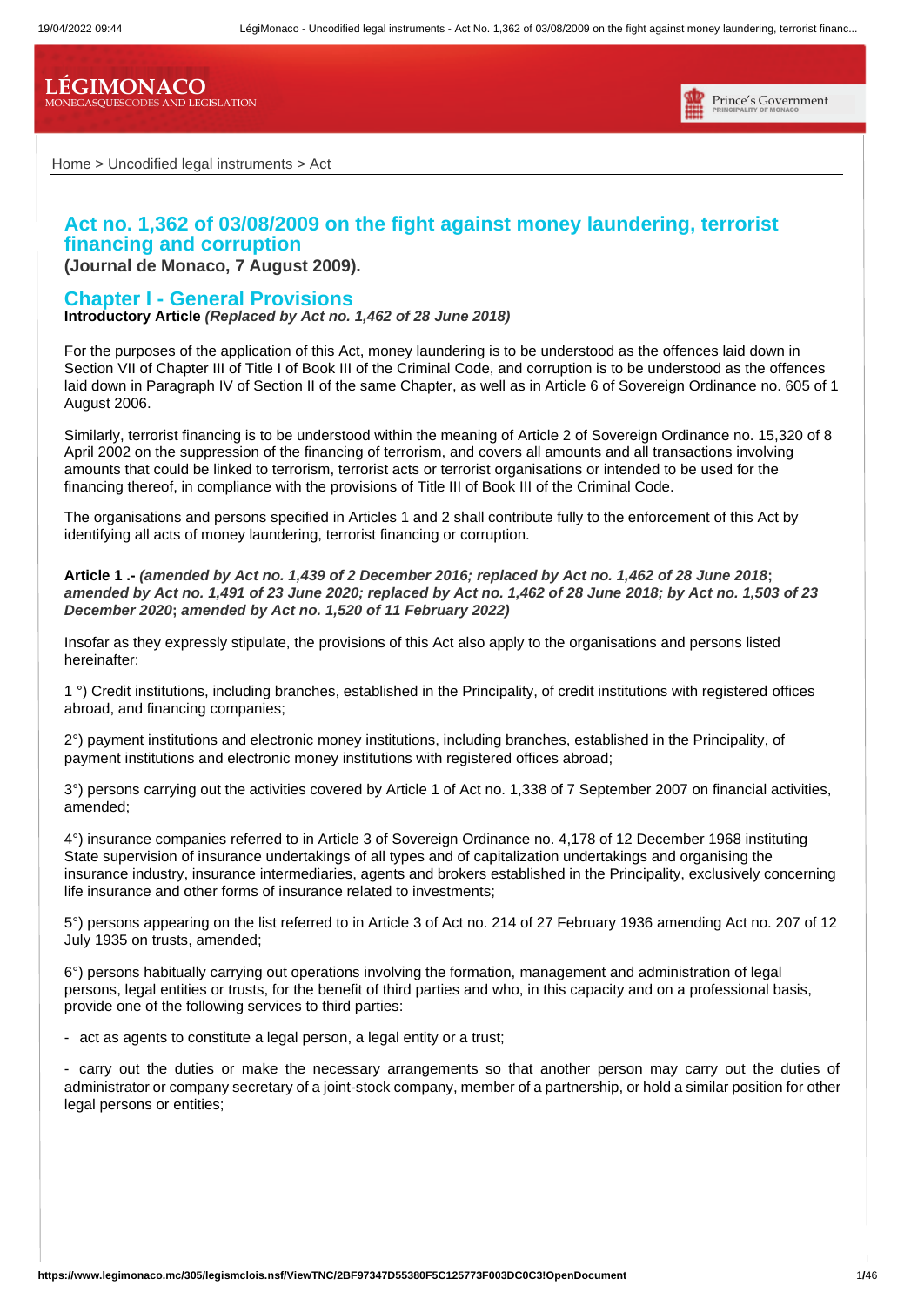- provide a registered office, commercial address or premises, or an administrative or postal address for a joint stock company or partnership or any other legal person or entity;

- act or make the necessary arrangements so that another person may act in the capacity of trust administrator;

- act or make the necessary arrangements so that another person may act in the capacity of a shareholder acting on behalf of any other person;

7°) gambling houses and all gambling service providers;

8°) bureaux de change:

9°) fund transmitters;

10°) professions subject to Act no. 1,252 of 12 July 2002 on the conditions for carrying on activities relating to certain transactions involving real property and goodwill, solely for activities entailing transactions involving real property and goodwill, including where they act as intermediaries for the rental of real property, solely as regards transactions for which the monthly rent is equal to or greater than the amount set by Sovereign Ordinance;

11°) property traders;

12°) auditors, tax advisors and consultants, and any other person who undertakes to provide, either directly or through intermediaries with whom they have links by virtue of their main economic or professional activity, material aid, assistance or advice on tax matters;

13°) legal advisors, solely where they:

- are party, in their client's name or on their client's behalf, to any financial or real property transaction, or;
- assist their client in the preparation or execution of transactions involving:
- i) the purchase and sale or real property or commercial undertakings;
- ii) the management of funds, securities, or other assets belonging to the client;
- iii) the opening or management of bank accounts, savings accounts, or portfolio accounts;
- iv) the arrangement of the capital contributions required to set up, manage or run companies;
- v) the constitution, management or administration of trusts, companies, foundations, or similar entities;
- 14°) funds surveillance, protection and cash-in-transit services;

15°) dealers and persons trading in goods, solely where the value of the transaction or a series of linked transactions is settled in cash for an amount equal to or greater than an amount set by Sovereign Ordinance;

15° bis ) dealers and persons carrying out the following activities:

- luxury jewellery;

- trading in precious metals and precious stones which have not been set, assembled, or transformed as part of the design of traditional jewellery items;

- the purchase of precious metals and precious stones;
- luxury watchmaking;
- the sale or rental of aircraft;
- the sale or rental of pleasure craft;

15° ter) traders and persons arranging the sale of land motor vehicles only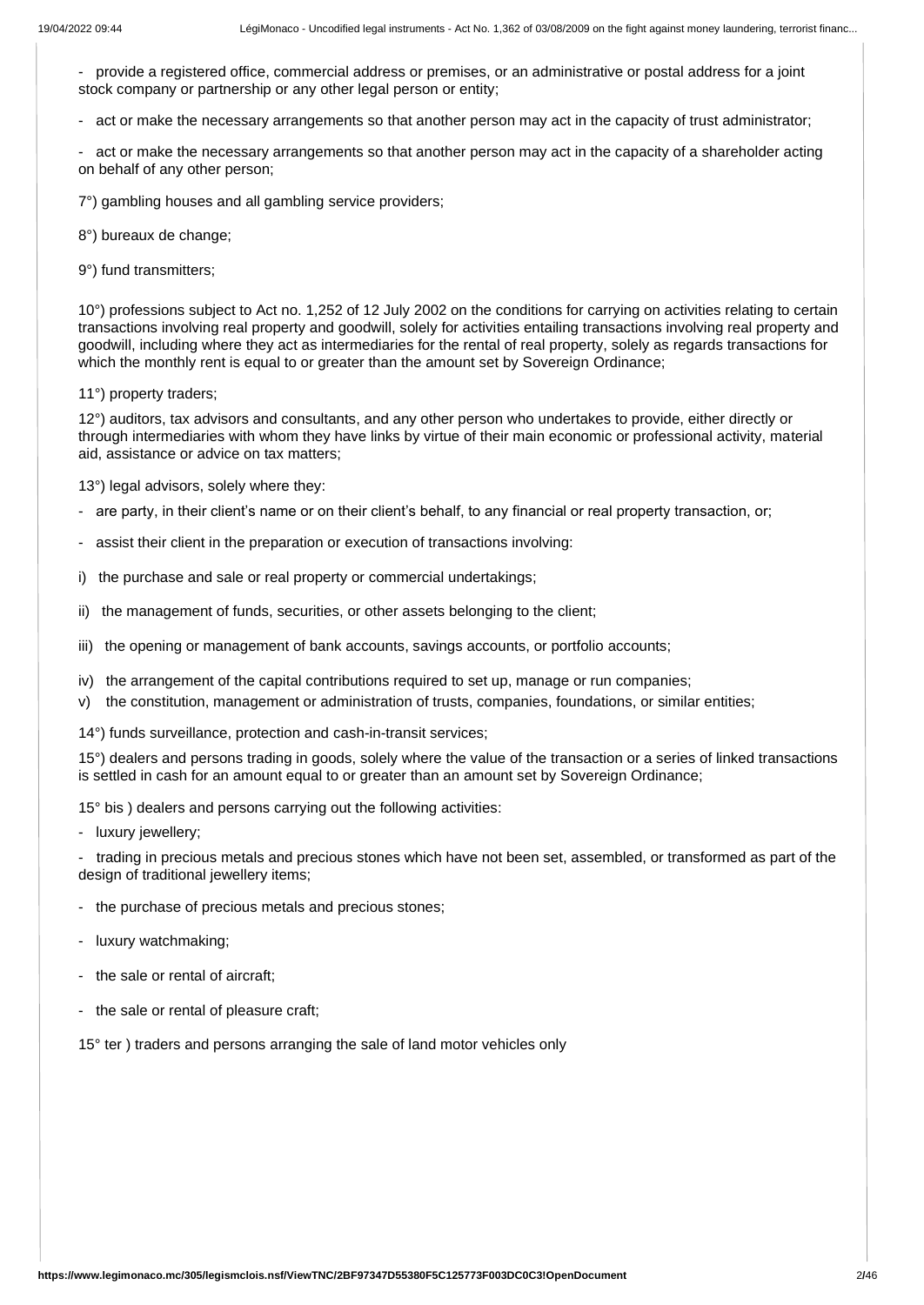where the value of the transaction or of a series of linked transactions is equal to or greater than an amount set by Sovereign Ordinance, determined according to the means of payment;

16°) traders and persons dealing in or acting as intermediaries in the art and antiques trade, including where this is conducted through art galleries and auction houses, and solely where the value of the transaction or of a series of linked transactions is equal to or greater than an amount set by Sovereign Ordinance;

17°) persons who store or trade in artworks or act as intermediaries in the art trade, where such trade is conducted in free ports, and where the value of the transaction or of a series of linked transactions is equal to or greater than an amount set by Sovereign Ordinance;

18°) persons granting loans secured by pledges, and their agents;

19°) multi-family offices;

20°) professionals regulated by Act no. 1,231 of 12 July 2000 on the professions of chartered accountant and certified accountant;

21°) crowd-funding advisers and intermediaries;

22°) persons exercising the profession of sports agent;

23°) legal entities licensed to conduct security token offerings as per Article 2 of Act no. 1,491 of 23 June 2020 on security token offerings;

24°) any person who, on a habitual and professional basis, acts either as counterparty or as intermediary in the purchase or sale of virtual financial assets which may be held or transferred for the purpose of acquiring a good or service, but which do not represent a claim on the issuer;

25°) providers of digital asset custody or access services to third parties, where applicable in the form of private cryptographic keys, for the purpose of holding, storing, and transferring digital assets;

26°) persons not mentioned above and in Article 2 who, on a professional basis, carry out, monitor or give advice on transactions involving the movement of capital, solely for the said transactions.

Organisations and persons carrying out occasional financial activities that fulfil the following conditions are not subject to the provisions of this Act if the activities:

- generate a turnover which does not exceed a maximum amount determined by Sovereign Ordinance;

are limited to transactions which must not exceed a maximum amount per client and per transaction, determined by Sovereign Ordinance, and the transaction must be carried out in a single operation or several operations appearing as related;

- do not constitute the main activity and generate a turnover not exceeding a percentage of the total turnover of the organisation or person concerned, the amount of which is to be determined by Sovereign Ordinance;

are accessory to a main activity which is not mentioned in points  $5^{\circ}$ ) to  $7^{\circ}$ ), 10°) to 13°) and 20°) of the first paragraph of this Article and are directly linked to it;

- are carried out solely for clients of the main activity and not generally offered to the public.

**Article 2 .-** *(Replaced by Law n° 1,462 of 28 June 2018; by Act no. 1,503 of 23 December 2020)*

Insofar as the provisions of this Act expressly provide therefor, they are also applicable to:

1°) notaries;

2°) bailiffs;

3°) senior attorneys (*avocats-défenseurs*), lawyers and junior barristers.

Subject to instruments governing the practice of each of these professions, the provisions of this Act are applicable to the professionals referred to in the preceding paragraph solely where they: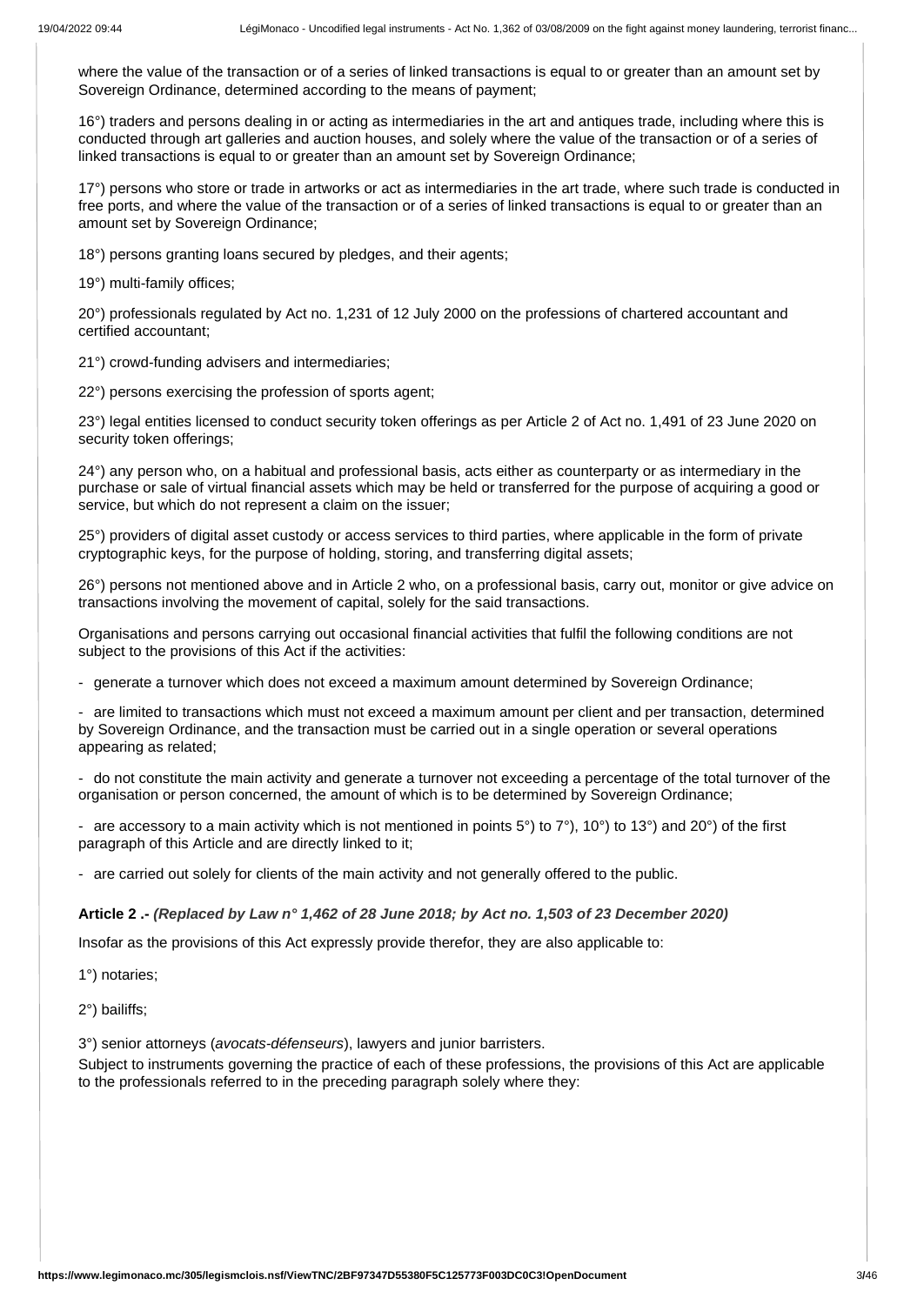- are party, in their client's name or on their client's behalf, to any financial or real property transaction,

or;

- assist their client in the preparation or execution of transactions involving:
- i) the purchase or sale of real property or commercial enterprises;
- ii) the management of funds, securities, or other assets belonging to the client;
- iii) the opening or management of bank, savings, or portfolio accounts;
- iv) the arrangement of the capital contributions required to set up, manage or run companies;
- the formation, management or running of trusts, companies, foundations, or similar entities.

# **Chapter - II Customer due diligence obligations Section - 1 Customer due diligence measures Sub-section - 1 Customer due diligence measures** *(Division created by Act no. 1,503 of 23 December 2020)*

Paragraph - I Risk assessment *(Division created by Act no. 1,503 of 23 December 2020)*

**Article 3 .-** *(Replaced by Act no. 1,462 of 28 June 2018; by Act no. 1,503 of 23 December 2020***;** *amended by Act no. 1,520 of 11 February 2022)*

The organisations and persons specified in Articles 1 and 2 shall apply appropriate due diligence measures, commensurate with their size and nature, to fulfil the obligations of this Chapter based on their own assessment of the risks posed by their activities as regards money laundering, terrorist financing and corruption

For this purpose, they shall determine and implement arrangements for identifying and assessing the risks of money laundering, terrorist financing or corruption to which they are exposed, and an appropriate policy to address these risks.

In particular they shall classify risks based on the nature of products or services supplied, terms and conditions of transactions proposed, distribution channels used, characteristics of clients, countries, and geographical zones, and the State or territory of origin or of destination of the funds.

To identify and assess the risks of money laundering, terrorist financing and corruption, they shall take into account:

- factors inherent to the clients, products, services, distribution channels, the development of new products and new commercial practices, including new distribution mechanisms and the use of new or developing technologies in relation to new or pre-existing products, and the countries or geographical zones;

- documents, recommendations or declarations from reliable sources, such as international organisations specialising in the fight against money laundering, terrorist financing, and corruption;

- the national risk assessment provided for in Article 48; and

- guidelines established, as the case may be, by the *Service d'Information et de Contrôle sur les Circuits Financiers* (SICCFIN) or by the *Bâtonnier* of the *Ordre des avocats-défenseurs et des avocats* (Chairman of the Bar Association).

The organisations and persons specified in Articles 1 and 2 are required to support their risk assessment by means of any relevant document, and to keep it up to date and available to the *Service d'Information et de Contrôle sur les Circuits Financiers*, the Public Prosecutor, or the *Bâtonnier* of the *Ordre des avocats-défenseurs et des avocats* (Chairman of the Bar Association), as the case may be.

The risk assessment and related documents may be kept in digital format, provided they are kept in accordance with applicable regulations..

*(Division created by Act no. 1,503 of 23 December 2020)*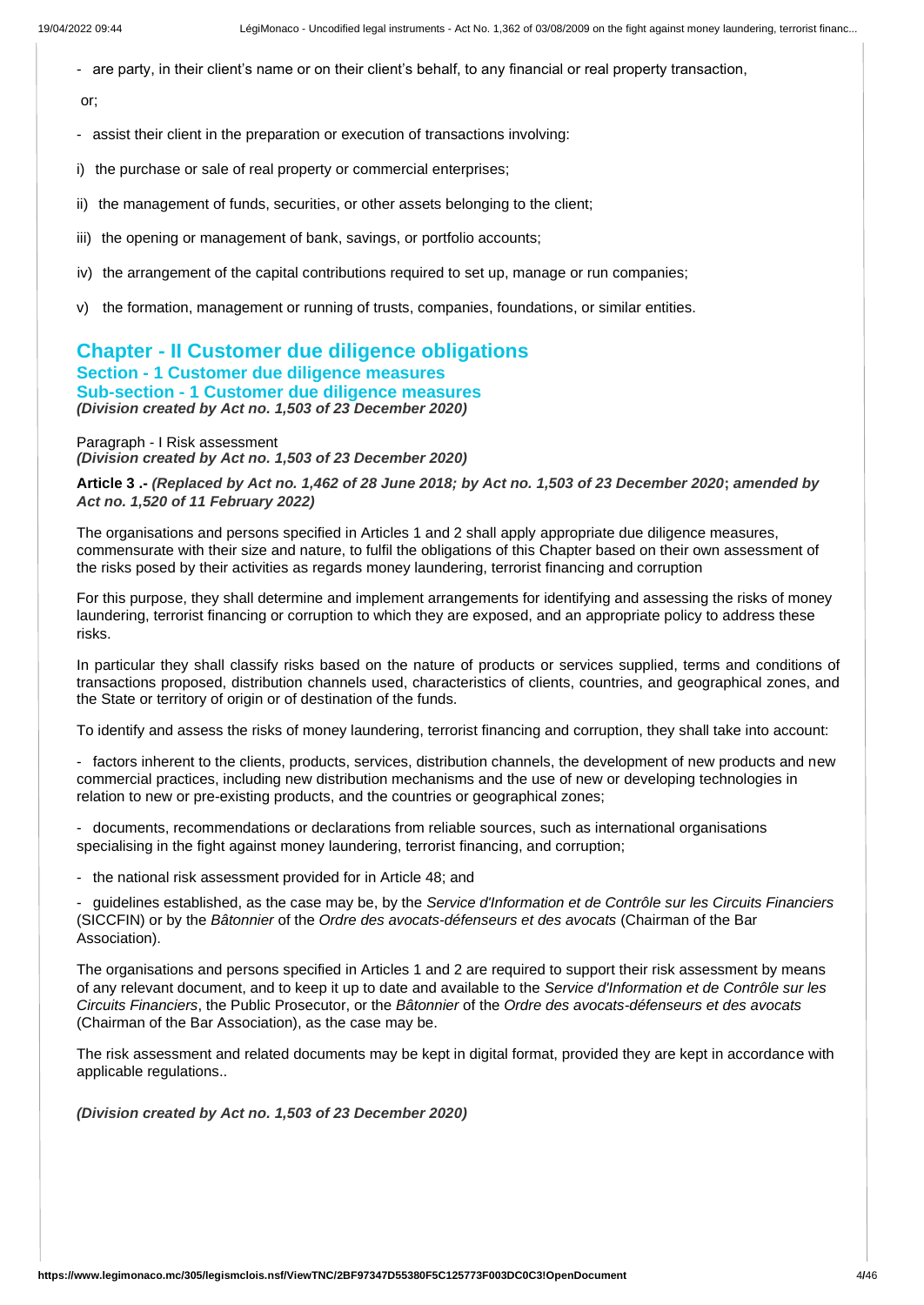## *(Division created by Act no. 1,503 of 23 December 2020)*

# **Article 3-1 .-** *(Created by Act no. 1,503 of 23 December 2020)*

The organisations and persons specified in Articles 1 and 2 are required to keep formal documented records of all measures relating to due diligence, supervision and analysis of the risks of money laundering, terrorist financing, and corruption.

They shall keep and make available to the supervisory authorities identified in Articles 54 and 57, all documents showing that the due diligence measures they apply are commensurate with the risks identified.

Due diligence measures and related documents may be kept and made available to the supervisory authorities in digital format, provided they are kept in accordance with applicable regulations.

*(Division created by Act no. 1,503 of 23 December 2020)*

Paragraph - II Customer due diligence obligations *(Division created by Act no. 1,503 of 23 December 2020)*

**Article 4 .-** *(Replaced by Act no. 1,462 of 28 June 2018; by Act no. 1,503 of 23 December 2020; by Act no. 1,520 of 11 February 2022)*

The following are required to apply the due diligence measures specified in Article 4-1 to their clients:

1°) the organisations and persons specified in Articles 1 and 2, with the exception of those specified in points 7°), 15°) and 15° ter) of Article 1, where they occasionally execute:

- a transfer of funds; or

- a transaction, the amount of which reaches or exceeds an amount determined by Sovereign Ordinance, whether carried out in one or more seemingly related operations;

2°) the organisations and persons specified in point 7°) of Article 1, when collecting winnings, when placing a bet, or in both cases, when carrying out a transaction equal to or greater than an amount determined by Sovereign Ordinance, whether the transaction concerned is carried out in one or more seemingly related operations;

3°) the persons specified in points 15°) and 15° ter) of Article 1, where they occasionally carry out a transaction in cash of an amount equal to or greater than an amount determined by Sovereign Ordinance, whether the transaction concerned is carried out in one or more seemingly related operations;

4°) the persons specified in point 15° ter) of Article 1, where they occasionally carry out a transaction of an amount equal to or greater than an amount determined by Sovereign Ordinance, whether the transaction concerned is carried out in one or more seemingly related operations;

5°) the organisations and persons specified in Articles 1 and 2, where these is a suspicion of money laundering, terrorist financing, or corruption, independently of any thresholds, exemptions or dispensations applicable.

The organisations and persons specified in Articles 1 and 2 are required to apply the due diligence measures set out in Articles 4-1 and 4-3 upon entering into a business relationship with their client.

For the purposes of this Act, a business relationship is understood to be a business, professional or commercial relationship which is connected with the professional activities of one of the organisations or persons specified in Articles 1 and 2 of this Act, and which is expected, at the time when the contact is established, to have an element of duration.

*(Division created by Act no. 1,503 of 23 December 2020)*

*(Division created by Act no. 1,503 of 23 December 2020)*

**Article 4-1** .- *(Created by Act no. 1,462 of 28 June 2018; replaced by Act no. 1,503 of 23 December 2020)*

Before establishing a business relationship with their client or assisting their client in preparing or conducting one of the transactions specified in the previous Article, the organisations and persons specified in Articles 1 and 2 shall: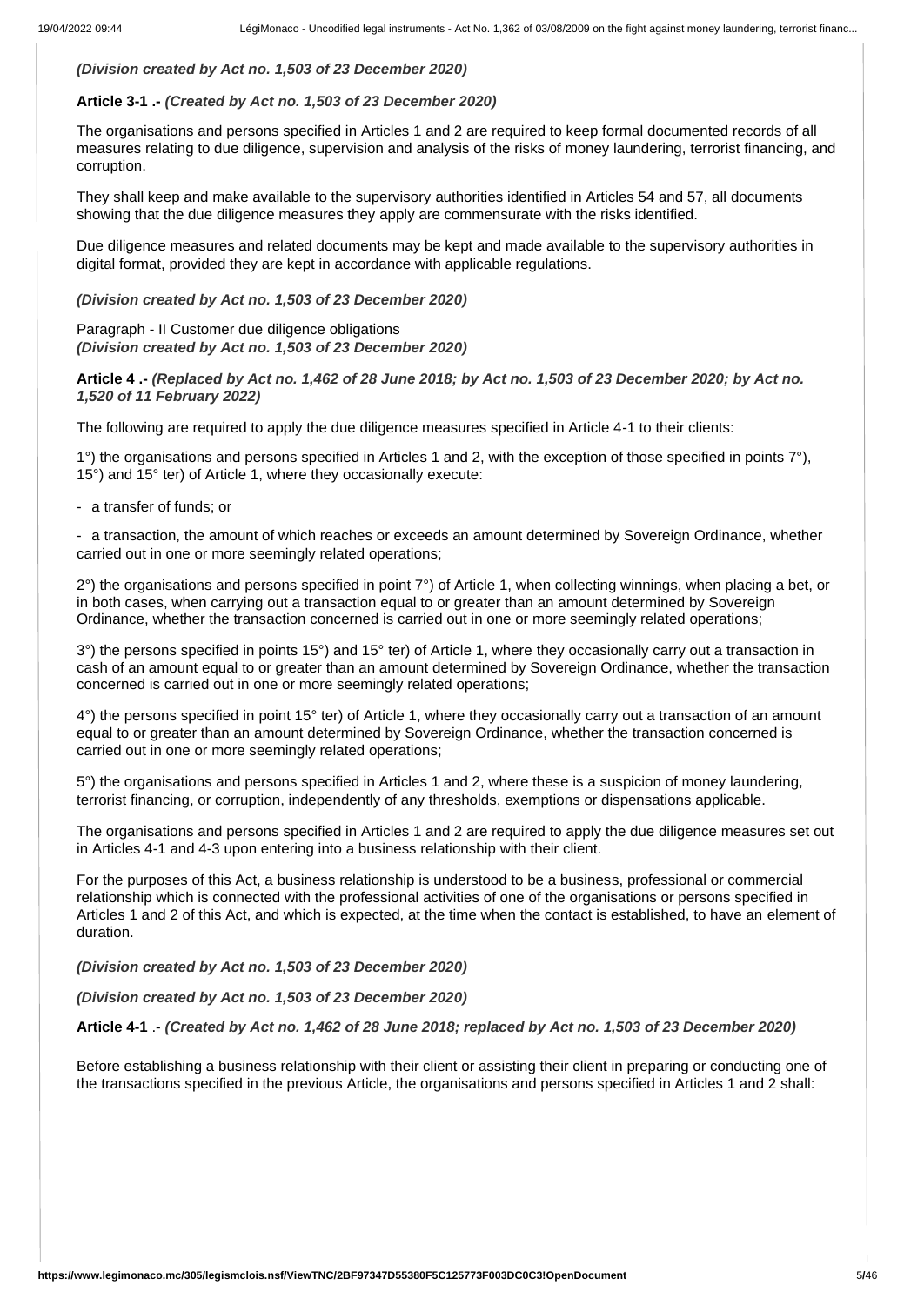.

1°) identify the client, the authorised representative and, if applicable, the beneficial owner;

2°) check these identification details by means of a supporting document bearing their photograph.

The provisions of the first paragraph shall also apply when the said organisations or persons have doubts as to the truth or accuracy of the identification details of a client with whom they already have a business relationship.

The identification and verification of the client and the client's authorised representative concern the surname, first name and address for natural persons.

For legal persons, legal entities and trusts, identification and verification concern the company name, the registered office, the list and identification details of directors and knowledge of the provisions governing the power to bind the legal person, legal entity or trust.

They must identify the client and check his identity by means of documents, data, and information from reliable and independent sources, including, where applicable, by means of relevant electronic identification and trust services, within the conditions determined by Sovereign Ordinance.

They shall also take all reasonable measures to check the identity of the person(s) in favour of whom the operation or transaction is carried out: identify beneficial owners of the legal persons and legal arrangements. In the latter case, the measures should make it possible to understand the ownership structure and the client's control.

Before establishing a business relationship with a company or other legal entity, a trust or legal arrangement with a structure or functions similar to those of a trust, for which information about the beneficial owners must be entered on the register of beneficial owners pursuant to Article 22 or on the register of trusts pursuant to Article 11 of Act no. 214 of 27 February 1936, amended, they must obtain a transcription of the entry on the register concerned.

The procedure for the application of this Article shall be determined by Sovereign Ordinance.

*(Division created by Act no. 1,503 of 23 December 2020)*

*(Division created by Act no. 1,503 of 23 December 2020)*

**Article 4-2 .-** *(Created by Act no. 1,462 of 28 June 2018; replaced by Act no. 1,503 of 23 December 2020)*

By way of derogation from Article 4-1, the organisations and persons specified in points 1°) to 4°) of Article 1 may open an account, including an account allowing transactions in transferable securities.

However, no transaction may be carried out by the client or on behalf of the client as long as the due diligence requirements set out in Article 4-1 are not fully complied with.

*(Division created by Act no. 1,503 of 23 December 2020)*

*(Division created by Act no. 1,503 of 23 December 2020)*

**Article 4-3 .-** *(Created by Act no. 1,462 of 28 June 2018; replaced by Act no. 1,503 of 23 December 2020)*

When establishing a business relationship, the organisations and persons specified in Articles 1 and 2 shall gather information proportionate to the intended purpose and nature of the business relationship.

The information gathered shall be proportionate to the nature and size of the organisations and persons specified in Articles 1 and 2, and to the extent of the risk of money laundering, terrorist financing, and corruption.

The extent of the risk referenced in the previous paragraph shall be appraised by taking account, notably, of the client's socio-economic background and the following characteristics of the business relationship:

- regularity or duration;
- purpose;
- nature of the business relationship;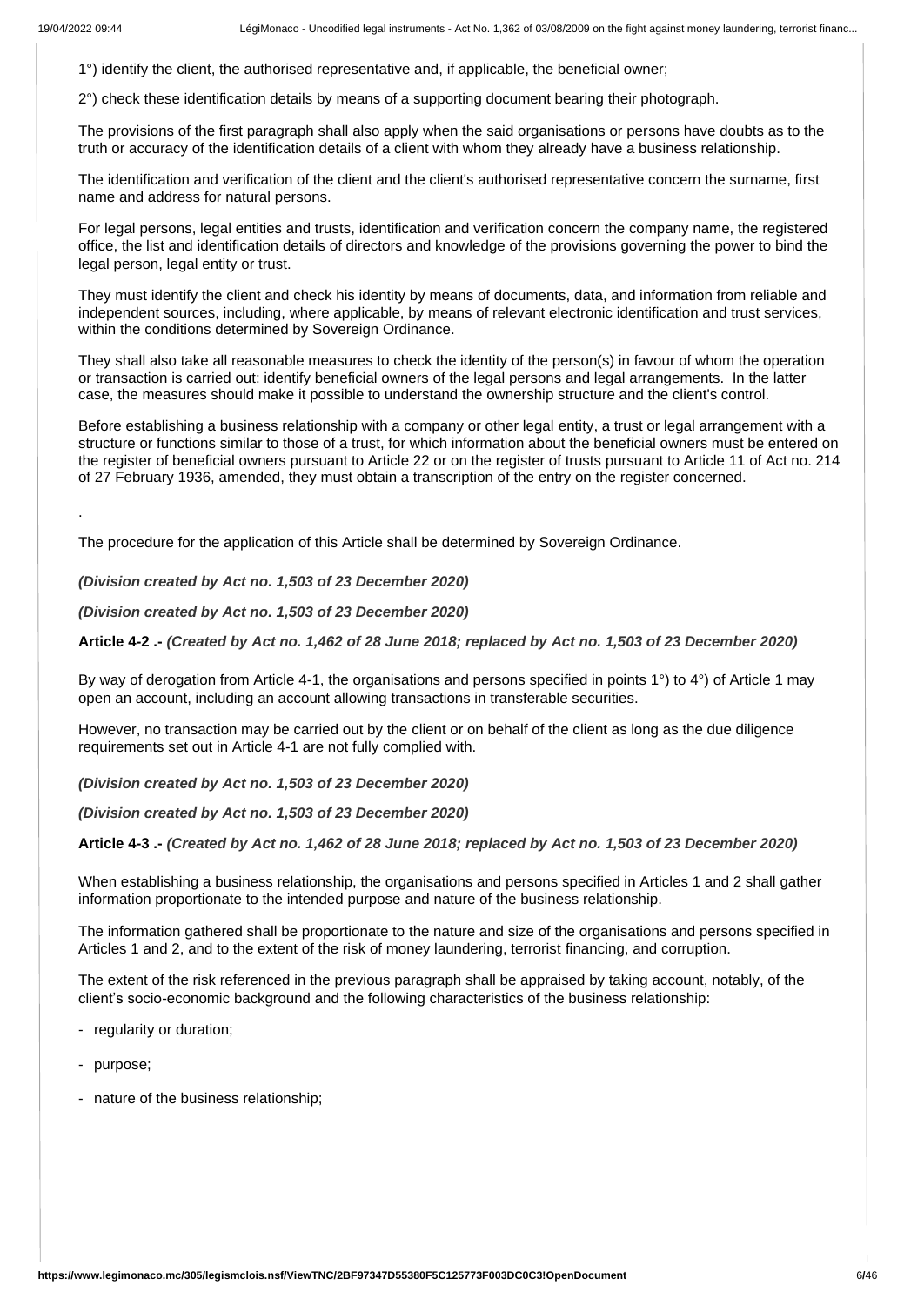- foreseeable volume of transactions conducted.

This information, which may be used to determine the extent of the risk referenced in the second paragraph, along with information about the origin of the client's assets, must be supported by means of reliable documents, data or sources of information.

The procedure for the application of this Article shall be determined by Sovereign Ordinance.

*(Division created by Act no. 1,503 of 23 December 2020)*

*(Division created by Act no. 1,503 of 23 December 2020)*

**Article 5 .-** *(Replaced by Law n° 1,462 of 28 June 2018; by Act no. 1,503 of 23 December 2020)*

The organisations and persons specified in Articles 1 and 2 shall conduct ongoing due diligence in respect of the business relationship, not only for all new clients but also, where appropriate:

- in respect of existing clients, based on their risk assessment; or
- where there are changes to relevant aspects of a client's circumstances; or

- where they are required by laws or regulations, during the calendar year concerned, to contact the client in order to re-examine any relevant information relating to the beneficial owner(s).

To this end, they shall:

- examine the transactions or operations concluded throughout the course of the business relationship and, if necessary, the origin of funds, in order to check that they are consistent with the knowledge that the said organisations or persons have of their clients, their socio-economic background, their commercial activities and their risk profile;

- keep the documents, data or information held up to date by means of continuous and careful examination of operations or transactions carried out.

*(Division created by Act no. 1,503 of 23 December 2020)*

*(Division created by Act no. 1,503 of 23 December 2020)*

**Article 6 .-** *(Replaced by Act no. 1,462 of 28 June 2018)*

As part of their obligations under this Chapter, the organisations and persons specified in Articles 1 and 2 are authorised to make a hard, electronic or digital copy of any document regarding the fulfilment of the said obligations.

The procedure for the application of this Article shall be determined by Sovereign Ordinance.

*(Division created by Act no. 1,503 of 23 December 2020)*

*(Division created by Act no. 1,503 of 23 December 2020)*

**Article 7 .-** *(Replaced by Law n° 1,462 of 28 June 2018; by Act no. 1,503 of 23 December 2020)*

Where the organisations and persons specified in Articles 1 and 2 have not been able to fulfil the due diligence requirements laid down in Articles 4-1 and 4-3, they may neither establish nor maintain business relationships nor carry out any transaction, including occasional transactions. If a business relationship has already been established under Article 11-1, they must end it. They shall consider whether SICCFIN (*Service d'Information et de Contrôle sur les Circuits Financiers*), the Public Prosecutor, or the *Bâtonnier* of the *Ordre des avocats-défenseurs et avocats* (Chairman of the Bar Association) should be informed, in accordance with the provisions of Chapter V.

The provisions of the first paragraph are not applicable to the persons or organisations specified in points 12°), 13°) and 20°) of Article 1 and in Article 2, during a legal consultation, where they are assessing their client's legal situation or giving advice on means of bringing or avoiding legal proceedings.

Similarly, the aforementioned provisions are not applicable to the persons specified in point 3°) of Article 2 where they are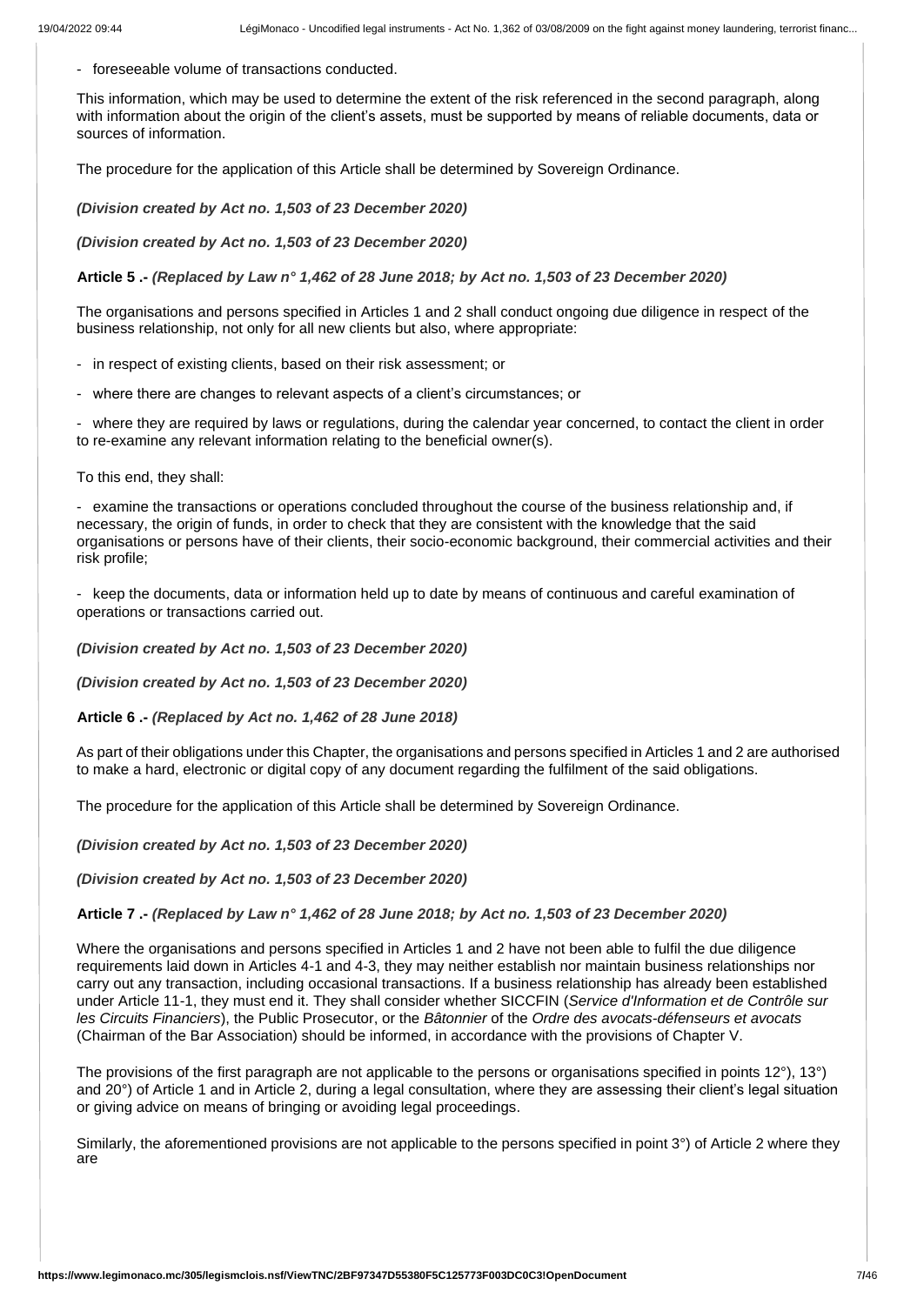defending or representing the client concerned in legal proceedings or in respect of such proceedings, regardless of whether the information in their possession was received or obtained before, during, or after these proceedings.

*(Division created by Act no. 1,503 of 23 December 2020)*

*(Division created by Act no. 1,503 of 23 December 2020)*

**Article 7-1.-** *(Created by Act no. 1,503 of 23 December 2020)*

Where the organisations and persons specified in Articles 1 and 2 suspect that a transaction involves money laundering, terrorist financing, or corruption, and have reason to think that in fulfilling their due diligence obligations they would alert the client, they may choose not to apply the due diligence measures set forth in this Section; in this case, they must immediately submit a suspicious transaction or activity report to the *Service d'Information et de Contrôle sur les Circuits Financiers* or, as the case may be, to the Public Prosecutor or the *Bâtonnier* of the *Ordre des avocats-défenseurs et avocats* (Chairman of the Bar Association).

#### *(Division created by Act no. 1,503 of 23 December 2020)*

Paragraph - III Performance of due diligence measures by third-parties *(Former Section II renumbered as §III and title replaced by Act no. 1,503 of 23 December 2020)*

#### **Article 8 .-** *(Replaced by Act no. 1,462 of 28 June 2018; by Act no. 1,503 of 23 December 2020)*

The organisations and persons specified in Articles 1 and 2 are authorised to have the obligations laid down in Articles 4-1 and 4-3 carried out by a third party, provided that the third party concerned satisfies the following conditions:

- the third party must have fulfilled his own duty of due diligence;

- the third party must be a person or organisation specified in points 1°) to 3°), 6°), 12°), 13°) or 20°) of Article 1, or in 3°) of Article 2, operating in the Principality or in the territory of a State whose legislation includes provisions considered equivalent to those of this Act and having their compliance with these obligations supervised, and which does not appear on the list of high-risk States and territories specified in Article 14-1;

- the person or organisation relying on a third party must have access to information, a copy of the identification details, and other due diligence documents gathered by the third party in the manner provided for by Sovereign Ordinance.

Ultimate responsibility for compliance with the obligations laid down in Articles 4-1 and 4-3 remains with the organisations and persons relying on third parties.

#### *(Division created by Act no. 1,503 of 23 December 2020)*

# *(Former Section II renumbered as §III and title replaced by Act no. 1,503 of 23 December 2020)*

#### **Article 8-1 .-** *(Created by Act no. 1,503 of 23 December 2020)*

By way of derogation from Article 8, where the organisations and persons specified in points 1°) to 4°), 8°) and 9°) of Article 1 rely on a third party which is part of the same group, the obligations specified in Articles 4-1 and 4-3 shall be considered to be fulfilled, where all of the following conditions are met:

1°) the group applies customer due diligence measures, record-keeping requirements, and anti-money laundering, terrorist financing and corruption policies that are compliant with the provisions of this Act, and personal data protection measures that are compliant with the provisions of Act no. 1,165 of 23 December 1993 on personal data protection, as amended;

2°) the implementation of customer due diligence measures, record-keeping requirements, and anti-money laundering, terrorist financing and corruption policies across the group is supervised by a competent authority.

# **Sub-section - II Customer due diligence measures specific to certain services or certain providers**

*(Division created by Act no. 1,503 of 23 December 2020)*

Paragraph - I Due diligence measures applicable to cross-border bank transfers and transfers of funds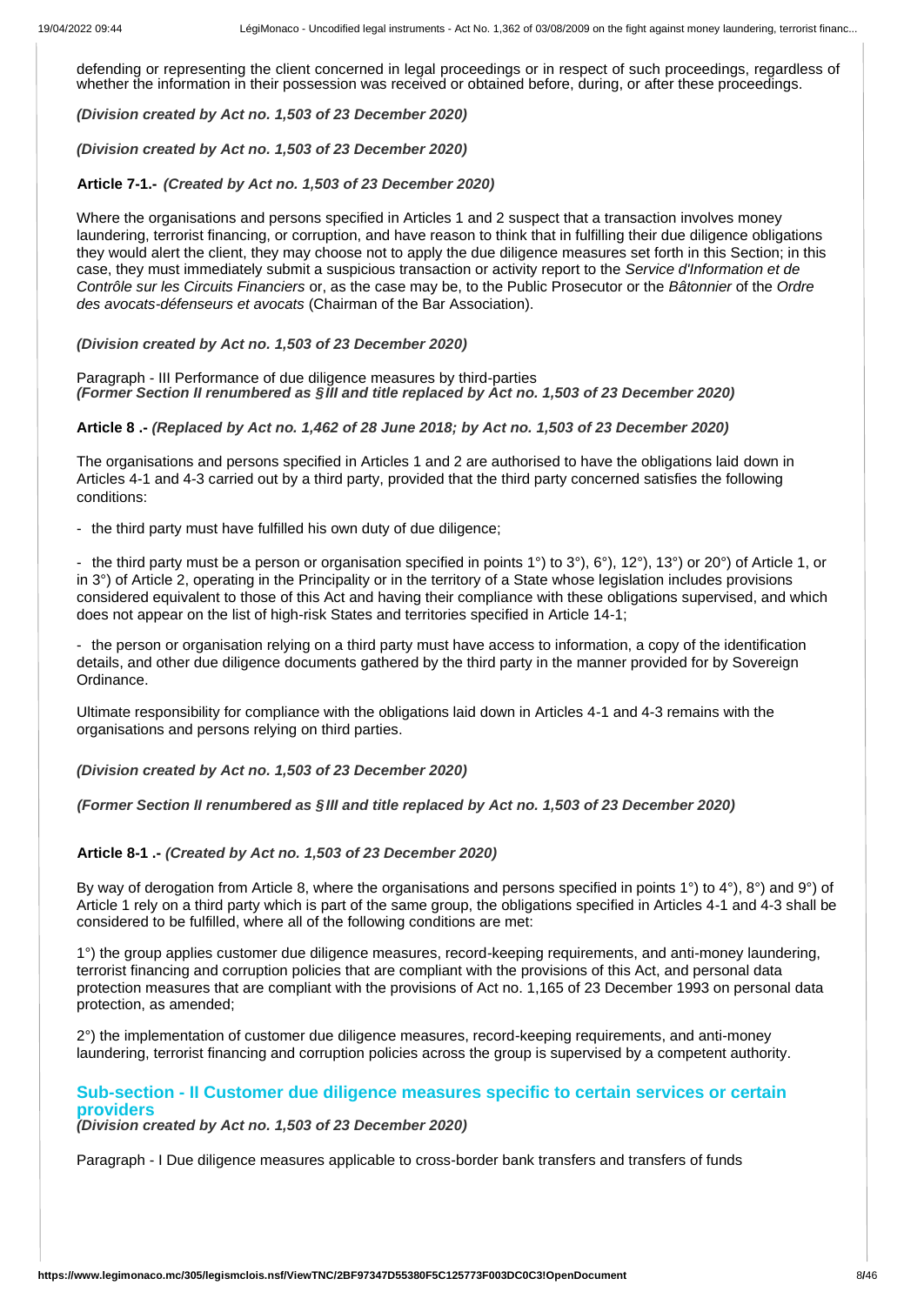# *(Formerly Section III renumbered as §1 and title replaced by Act no. 1,503 of 23 December 2020)*

# **Article 9 .-** *(Replaced by Act no. 1,462 of 28 June 2018)*

The organisations specified in Article 1, whose activities cover bank transfers and transfers of funds, are required to incorporate in these transactions and in messages relating thereto, precise and relevant information concerning the clients who are the instructing parties and the beneficial owners.

These same organisations shall keep all of this information and forward it when intervening as an intermediary in a chain of payments.

Specific measures may be taken for cross-border bank transfers and transfers of funds sent in batches and bank transfers and transfers of funds of a permanent nature for salaries, annuities or pensions which do not generate a heightened risk of money laundering, terrorist financing or corruption.

The conditions under which this information must be stored or made available to the authorities or other financial institutions shall be determined by Sovereign Ordinance.

#### *(Division created by Act no. 1,503 of 23 December 2020)*

Paragraph - Il Due diligence measures applicable to gambling services *(Formerly Section IV renumbered as §11 and title replaced by Act no. 1,503 of 23 December 2020)*

**Article 10 .-** *(Replaced by Act no. 1,462 of 28 June 2018; amended by Act no. 1,503 of 23 December 2020)*

The organisations specified in point 7°) of Article 1 must identify their clients and check their identities, using a substantiating document, a copy of which is to be taken, when they purchase or exchange tokens or chips for amounts equal to or greater than amounts determined by Sovereign Ordinance, and when they wish to perform any other financial transaction related to gaming, without prejudice to the application of the measures laid down in Articles 4-1 and 4-3.

The procedure for application of the obligations laid down in this Article according to the risk posed by the client, business relationship or transaction, shall be determined by Sovereign Ordinance.

# **Section - II Simplified due diligence obligations**

*(Formerly Section V renumbered as Section II by Act no. 1,503 of 23 December 2020)*

# **Paragraph -1 General Provisions**

**Article 11 .-** *(Replaced by Act no. 1,462 of 28 June 2018; replaced by Act no. 1,503 of 23 December 2020)*

The organisations and persons specified in Articles 1 and 2 may implement the provisions of Section 1 in the form of simplified due diligence measures where, after a risk assessment, the business relationship or the transaction appears to present a low risk of money laundering, terrorist financing or corruption, and provided that there is no suspicion of money laundering, terrorist financing or corruption

The conditions for application of this Article, including the criteria to be taken into account for the purpose of the risk assessment specified in the previous paragraph, shall be determined by Sovereign Ordinance.

*(Formerly Section V renumbered as Section II by Act no. 1,503 of 23 December 2020)*

#### **Article 11-1 .-***(Created by Act no. 1,462 of 28 June 2018; replaced by Act no. 1,503 of 23 December 2020)*

Where the risk of money laundering, terrorist financing, or corruption is low, the verification of the identity of the client, the authorised representative or, if applicable, the beneficial owner may, take place during the process of establishing the business relationship, if necessary in order to avoid disrupting the normal conduct of business by the organisations and persons specified in Articles 1 and 2. This verification shall then be carried out as soon as possible after the initial contact.

*(Formerly Section V renumbered as Section II by Act no. 1,503 of 23 December 2020)*

# **Paragraph - 2 Simplified due diligence applicable to electronic money institutions**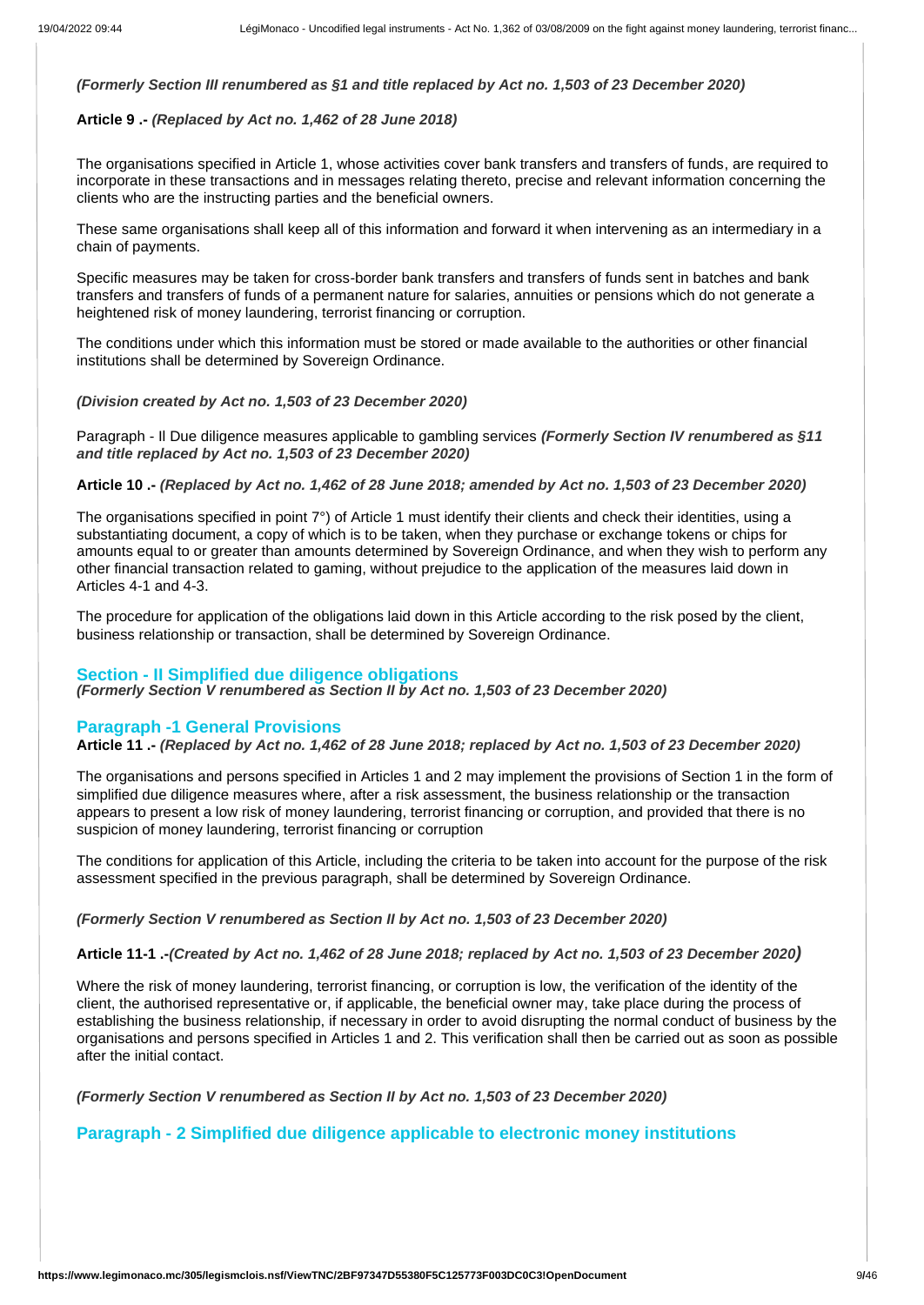#### **Article 12 .-** *(Replaced by Act no. 1,462 of 28 June 2018; amended by Act no. 1,503 of 23 December 2020)*

Where there is no suspicion of money laundering, terrorist financing or corruption, persons issuing electronic money shall not be subject to the due diligence obligations mentioned in Articles 4-1 and 4-3, subject to compliance with the conditions determined by Sovereign Ordinance.

*(Formerly Section V renumbered as Section II by Act no. 1,503 of 23 December 2020)*

#### **Article 12-1 .-** *(Created by Act no. 1,503 of 23 December 2020)*

Where the organisations and persons specified in points 1<sup>°</sup>) and 2<sup>°</sup>) of Article 1 accept payments made using anonymous prepaid cards issued in foreign jurisdictions, they shall ensure that said cards meet requirements equivalent to those laid down by Sovereign Ordinance.

## **Section - III Enhanced due diligence obligations** *(Formerly Section VI renumbered as Section III by Act no. 1,503 of 23 December 2020)*

**Paragraph -1 General Provisions Article 12-2 .-** *(Created by Act no. 1,503 of 23 December 2020)*

Where they consider a business relationship, product, or transaction to pose a high risk of money laundering, terrorist financing or corruption, based on a risk assessment, the organisations and persons specified in Articles 1 and 2 shall implement the provisions of Section I of this Chapter in the form of enhanced due diligence measures.

*(Formerly Section VI renumbered as Section III by Act no. 1,503 of 23 December 2020)*

**Article 13 .-** *(Replaced by Act no. 1,462 of 28 June 2018; amended by Act no. 1,503 of 23 December 2020)*

The organisations and persons specified in Articles 1 and 2 shall take specific measures proportionate to their nature and extent, to address the existing heightened risk of money laundering, terrorist financing and corruption, when establishing a business relationship or conducting a transaction with a client who is not physically present during their identification, in particular when using new technologies.

For this purpose, they shall implement procedures that:

- prohibit entering into business relationships with or carrying out occasional transactions for such clients, where there is reason to believe that they are trying to avoid physical contact so as to more easily conceal their true identity, or if they suspect their intention to carry out transactions involving money laundering, terrorist financing or corruption;

- are intended gradually to improve knowledge of the client;

- guarantee a first transaction carried out through an account opened in the name of the client with an organisation or person specified in points 1°) to 4°) of Article 1, established in the Principality or in a State with equivalent obligations in terms of money laundering [and] terrorist financing, and corruption, having their compliance with these obligations supervised;

- require the production of a copy of two valid official documents bearing the photograph of the person with whom they are contemplating establishing a business relationship.

The organisations and persons specified in Articles 1 and 2 shall not apply the procedures mentioned in the previous paragraph where electronic means of identification and trust services defined by Sovereign Ordinance are used to identify the client.

#### *(Formerly Section VI renumbered as Section III by Act no. 1,503 of 23 December 2020)*

**Article 14 .-** *(Replaced by Act no. 1,462 of 28 June 2018; by Act no. 1,503 of 23 December 2020; amended by Act no. 1,520 of 11 February 2022)*

The organisations and persons specified in Articles 1 and 2 are required particularly to examine the background and purpose of any transaction that meets at least one of the following conditions: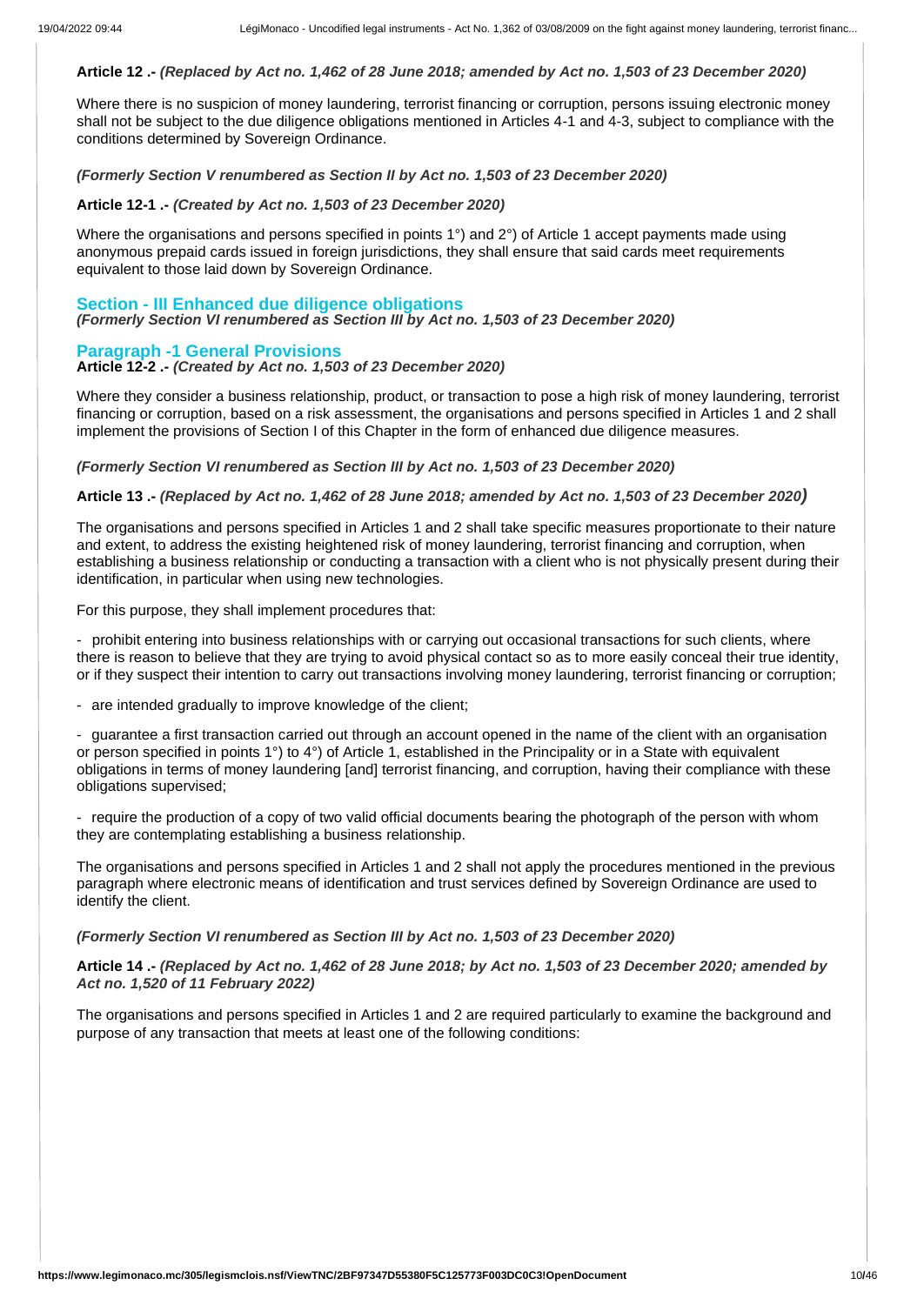- the transaction is complex;
- the transaction is unusually large;
- the transaction has an unusual pattern;
- the transaction has no apparent economic or lawful purpose.

In particular, they shall increase the degree and nature of monitoring of the business relationship, in order to determine whether those transactions or activities appear suspicious.

The particular examination specified in the first paragraph shall be carried out according to an assessment of the risk associated with the type of client, business relationship, product, or transaction.

The organisations and persons specified in Articles 1 and 2 shall prepare a written report of the results of this examination, covering the origin and destination of the funds, and the purpose and beneficiary of the transaction.

This report and all documents pertaining to the transaction shall be sent to the officers specified in paragraph 3 of Article 27, to be kept in the manner provided by Article 23.

The measures provided by this Article shall also apply to transactions involving a counterparty with links to a high-risk State or territory specified in Article 14-1.

The procedure for the application of this Article shall be determined by Sovereign Ordinance.

#### *(Formerly Section VI renumbered as Section III by Act no. 1,503 of 23 December 2020)*

**Paragraph - 2 Enhanced due diligence obligations applicable to high-risk States or territories** *(§ created by Act no. 1,503 of 23 December 2020)*

## **Article 14-1 .-** *(Created by Act no. 1,503 of 23 December 2020)*

States or territories, whose anti-money laundering, terrorist financing or corruption regimes contain strategic deficiencies that pose a significant threat to the proper functioning of the financial system, are considered as high-risk States or territories.

The list of these States or territories is determined by Ministerial Order. This Ministerial Order is published on the website of the *Service d'Information et de Contrôle sur les Circuits Financiers*.

*(Formerly Section VI renumbered as Section III by Act no. 1,503 of 23 December 2020)*

*(§ created by Act no. 1,503 of 23 December 2020)*

#### **Article 14-2 .-** *(Created by Act no. 1,503 of 23 December 2020)*

Where the organisations and persons specified in Articles 1 and 2 maintain a business relationship or conduct a transaction involving high-risk States or territories, they shall implement the provisions of Section I of this Chapter in the form of enhanced due diligence measures.

Furthermore, they shall apply additional enhanced due diligence measures determined by Sovereign Ordinance.

The procedure for the application of this Article shall also be determined by Sovereign Ordinance.

*(Formerly Section VI renumbered as Section III by Act no. 1,503 of 23 December 2020)*

#### **Paragraph - 3 Enhanced due diligence applicable to correspondent relationships** *(Formerly § 2 renumbered as § 3 by Act no. 1,503 of 23 December 2020)*

#### **Article 15 .-** *(Replaced by Act no. 1,462 of 28 June 2018; by Act no. 1,503 of 23 December 2020)*

When establishing a cross-border correspondent relationship involving the execution of payments, with a respondent institution in the territory of another State that does not impose equivalent requirements to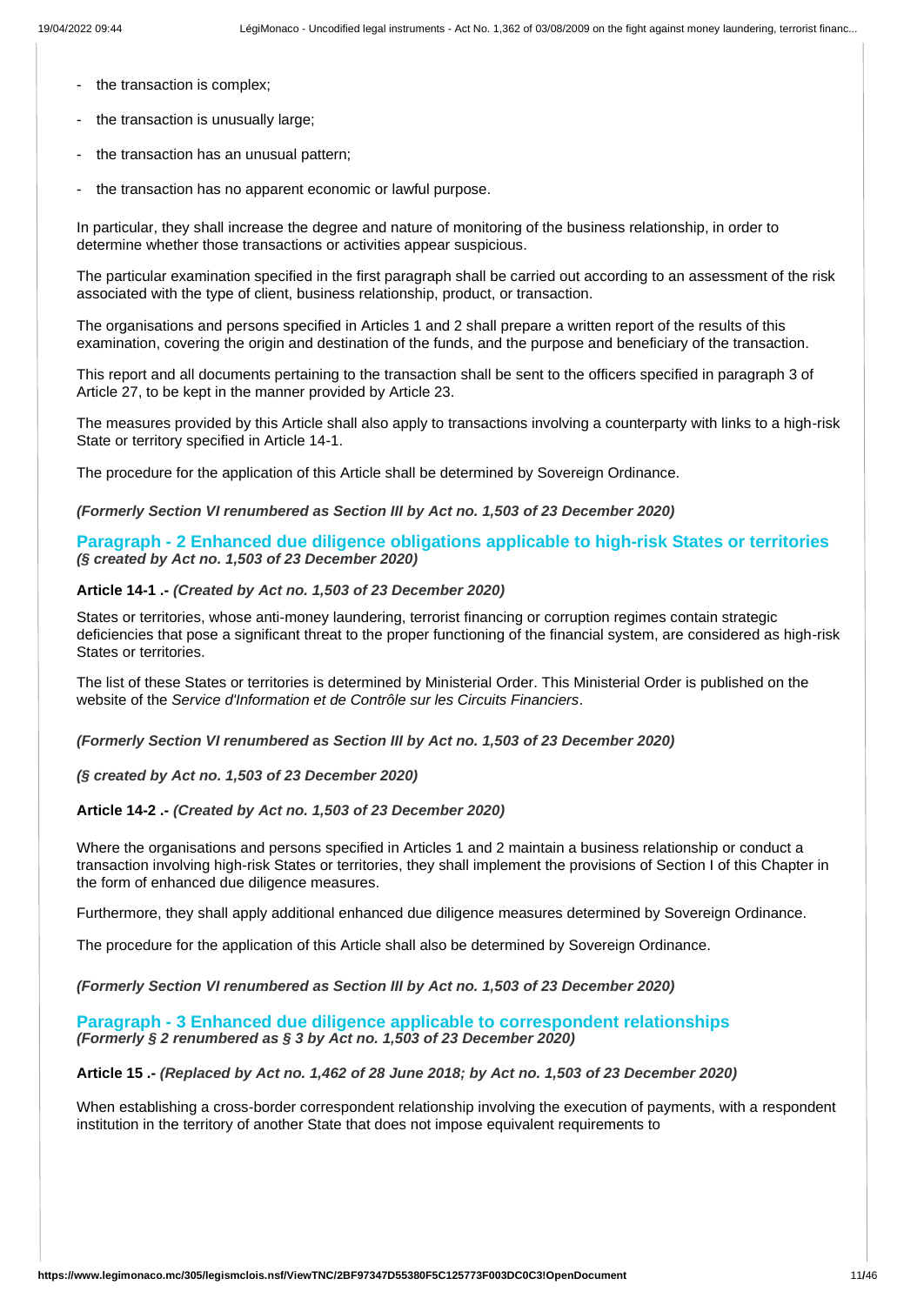those laid down by this Act, the organisations and persons specified in points 1°) to 4°) of Article 1 shall apply enhanced due diligence measures in addition to the due diligence measures laid down in Section I of this Chapter. To this end, they shall:

- gather sufficient information to understand fully the nature of the respondent's business and to determine from publicly available information the reputation of the institution and the quality of supervision;

- assess the respondent institution's AML/CFT controls;
- obtain approval from senior management before establishing new correspondent relationships;
- document the respective responsibilities of each institution;

- with respect to payable-through accounts, be satisfied that the respondent institution has verified the identity of, and performed ongoing due diligence on, the customers having direct access to accounts of the correspondent institution, and that it is able to provide relevant customer due diligence data to the correspondent institution, upon request.

*(Formerly Section VI renumbered as Section III by Act no. 1,503 of 23 December 2020)*

*(Formerly § 2 renumbered as § 3 by Act no. 1,503 of 23 December 2020)*

**Article 15-1 .-***(Created by Act no. 1,462 of 28 June 2018; replaced by Act no. 1,503 of 23 December 2020)*

The organisations and persons specified in points 1°) to 4°) of Article 1, who maintain a cross-border correspondent relationship with a respondent institution in the territory of a State that does not impose equivalent requirements to those laid down by this Act, are required to conduct:

a risk-based periodic review and, if necessary, an update of the information on which the decision to establish such relationship relied. This review must notably determine whether the correspondent institution has been the subject of an investigation or measures imposed by a supervisory authority relating to money laundering or terrorist financing;

- a review of the relationship, whenever new information raises doubts as to the compliance of the legal and regulatory anti-money laundering, terrorist financing or corruption regimes of the State in which the correspondent is based, or the efficacy of AML/CFT controls introduced by the State concerned;

- periodic risk-based tests and checks to ensure that the correspondent institution has fulfilled its obligations, notably as regards timely disclosure upon request of relevant identification details pertaining to its clients with direct access to payable-through accounts opened in their names.

*(Formerly Section VI renumbered as Section III by Act no. 1,503 of 23 December 2020)*

*(Formerly § 2 renumbered as § 3 by Act no. 1,503 of 23 December 2020)*

**Article 16 .-** *(Replaced by Act no. 1,462 of 28 June 2018; amended by Act no. 1,503 of 23 December 2020; by Act no. 1,520 of 11 February 2022)*

The organisations and persons specified in points 1°) to 4°) of Article 1 are prohibited from establishing or maintaining a correspondent banking relationship with a credit institution, a financial institution or an institution engaged in equivalent activities, in a jurisdiction in which it has no effective physical presence, involving meaningful mind and management, and which is unaffiliated with an institution or group subject to consolidated and effective supervision.

An effective physical presence means the presence of managerial or decision-making authority in a jurisdiction. The mere presence of a local agent or personnel without decision-making authority does not constitute an effective physical presence.

The organisations and persons specified in points 1°) to 4°) of Article 1, shall take appropriate measures to ensure that they do not establish or maintain any correspondent relationship with a person which itself maintains a correspondent banking relationship, allowing an institution created under the conditions set out in the preceding paragraph to use its accounts.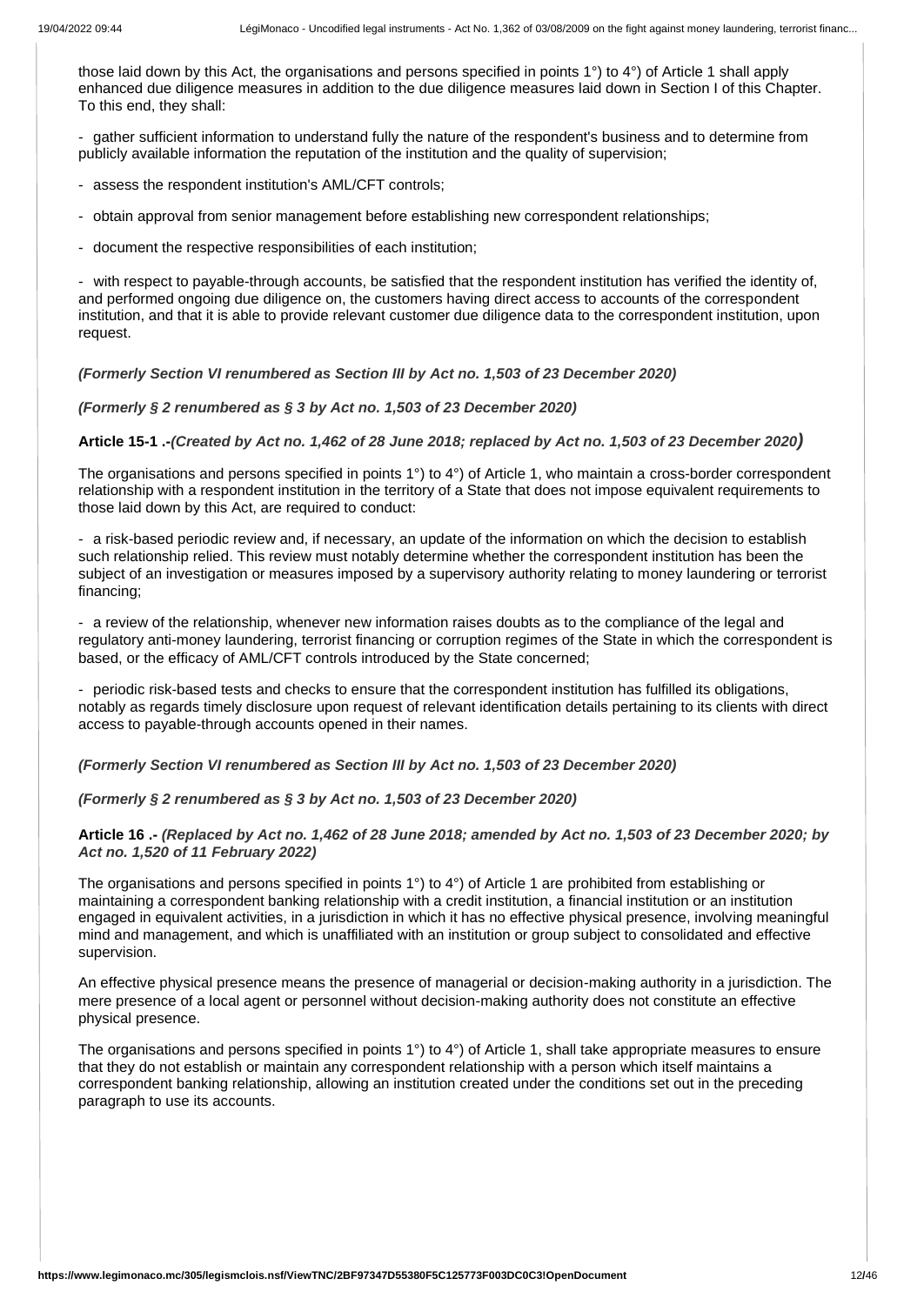The organisations and persons specified in points 1°) to 4°) of Article 1 shall examine and update correspondent relationships with respondent institutions located in high-risk States or territories as defined in Article 14-1\. They shall terminate such relationships at the written request of the *Service d'Information et de Contrôle sur les Circuits Financier*.

*(Formerly Section VI renumbered as Section III by Act no. 1,503 of 23 December 2020)*

**Paragraph - 4 Enhanced due diligence obligations applicable to politically exposed persons** *(Formerly § 3 renumbered as § 4 by Act no. 1,503 of 23 December 2020)*

**Article 17 .-** *(Replaced by Act no. 1,462 of 28 June 2018; amended by Act no. 1,503 of 23 December 2020)*

In addition to the due diligence measures laid down in Section I of this Chapter, the organisations and persons specified in Articles 1 and 2 shall also apply enhanced due diligence measures where the client or beneficial owner or their authorised representative is:

- a politically exposed person;

- a family member;

- a person known to be a close associate of a politically exposed person.

#### To this end, they shall:

a) have in place appropriate risk management systems, including risk-based procedures, to determine whether the client or the client's beneficial owner is a politically exposed person;

b) in cases of business relationships with politically exposed persons:

i) obtain senior management approval for establishing or continuing business relationships with such persons;

ii) take adequate measures to establish the source of wealth and source of funds that are involved in business relationships or transactions with such persons;

iii) conduct enhanced, ongoing monitoring of those business relationships.

Categories of politically exposed persons, their family members, and persons known to be close associates of politically exposed persons, are determined by Sovereign Ordinance.

*(Formerly Section VI renumbered as Section III by Act no. 1,503 of 23 December 2020)*

*(Formerly § 3 renumbered as § 4 by Act no. 1,503 of 23 December 2020)*

**Article 17-1 .-** *(Created by Act no. 1,462 of 28 June 2018; amended by Act no. 1,503 of 23 December 2020)*

The organisations and persons specified in points 1°), 3°) and 4°) of Article 1 shall take reasonable measures in order to determine whether the beneficiaries of a life or other investment-related insurance policy and, where required, the beneficial owner of the insurance policy, are politically exposed persons. Those measures shall be taken no later than at the time of the payout or at the time of the assignment, in whole or in part, of the policy.

Where there are higher risks identified, in addition to applying the due diligence measures laid down in Section I of this Chapter, they shall also inform senior management before payout of policy proceeds, conduct enhanced scrutiny of the entire business relationship with the policyholder, and check whether a suspicious transaction or activity report should be made as provided for by Article 36.

*(Formerly Section VI renumbered as Section III by Act no. 1,503 of 23 December 2020)*

*(Formerly § 3 renumbered as § 4 by Act no. 1,503 of 23 December 2020)*

**Article 17-2 .-** *(Created by Act no. 1,462 of 28 June 2018; amended by Act no. 1,503 of 23 December 2020)*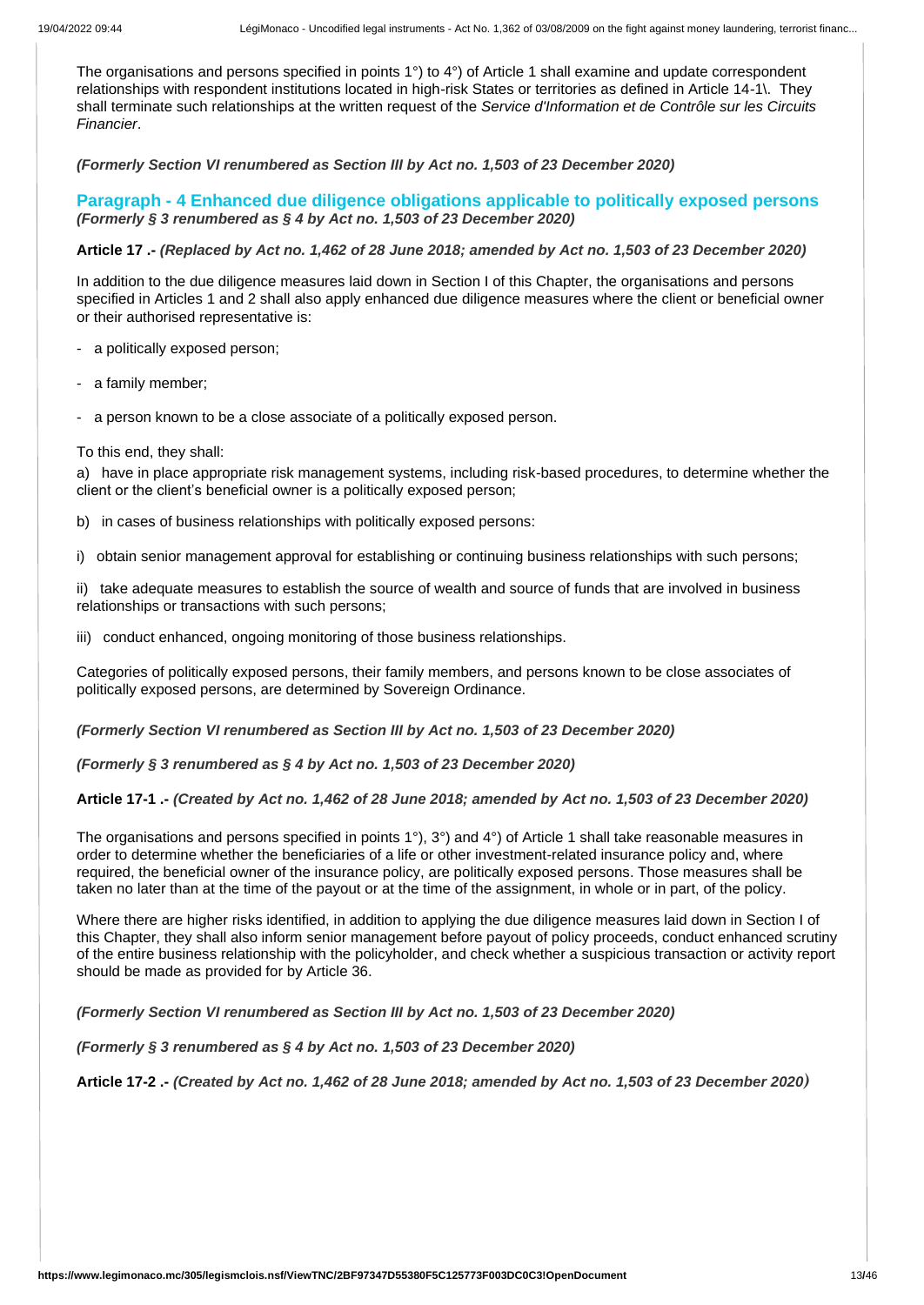Where a politically exposed person no longer holds their position, the organisations and persons specified in Articles 1 and 2 are required to take into account, for at least twelve months, the continuing risk posed by that person and to apply appropriate and risk-sensitive measures until such time as that person is deemed to pose no further risk specific to politically exposed persons.

*(Formerly Section VI renumbered as Section III by Act no. 1,503 of 23 December 2020)*

*(Formerly § 3 renumbered as § 4 by Act no. 1,503 of 23 December 2020)*

# **Article 17-3 .-** *(Created by Act no. 1,462 of 28 June 2018)*

The provisions of Articles 17-1 and 17-2 shall also apply to family members or persons known to be close associates of politically exposed persons.

# **Section - IV Special provisions applicable to anonymous accounts, Treasury bills, interestbearing notes and transactions in precious metals**

*(Formerly Section VU renumbered as Section IV by Act no. 1,503 of 23 December 2020)*

**Article 18 .-** *(Replaced by Act no. 1,462 of 28 June 2018; by Act no. 1,503 of 23 December 2020)*

The organisations and persons specified in points 1°) and 2°) of Article 1 may not keep anonymous accounts, anonymous passbooks, or anonymous safe deposit boxes.

*(Formerly Section VII renumbered as Section IV by Act no. 1,503 of 23 December 2020)*

#### **Article 19 .-** *(Replaced by Act no. 1,462 of 28 June 2018; amended by Act no. 1,503 of 23 December 2020)*

All anonymous transactions conducted with Treasury bills or interest-bearing notes ("*bons de caisse*") are prohibited.

The provisions of Article 4-1 shall apply to Treasury bill subscribers as defined in Article 3 of Sovereign Ordinance no. 1,105 of 25 March 1955 concerning the issuance of Treasury bills, and interest-bearing notes as defined by Act no. 712 of 18 December 1961 regulating the issuance of interest-bearing notes by commercial or industrial undertakings.

All information concerning the identity and capacity of the subscriber must be recorded in a register which must be kept under the conditions specified in Article 23.

*(Formerly Section VII renumbered as Section IV by Act no. 1,503 of 23 December 2020)*

# **Article 20 .-** *(Replaced by Act no. 1,462 of 28 June 2018)*

All information and documents concerning transactions in gold, silver, platinum, or any other precious metal, such as the nature, number, weight, and fineness of materials and works of gold, silver, platinum or any other precious metal, purchased or sold, and the names and address of the persons having sold them and of those on whose behalf they were purchased by the persons specified in Article 1, must be recorded in a register kept under the conditions specified in Article 23.

All information and documents concerning foreign exchange transactions, the total amount of which is equal to or greater than a sum determined by Sovereign Ordinance, must be recorded in a register kept under the conditions specified in Article 23. This information shall include the client's identity, the nature of the transaction, the currency or currencies concerned, the amounts exchanged, and the prices applied.

#### **Section - V Beneficial owner**

*(Formerly Section VIII renumbered as Section V by Act no. 1,503 of 23 December 2020)*

**Article 21 .-** *(Replaced by Act no. 1,462 of 28 June 2018*; replaced with effect from 31 December 2020 by Act no. 1,503 of 23 December 2020)

For the purposes of this Act, beneficial owner means:

- any natural person(s) who ultimately owns or controls the client; or
- any natural person(s) on whose behalf a transaction or activity is conducted.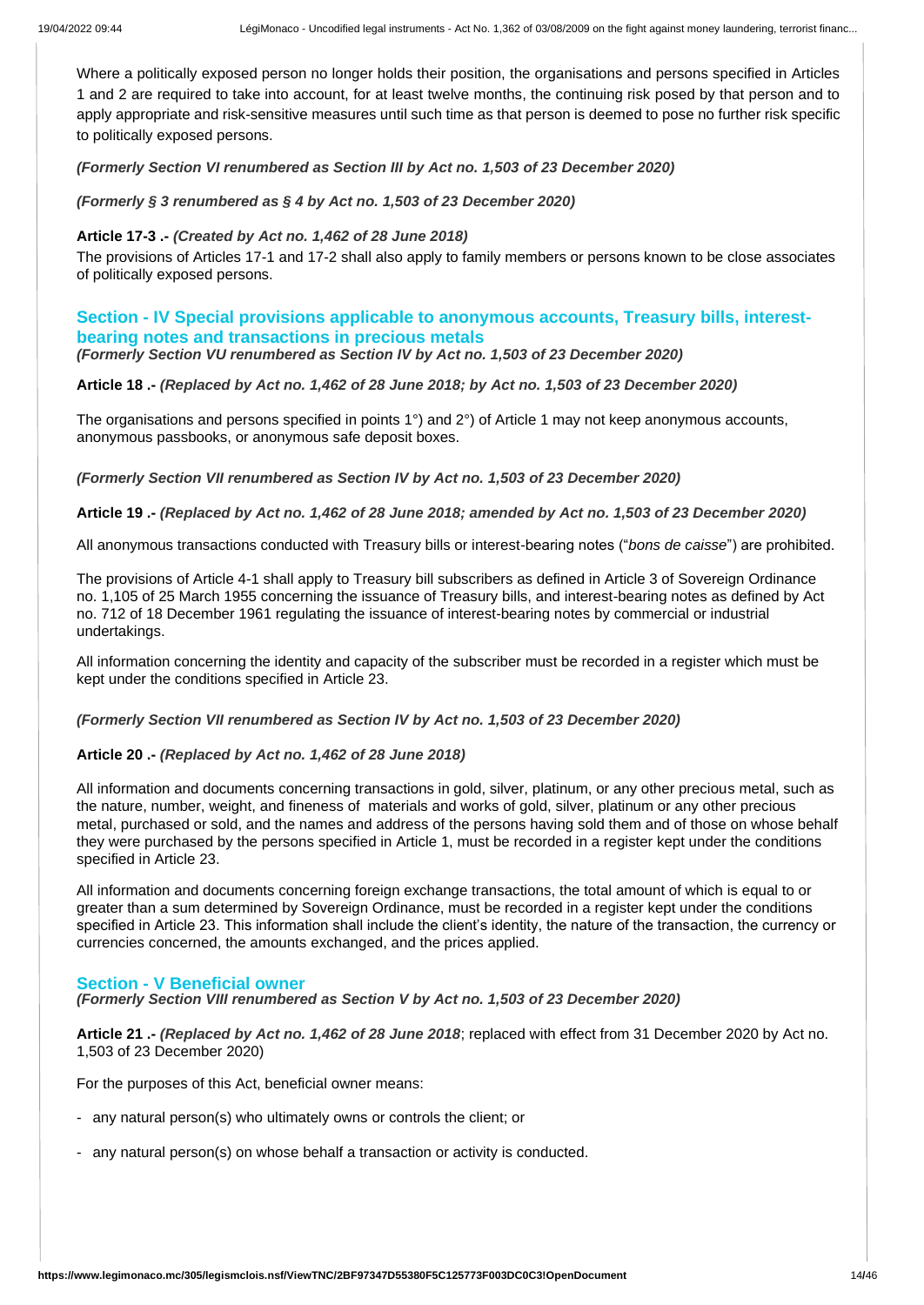The procedure for the application of this paragraph shall be determined by Sovereign Ordinance.

Commercial companies and economic interest groups registered in the Register of Trade and Industry, as well as civil-law partnerships registered in the special register held by the Register of Trade and Industry department, are required to obtain and hold adequate, accurate and updated information on their beneficial owners as defined in the first paragraph, and on the beneficial interests held.

The legal persons and entities specified in the preceding paragraph are required to keep information and documents relating to information about their beneficial owners for a period of at least five years after the date on which they cease to be clients of the organisations and persons specified in Articles 1 and 2.

The directors or liquidators of the legal persons or entities specified in the third paragraph are required to keep information and documents relating to information about their beneficial owners for a period of at least five years after their winding-up or liquidation.

Beneficial owners are required to disclose all necessary information to the legal persons or entities specified in the third paragraph, to enable them to fulfil the requirements set forth in the preceding paragraphs.

The information must be sent by the beneficial owners within a period determined by Sovereign Ordinance.

The legal persons and entities specified in the third paragraph are required to provide all adequate, accurate and updated information that they have on their beneficial owners, to the organisations and persons specified in Articles 1 and 2, to fulfil the obligations imposed by this Act.

*(Formerly Section VIII renumbered as Section V by Act no. 1,503 of 23 December 2020)*

**Article 22 .-** *(Replaced by Act no. 1,462 of 28 June 2018; replaced with effect from 31 December 2020 by Act no. 1,503 of 23 December 2020)*

Without prejudice to the communication of information on the identity of the beneficial owner under the customer due diligence obligations laid down in Chapter II, the legal persons and entities specified in the third paragraph of the preceding Article shall communicate information on their beneficial owners to the Minister of State, for the purposes of registration in a specific register called "Register of Beneficial Owners", attached to the Register of Trade and Industry, and shall regularly update it.

The list of information gathered and the terms and conditions under which this information is obtained, stored, updated and forwarded to the register of beneficial owners, shall be determined by Sovereign Ordinance.

# *(Formerly Section VIII renumbered as Section V by Act no. 1,503 of 23 December 2020)*

**Article 22-1 .-** *(Created by Act no. 1,462 of 28 June 2018; replaced with effect from 31 December 2020 by Act no. 1,503 of 23 December 2020)*

The application for registration or entry in the Register of Beneficial Owners must be accompanied by all appropriate supporting documents to establish the accuracy of the declarations made.

Any change in the particulars communicated to the Register of Beneficial Owners must, in order to be recorded in the said register, by a supplementary or amending declaration. This declaration must be notified to the Register of Trade and Industry department within one month of the change.

Upon receiving the application for registration or entry, the Register of Trade and Industry department must ensure that it contains all of the required particulars and that it is accompanied by all of the necessary supporting documents. If this is not the case, the registration or inclusion sought shall be put on hold, and the applicant shall be required to furnish the declarations omitted and produce the documents lacking.

The department shall check the declarations made to ensure they are consistent with the documents produced. If inaccuracies are found or difficulties arise, the Register of Trade and Industry department shall invite the company or entity to put its situation in order. If no response is received within a period of two months or if the response received is unsatisfactory, the procedure set forth in Article 22-3 shall be followed.

Where the particulars and documents provided are complete, the application for registration or inclusion shall be registered and the corresponding receipt issued shall list the documents submitted. Where applicable, a copy of this receipt may be issued to the representative of the legal person or entity concerned, in exchange for payment of a stamp duty.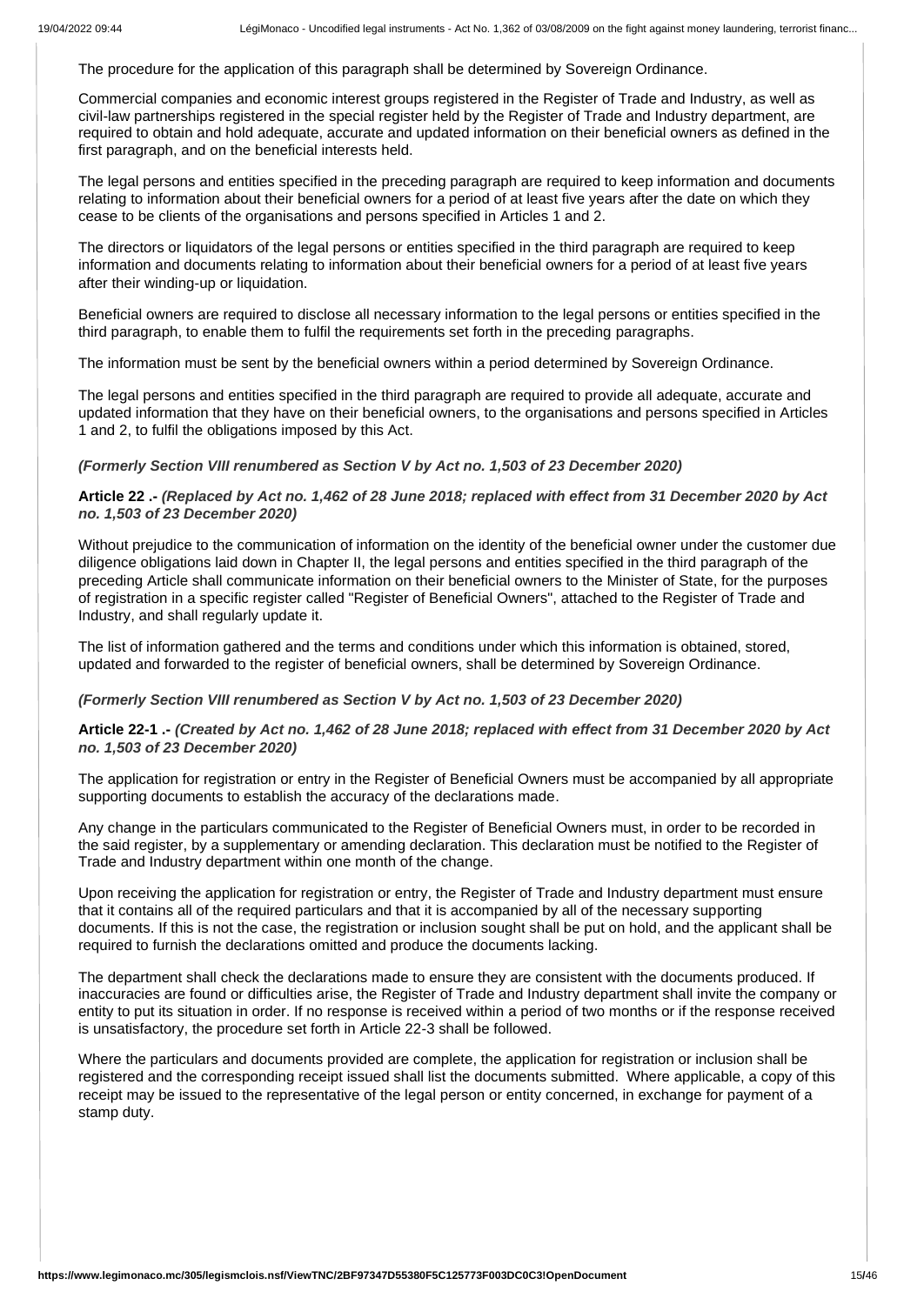# *(Formerly Section VIII renumbered as Section V by Act no. 1,503 of 23 December 2020)*

# **Article 22-2 .-** *(Created by Act no. 1,462 of 28 June 2018***;** *replaced with effect from 31 December 2020 by Act no. 1,503 of 23 December 2020)*

The organisations and persons specified in Articles 1 and 2 and, insofar as this requirement does not needlessly interfere with their duties, the *Service d'Information et de Contrôle sur les Circuits Financiers* and the authorities referenced in paragraphs two and three of Article 22-5, shall inform the Register of Trade and Industry department of the absence of registration or of any discrepancy they observe between the information on the Register of Beneficial Owners and the information in their possession.

The Register of Trade and Industry department shall invite the company or entity to put its situation in order. If no response is received within a period of two months or if the response received is unsatisfactory, the Minister of State shall bring the matter before the Presiding Judge of the Court of First Instance, pursuant to Article 22-3. In the interim period, the Register of Trade and Industry department shall record an entry concerning the discrepancy reported.

# *(Formerly Section VIII renumbered as Section V by Act no. 1,503 of 23 December 2020)*

# **Article 22-3 .-** *(Created with effect from 31 December 2020 by Act no. 1,503 of 23 December 2020)*

The Presiding Judge of the Court of First Instance or the magistrate delegated for this purpose, shall be competent to hear applications for injunctions ordering the legal persons and entities specified in paragraph 3 of Article 21 to register, make any supplementary or amending declarations necessary, or rectify incomplete or inaccurate entries, or to have them removed from the register.

Proceedings shall be brought before the Presiding Judge of the Court of First Instance by an application filed by the Minister of State.

The court order handed down upon such application may order the legal person or entity to fulfil specific formalities within a given period of time.

The court registry office shall send a certified copy of the court order to the legal person or entity and the Minister of State, by registered postal letter with advice of receipt.

The court order may be retracted by a judgment of the Court of First Instance, ruling in proceedings brought, within two months of its notification, by writ of summons at the initiative of the first party to take action and in accordance with the rules of civil procedure.

*(Formerly Section VIII renumbered as Section V by Act no. 1,503 of 23 December 2020)*

#### **Article 22-4 .-** *(Created with effect from 31 December 2020 by Act no. 1,503 of 23 December 2020)*

The Court of First Instance shall be competent to hear disputes arising in relation to applications for registration, supplementary or amending declarations.

Proceedings shall be brought by writ of summons and in accordance with the rules of civil procedure.

*(Formerly Section VIII renumbered as Section V by Act no. 1,503 of 23 December 2020)*

#### **Article 22-5 .-** *(Created with effect from 31 December 2020 by Act no. 1,503 of 23 December 2020)*

The *Service d'Information et de Contrôle sur les Circuits Financiers* shall have unrestricted access to the information on the register specified in Article 22, with no requirement to notify the person concerned.

This information shall also be accessible, under the same conditions and solely for the purposes of the right against money laundering and terrorist financing, to the following competent public authorities and persons:

1°) Judicial authorities;

2°) Police officers of the Police Department acting on written orders from the Public Prosecutor or the authority of an investigating judge;

3°) Authorised officials of the Department of Tax Services;

4°) the *Bâtonnier* of the *Ordre des avocats-défenseurs et des avocats* (Chairman of the Bar Association).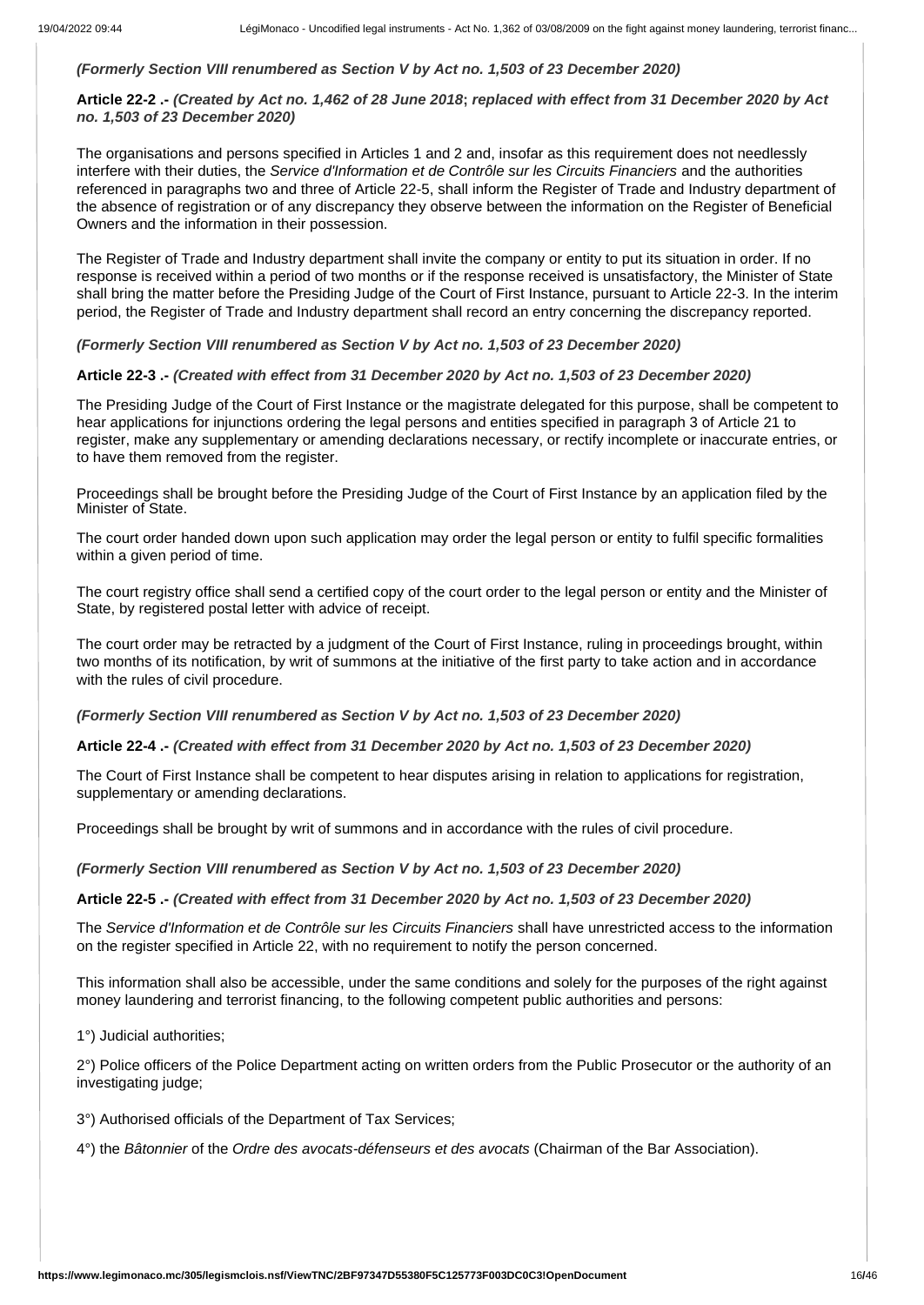Said information shall also be accessible, under the same conditions, to authorised officials of the *Commission de Contrôle des Activités Financières* (Financial Activities Supervisory Commission) in the course of its duties as provided by Act no. 1,338 of 7 September 2007 on financial activities, amended.

*(Formerly Section VIII renumbered as Section V by Act no. 1,503 of 23 December 2020)*

#### **Article 22-6 .-** *(Created with effect from 31 December 2020 by Act no. 1,503 of 23 December 2020)*

Information on the register specified in Article 22 is also accessible to:

1°) the legal persons and entities specified in paragraph 3 of Article 21, solely for the information they have declared;

2°) the organisations and persons specified in Articles 1 and 2 for the purposes of customer due diligence, after the legal person or entity concerned has been informed.

The Register of Trade and Industry department shall communicate this information in the form of a transcript from the Register of Beneficial Owners.

The organisations and persons specified in Articles 1 and 2 must not rely solely on an examination and the content of the transcript from the register in order to meet their due diligence obligations. These obligations shall be fulfilled by using a risk-based approach.

The conditions for access to the register and the conditions for application of this Article shall be determined by Sovereign Ordinance.

*(Formerly Section VIII renumbered as Section V by Act no. 1,503 of 23 December 2020)*

# **Article 22-7 .-** *(Created with effect from 31 December 2020 by Act no. 1,503 of 23 December 2020; amended by Act no. 1,520 of 11 February 2022)*

All persons other than those specified in Articles 22-5 and 22-6 have access, after the legal person or entity concerned has been informed, solely to the following information from the Register of Beneficial Owners:

- name;
- month and year of birth;
- country of residence;
- nationality of the beneficial owner; and
- the nature and extent of the beneficial interests held.

The request for information must be sent to the Register of Trade and Industry department.

The Register of Trade and Industry department shall send notice of the request for information, the grounds for the request, and the connection between them and the prevention of money laundering and terrorist financing, to the legal persons or entities required to disclose information concerning their beneficial owners pursuant to Article 22, and to the beneficial owners themselves.

The persons specified in the preceding paragraph shall have a period of two months, as from receipt of the notice provided for in the preceding paragraph, in which to seek to restrict access to all or part of the information relating to them pursuant to Article 22-8.

If no request for restricted access is made within a period of two months as from receipt of the notice provided for in the preceding paragraph, the requesting party may consult the information specified in the first paragraph directly via the Register of Trade and Industry department.

The conditions for the application of this Article shall be determined by Sovereign Ordinance.

*(Formerly Section VIII renumbered as Section V by Act no. 1,503 of 23 December 2020)*

**Article 22-8 .-** *(Created with effect from 31 December 2020 by Act no. 1,503 of 23 December 2020***;** *amended by Act no. 1,520 of 11 February 2022)*

Upon or after their registration, the persons required to disclose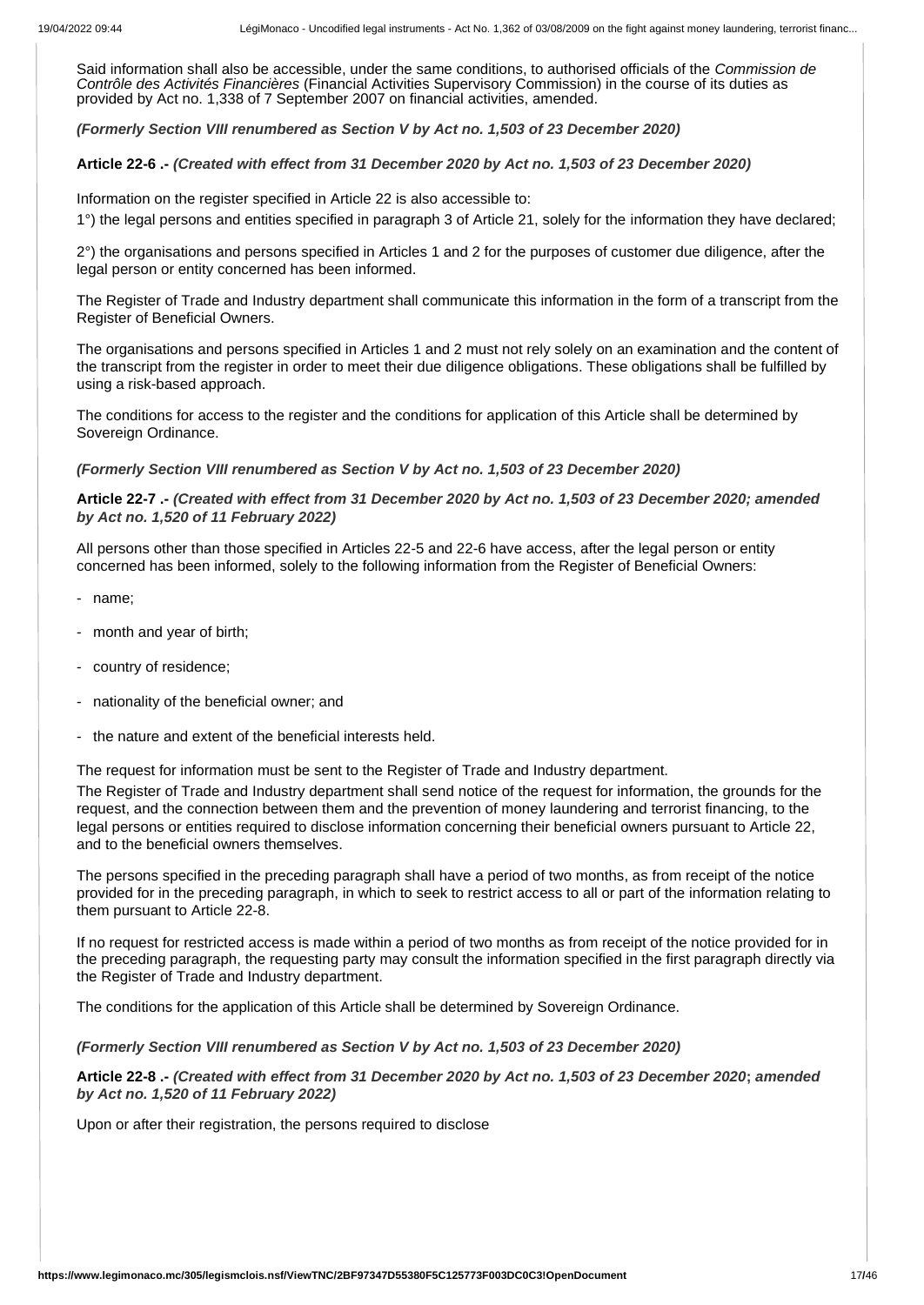information concerning their beneficial owners pursuant to Article 22, or the beneficial owners themselves, may apply to the Minister of State, by exemption from Articles 22-6 and 22-7, to restrict access to all or part of the information relating to them.

Following a request for access to the Register of Beneficial Owners and by exemption from Articles 22-6 and 22-7, the persons specified in the preceding paragraph may also petition the Presiding Judge of the Court of First Instance to restrict access to all or part of the information relating to them.

The access restrictions specified in the preceding paragraphs may be sought where the beneficial owner is a minor or is ruled legally incapacitated, or where such access could expose the beneficial owner to a disproportionate risk, a risk of fraud, extortion, harassment, blackmail, violence, or intimidation.

The request shall be based on a detailed assessment of the exceptional nature of the circumstances, as defined by Sovereign Ordinance.

The requesting party shall send a copy of the application specified in paragraph 1, or the petition specified in paragraph 2 stamped by the Registry of the Court of First Instance, to the Register of Trade and Industry department, which shall record it as a marginal entry in the Register of Beneficial Owners.

Until such time as an irrevocable decision has been handed down upon the application specified in paragraph 1, no information may be disclosed by the Register of Trade and Industry department, except to the *Service d'Information et de Contrôle sur les Circuits Financiers*, the competent public authorities, and the persons specified in paragraphs 2 and 3 of Article 22-5.

Until such time as an irrevocable decision has been handed down upon the petition specified in paragraph 2, no information may be disclosed by said department to persons having requested access to the Register of Beneficial Owners, pursuant to Articles 22-6 or 22-7 as applicable.

The exemptions provided by this Article may be granted solely for the duration of the circumstances upon which they are founded, and for a maximum period of five years. They may be renewed by a decision of the Minister of State or a judgement of the Presiding Judge of the Court of First Instance, as the case may be, upon a reasoned request for renewal presented by the registered entity or the beneficial owner.

The exemptions provided by this Article shall not apply to the organisations and persons specified in points 1)° to 4°) of Article 1 for the fulfilment of their due diligence obligations under Article 22-6.

*(Formerly Section VIII renumbered as Section V by Act no. 1,503 of 23 December 2020)*

#### **Article 22-9 .-** *(Created with effect from 31 December 2020 by Act no. 1,503 of 23 December 2020)*

Any procedural measure or formality carried out by one of the competent authorities specified in paragraphs 2 and 3 of Article 22-5, based on information contained in the Register of Beneficial Owners for reasons other than those provided in said Article, shall be null and void.

Where regular consultation of the Register of Beneficial Owners reveals offences or breaches other than those related to the fight against money laundering or terrorist financing, this shall not cause interlocutory proceedings to become null and void.

#### **Section - VI Protection of personal data and record-keeping**

*(Formerly Section IX renumbered as Section VI by Act no. 1,503 of 23 December 2020)*

**Article 23 .-** *(Replaced by Act no. 1,462 of 28 June 2018; amended by Act no. 1,503 of 23 December 2020)*

The organisations and persons specified in Articles 1 and 2 are required to maintain, for a period of five years:

- after ending a business relationship with their habitual or occasional clients, a copy of all documents and information, in any format, gathered in the course of customer due diligence measures, and notably those used to identify and check the identity of their habitual or occasional clients;

- after the execution of transactions, documents and information, in any format, relating to the transactions carried out by their habitual or occasional clients, and notably a copy of records,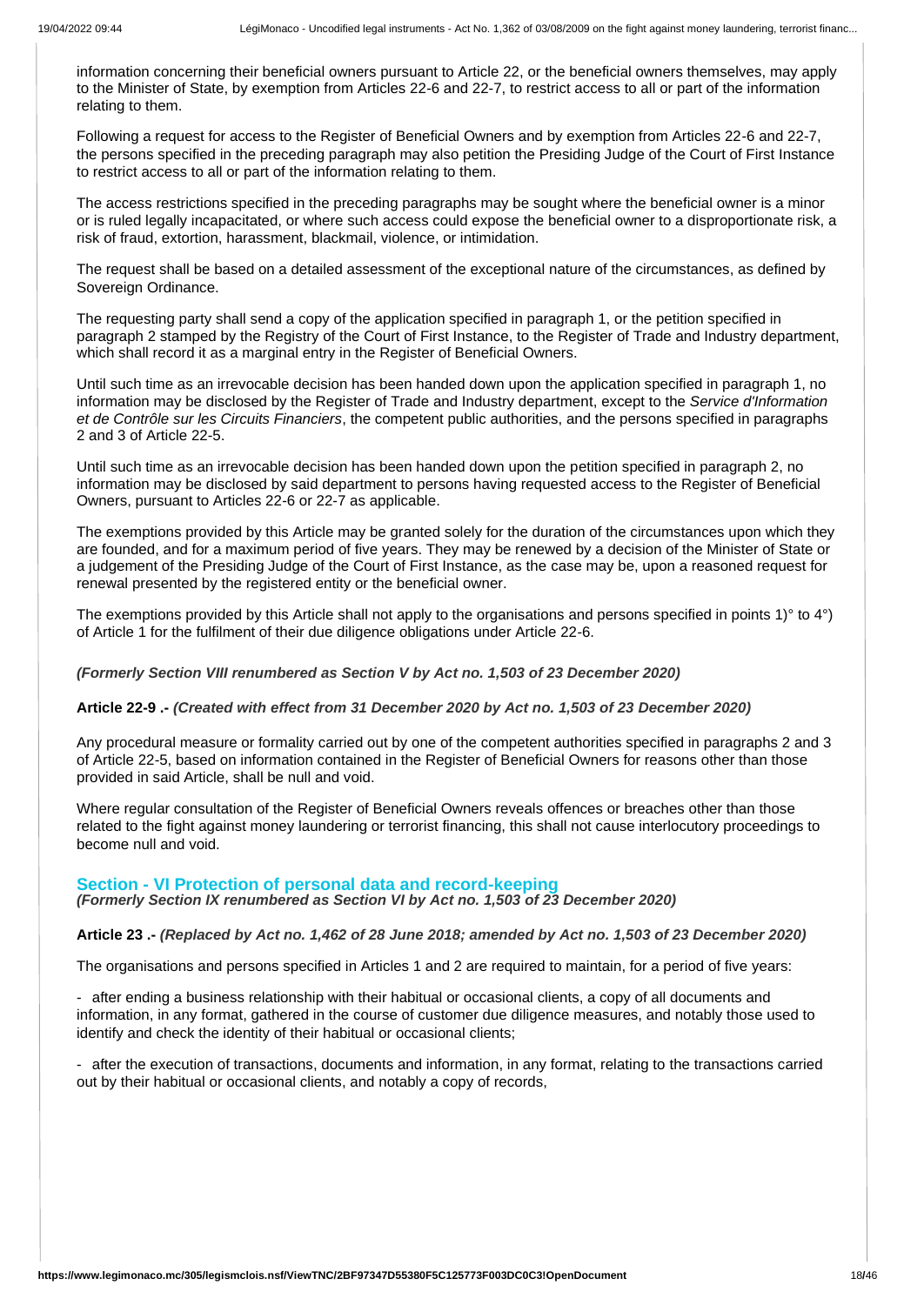ledgers, and commercial correspondence, so as to be able to reconstitute said transactions accurately;

- a copy of any document in their possession, provided to them by persons with whom a business relationship could not be established for whatever reason, and any information concerning them.

The organisations and persons specified in Articles 1 and 2 are also required to:

- keep a record of transactions carried out, so as to be able to respond to the requests for information specified in Article 50 within the required time limit;

- be in a position to respond rapidly and fully to any request for information made by the *Service d'Information et de Contrôle sur les Circuits Financiers*, the Public Prosecutor, or the *Bâtonnier* of the *Ordre des avocats-défenseurs et avocats* (Chairman of the Bar Association), as the case may be.

The above record-keeping period may be extended by an additional maximum period of five years:

1°) at the initiative of the organisations and persons specified in Articles 1 and 2, where necessary to prevent or detect acts of money laundering or terrorist financing, subject to a case-by-case assessment of the proportionality of such an extension;

2°) at the request of the *Service d'Information et de Contrôle sur les Circuits Financiers* or the Public Prosecutor, in the course of an on-going investigation.

*(Formerly Section IX renumbered as Section VI by Act no. 1,503 of 23 December 2020)*

**Article 24 .-** *(Replaced by Act no. 1,462 of 28 June 2018; amended by Act no. 1,503 of 23 December 2020)*

The organisations and persons specified in Articles 1 and 2 shall have systems enabling them to respond rapidly to requests for information made, as the case may be, by the *Service d'Information et de Contrôle sur les Circuits Financiers* and the Public Prosecutor, or by the *Bâtonnier* of the *Ordre des avocats-défenseurs et avocats* (Chairman of the Bar Association), by means of secure channels which guarantee the confidentiality of communications.

The requests for information specified in the preceding paragraph shall be kept for a maximum period of one year.

The information retained under this Article may be accessed by the persons concerned in the manner provided for by Article 15-1 of Act no. 1,165 of 23 December 1993 on the personal data protection, amended.

#### *(Formerly Section IX renumbered as Section VI by Act no. 1,503 of 23 December 2020)*

# **Article 25 .-** *(Replaced by Act no. 1,462 of 28 June 2018; amended by Act no. 1,503 of 23 December 2020)*

Personal data gathered by the organisations and persons specified in Articles 1 and 2 under this Act, shall be processed for the sole purpose of preventing money laundering, terrorist financing, and corruption, and may not be processed in any manner incompatible with that purpose, pursuant to applicable regulations on personal data protection.

Where personal data are processed for the sole purpose of compliance with due diligence obligations and the obligation of reporting and disclosure to the *Service d'Information et de Contrôle sur les Circuits Financiers*, the Public Prosecutor, or the *Bâtonnier* of the *Ordre des avocats-défenseurs et avocats* (Chairman of the Bar Association), the right of access is exercised with the *Commission de Contrôle des Informations Nominatives*, as provided by Article 15-1 of Act no. 1,165 of 23 December 1993, amended.

*(Formerly Section IX renumbered as Section VI by Act no. 1,503 of 23 December 2020)*

## **Article 26 .-** *(Replaced by Act no. 1,462 of 28 June 2018)*

Should the organisations and persons specified in Article 1 cease operations for whatever reason, they shall, under conditions laid down by Sovereign Ordinance, appoint an authorised representative with an address for service in the Principality and subject to the provisions of this Act, who shall be responsible for the record-keeping of documents and data gathered under this Act for a period of five years as from the cessation of operations.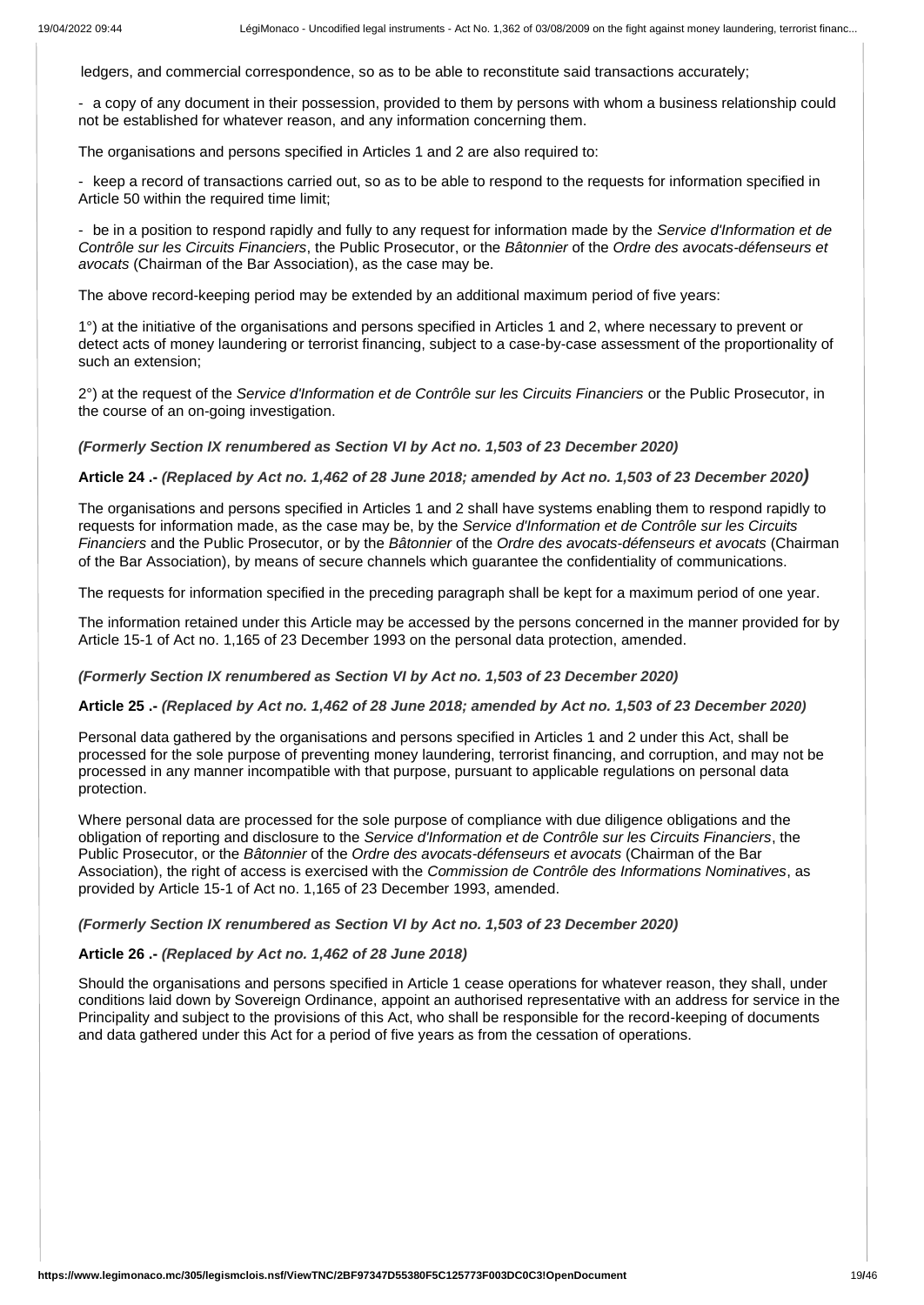The authorised representative must, during this period, be able to respond rapidly and fully to any request for information from the *Service d'Information et de Contrôle sur les Circuits Financiers* and forward it a copy of any supporting document.

# **Chapter - III Internal organisation obligations Section - I General provisions**

**Article 27 .-** *(Replaced by Act no. 1,462 of 28 June 2018; by Act no. 1,503 of 23 December 2020; amended by Act no. 1,520 of 11 February 2022)*

The organisations and persons specified in Articles 1 and 2 shall identify and establish internal organisational arrangements and procedures, proportionate to their nature and size, in order to combat money laundering, terrorist financing, and corruption, taking into account the risk assessment provided for by Article 3

The internal organisational arrangements and procedures shall be approved by senior management.

The organisations and persons specified in Articles 1 and 2 shall appoint, taking into account the size and nature of their activity, one or more individuals holding a senior position and with sufficient knowledge of their exposure to the risk of money laundering, terrorist financing, and corruption, as officers responsible for implementation of the antimoney laundering, terrorist financing and corruption regime.

The individuals appointed as officers by the organisations and persons specified in points 1°) and 3°) of Article 1 must demonstrate, for their recruitment, that they have the qualifications, training and professional skills determined by Sovereign Ordinance. In order to carry out their duties, they and the persons under their authority shall be required to obtain professional certification, awarded after a period of training and issued in the conditions provided by Sovereign Ordinance. The cost of this professional certification and the related training shall be borne by the organisations and persons specified in points 1°) to 3°) of Article 1.

To ensure compliance with the obligations laid down in Chapter II, the organisations and persons specified in Articles 1 and 2 shall also put in place internal control measures.

The organisations and persons specified in Article 1 shall provide the *Service d'Information et de Contrôle sur les Circuits Financiers* with the name(s) of the individual(s) appointed, within fifteen days following their appointment or replacement, or otherwise, following receipt of a letter from the *Service d'Information et de Contrôle sur les Circuits Financiers* requesting this information.

The same information must, under the same conditions, be brought to the attention of the Public Prosecutor by the persons specified in points 1°) and 2°) of paragraph 1 of Article 2, or of the *Bâtonnier* of the *Ordre des avocatsdéfenseurs et avocats* (Chairman of the Bar Association) by the persons specified in point 3°) of said paragraph.

Where the organisations and persons specified in Articles 1 and 2 belong to a group, they shall implement groupwide policies and procedures, notably as regards the protection of personal data and the sharing of information for AML/CFT purposes.

The conditions for the application of this Article shall be determined by Sovereign Ordinance.

#### **Section - II Specific provisions applicable to groups**

**Article 28** .- *(Replaced by Act no. 1,462 of 28 June 2018; amended by Act no. 1,503 of 23 December 2020)*

The organisations and persons specified in Article 1, established in the Principality and which belong to a group whose parent company is established in the Principality or in a State whose legislation contains provisions which are considered to be equivalent to Monegasque law, in particular in respect of professional secrecy and personal data protection, and whose compliance with these obligations is supervised, shall convey to the companies of the same group the information required for AML/CFT purposes, according to the procedures laid down by Sovereign Ordinance.

This information shall only be conveyed by the organisations and persons specified in points 1°) to 4°) of Article 1 to persons outside the group, except for the parent company's supervisory authority, with the prior consent of the person or organisation concerned.

The provisions of this Article are applicable without prejudice to Act no. 1,165 of 23 December 1993,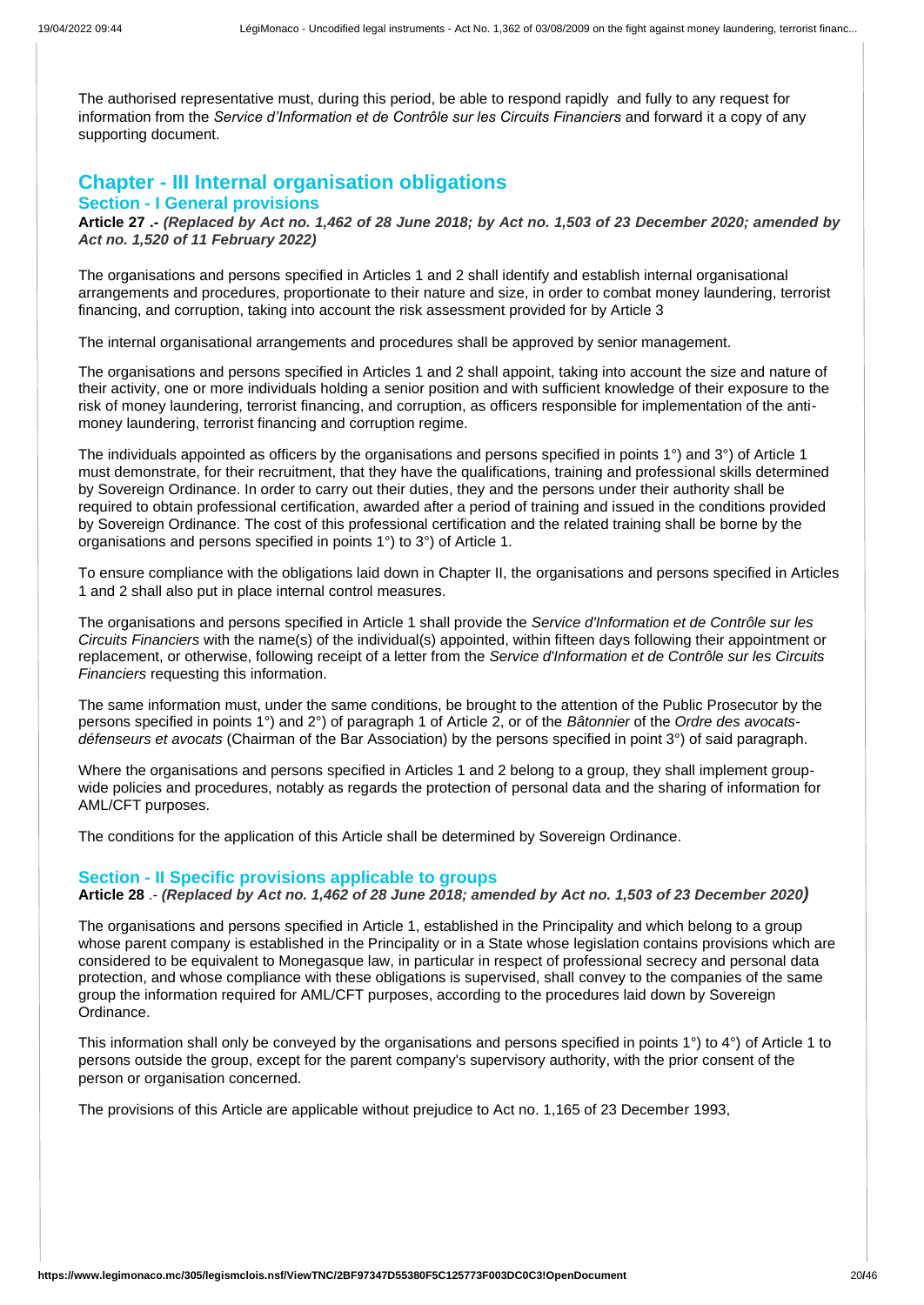#### amended.

The internal procedures of the Monegasque institution shall define the procedures for the dissemination, within the group, of information required for AML/CFT purposes.

#### **Article 29 .-** *(Replaced by Act no. 1,462 of 28 June 2018; amended by Act no. 1,503 of 23 December 2020)*

The organisations and persons specified in Article 1 and, where applicable, the group's parent company, shall impose upon their branches and subsidiaries established outside the Principality, in which they have a majority interest, under the conditions laid down by Sovereign Ordinance, the application of measures equivalent to those laid down in this Act as regards customer due diligence, information sharing and record keeping as well as personal data protection.

Where the law of the State on whose territory their branches or subsidiaries are located does not allow them to implement measures equivalent to those laid down in this Act, they shall ensure that their branches and subsidiaries apply specific due diligence measures.

They shall inform the *Service d'Information et de Contrôle sur les Circuits Financiers* which, if it deems said specific measures insufficient, shall impose additional monitoring measures, in particular by requesting that the group does not establish business relationships or that it puts an end to them, that it does not carry out transactions and, if necessary, that it ceases its activities in the third country concerned.

The minimum actions to be taken by the organisations and persons specified in points 1°) to 4°) of Article 1 and the type of additional measures they are required to take in order to mitigate the risks of money laundering and terrorist financing in the case specified in paragraph 2 shall be determined by Sovereign Ordinance.

#### **Article 29-1 .-** *(Created by Act no. 1,520 of 11 February 2022)*

The organisations and persons specified in Article 1, which are established in the Principality of Monaco and own subsidiaries or branches in Monaco or other jurisdictions, must implement group-wide programmes to combat money laundering, terrorist financing, and the proliferation of weapons of mass destruction which take into consideration the risks in this field and the scale of their commercial activity, and include the following internal policies, procedures, and controls:

1°) systems to control compliance, including the appointment of a compliance officer at management level;

2°) selection procedures guaranteeing the recruitment of employees according to stringent criteria;

3°) an on-going training programme for employees;

4°) an independent audit function to test the system.

#### **Section - III Provisions relating to personnel**

#### **Article 30 .-** *(Replaced by Act no. 1,462 of 28 June 2018)*

The organisations and persons specified in Articles 1 and 2 shall take appropriate measures, considering their size, the risks to which they are exposed and the nature of these risks, to inform their employees concerned by the provisions of this Act, of the rules applicable in respect of the fights against money laundering, terrorist financing and corruption, including as regards personal data protection requirements.

They shall put in place an on-going training and regular information programme, intended to help their employees recognise transactions and facts which could be related to money laundering, terrorist financing, or corruption, and to instruct them on how to proceed in such cases.

#### **Article 31 .-** *(Replaced by Act no. 1,462 of 28 June 2018; amended by Act no. 1,503 of 23 December 2020)*

The organisations and persons specified in Articles 1 and 2 shall put in place appropriate procedures enabling their directors and employees to report internally any breaches of the obligations laid down by this Act and its implementing instruments, by means of a specific channel. These procedures must be proportionate to the nature and size of the obliged entity concerned.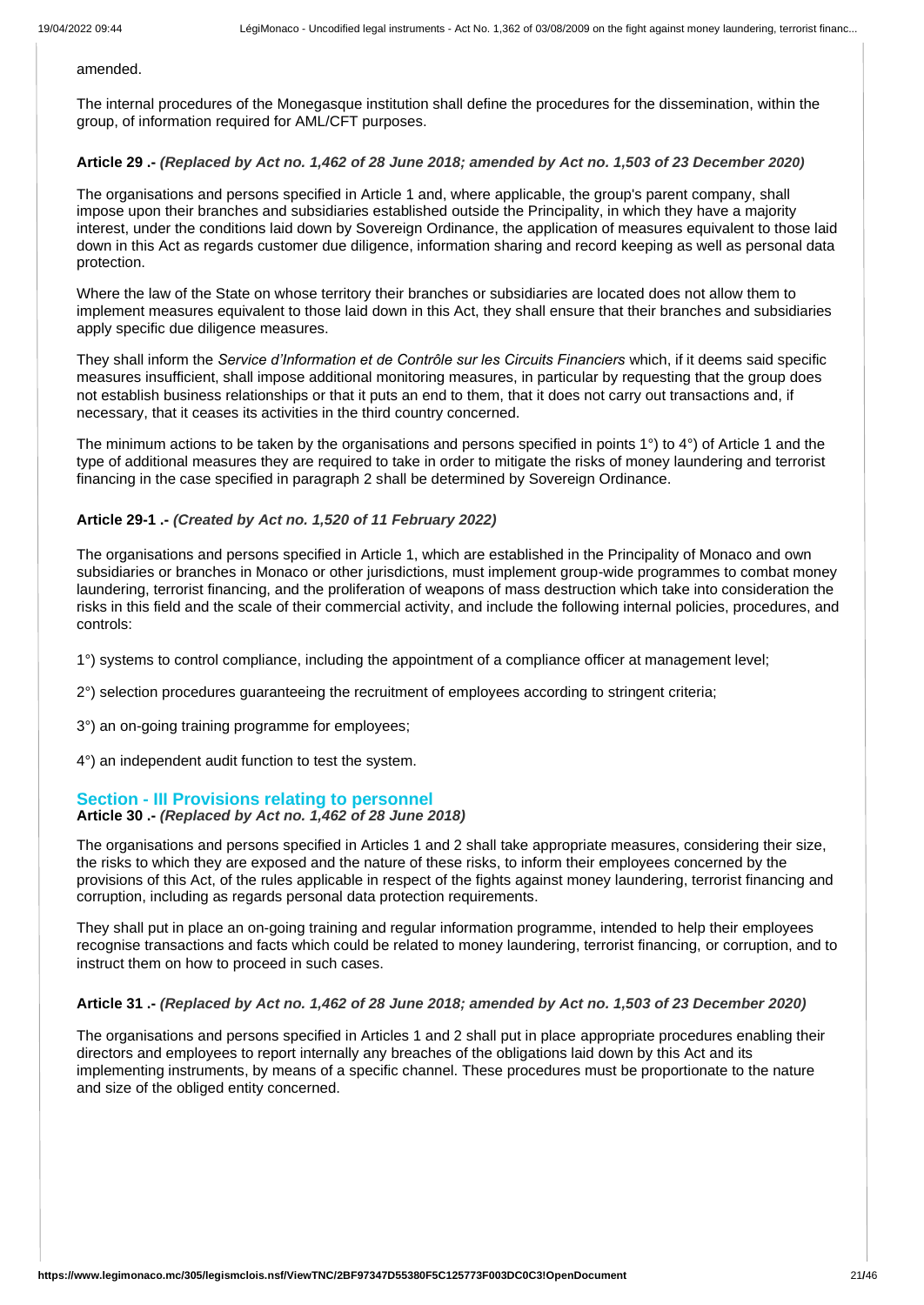Reporting of breaches specified in the preceding paragraph shall be brought to the attention of a trusted person designated by the employer or, failing this, the immediate superior or the employer, under conditions that protect the confidentiality of the whistle-blower, the persons specified in the report and the information gathered by the recipients of the report.

Evidence that could identify the reporter may only be disclosed, except to the judicial authority, with the reporter's consent.

Information which could identify the person concerned by the report may not be disclosed, except to the judicial authority, until such time as it is established that the report has merit.

If no action is taken on the report within a reasonable period, the report may be sent, by any person who is aware of it, to the *Service d'Information et de Contrôle sur les Circuits Financiers*, the Public Prosecutor, or the *Bâtonnier* of the *Ordre des avocats-défenseurs et avocats*.

The whistle-blower shall not incur criminal liability where the information disclosed infringes a secret protected by law, if such disclosure is proportionate and necessary to safeguard the interests concerned in connection with the fight against money laundering, terrorist financing, or corruption.

The whistle-blower may not, for this reason, be excluded from a recruitment procedure or access to an internship or professional training period, or be subject to dismissal, sanction or any other adverse professional consequences.

The whistle-blower shall make the report without expectation of personal benefit or the desire to harm others.

#### **Article 32 .-** *(Replaced by Act no. 1,462 of 28 June 2018; amended by Act no. 1,503 of 23 December 2020)*

The procedures and measures implemented in order to gather and process reports under the conditions specified in the preceding Article shall guarantee strict confidentiality. To this end, the Department of Justice, the *Service d'Information et de Contrôle sur les Circuits Financiers* and the *Bâtonnier* of the *Ordre des avocats-défenseurs et avocats* shall provide persons with access to one or more secure communication channels. These channels shall guarantee that the identity of persons reporting information is known solely to those persons authorised to receive the report pursuant to the preceding paragraph. The conditions for the application of this paragraph shall be determined by Sovereign Ordinance.

Information which could identify the whistle-blower may be disclosed, except to the judicial authority, solely with the whistle-blower's express prior consent and solely once it has been established that the report has merit.

# **Article 33 .-** *(Replaced by Act no. 1,462 of 28 June 2018; by Act no. 1,503 of 23 December 2020; amended by Act no. 1,520 of 11 February 2022)*

Where designated by the organisations or persons specified in Article 1 of this Act, the persons specified in paragraph 2 of Article 27, engaged in activity in the Principality, are notably required to establish procedures for internal control and communication and the centralisation of information, in order to prevent and detect the realisation of transactions relating to money laundering, terrorist financing, or corruption.

They shall disclose said procedures to the *Service d'Information et de Contrôle sur les Circuits Financiers* within a period of one month after receiving formal notice or a letter from this Service.

With the exception of those designated by the persons specified in points 15<sup>°</sup>), 15<sup>°</sup> bis) and 150<sup>°</sup> ter) of Article 1, they shall establish an annual activity report and send it to the *Service d'Information et de Contrôle sur les Circuits Financiers*, in the manner laid down by Sovereign Ordinance. They shall have access to all information necessary for the performance of their duties and shall have the appropriate resources for this purpose.

# **Article 33-1 .-** *(Created by Act no. 1,503 of 23 December 2020)*

Where designated by the persons specified in Article 2, the persons specified in paragraph 2 of Article 27 are notably required to establish procedures for internal control and communication and the centralisation of information, in order to prevent and detect the realisation of transactions relating to money laundering, terrorist financing, or corruption.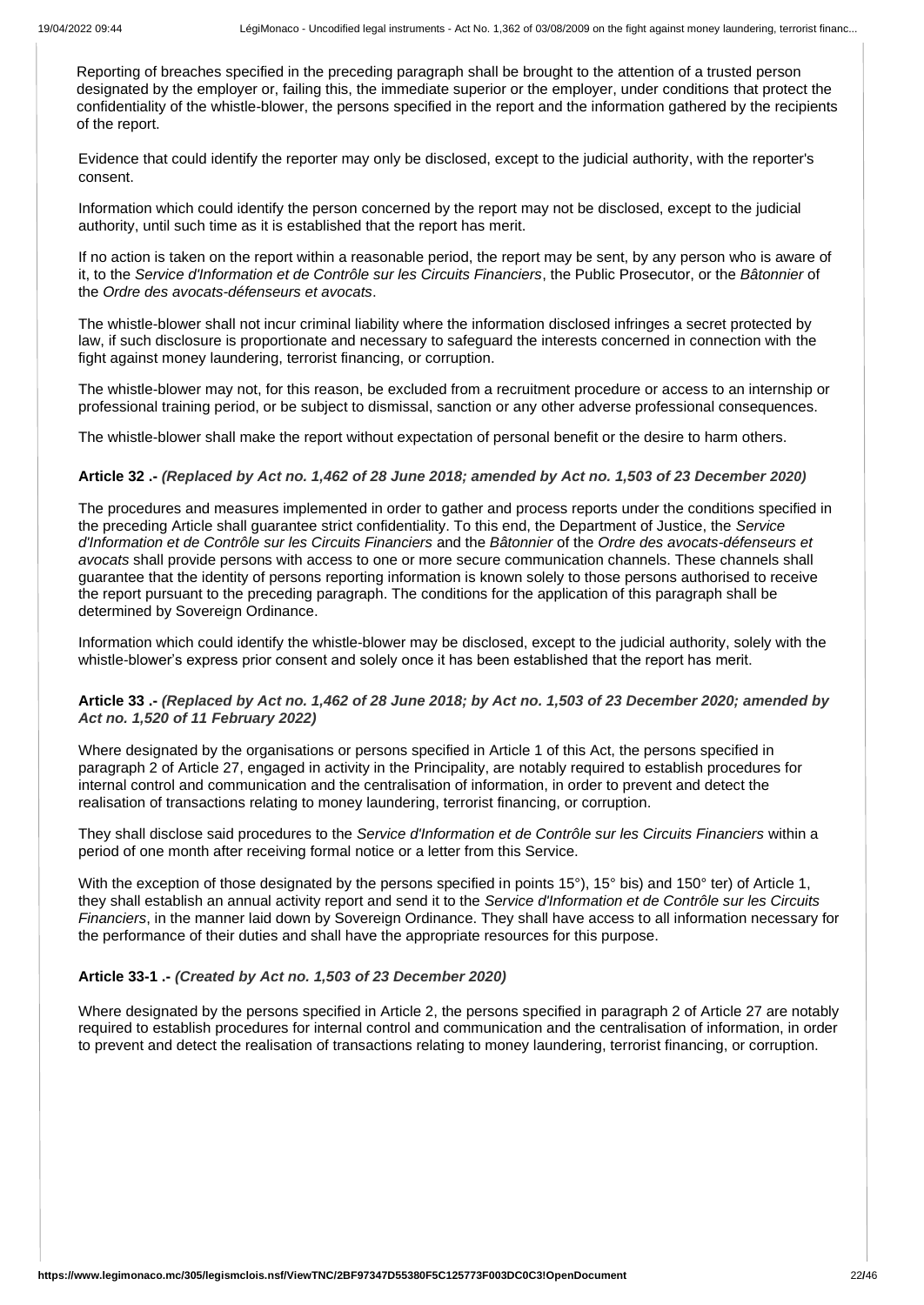They shall disclose said procedures, as the case may be, to the Public Prosecutor or the *Bâtonnier* of the *Ordre des avocats-défenseurs et avocats* within a period of one month after receiving formal notice or a letter from said Public Prosecutor or *Bâtonnier*.

**Article 34 .-** *(Replaced by Act no. 1,462 of 28 June 2018; amended by Act no. 1,503 of 23 December 2020)*

Internal control procedures shall specifically take into account the increased risk of money laundering, terrorist financing or corruption in the case of remote transactions as specified in Article 13.

They shall be updated on a regular basis, in particular, in order to take into consideration changes in legislation.

A copy of these procedures, in French, shall be sent to the *Service d'Information et de Contrôle sur les Circuits Financiers* or, if required, to the Public Prosecutor or the *Bâtonnier* of the *Ordre des avocats-défenseurs et avocats*.

The procedure for the application of the obligations laid down in this Article shall be determined by Sovereign Ordinance.

# **Chapter - IV Cash payments**

**Article 35 .-** *(Replaced by Act no. 1,462 of 28 June 2018; by Act no. 1,503 of 23 December 2020)*

Natural or legal persons whose occupation is to deal in goods or services may not make or receive cash payments whose total value reaches or exceeds 30,000 euros.

If the total amount of payments reaches is equal to or greater than 10,000 euros, the organisations and persons specified in Articles 1 and 2 shall, as the case may be, implement the due diligence measures set out in Section I of Chapter II or in Article 14, depending on the level of risk posed by the client or the nature of the business relationship or of the transaction carried out.

The provisions of paragraph 1 shall apply to any sale or supply of goods or services, carried out in one or more seemingly related operations over a period of six calendar months.

The provisions of paragraph 2 shall apply to any transaction carried out in one or more seemingly related operations over a period of six calendar months.

# **Chapter - V Reporting and disclosure obligations**

**Article 36 .-** *(Replaced by Act no. 1,462 of 28 June 2018; amended by Act no. 1,520 of 11 February 2022)*

The organisations and persons specified in Article 1 are required to report to the *Service d'Information et de Contrôle sur les Circuits Financiers*, in view of their activity, all sums and funds recorded in their books, all transactions or attempted transactions involving sums or funds that they know, suspect or have good reasons to believe are derived from an offence specified in Article 218-3 of the Criminal Code, or are linked to terrorist financing or corruption.

They are also subject to the same obligation if a transaction giving rise to a legitimate suspicion is refused or cannot be completed, at the behest of, because or by the fault of the client or due to precise and consistent indications suggesting involvement in the offences specified in this Act.

This report must be made in writing, before the transaction is carried out, and must specify the facts constituting the indications upon which the said organisations or persons have relied in order to make the report. It shall indicate, if applicable, the period within which the transaction is to be carried out. If the circumstances so require, the declaration may be sent early by fax or by appropriate electronic means.

All information gathered subsequent to the report and likely to modify its scope must be sent immediately to the *Service d'Information et de Contrôle sur les Circuits Financiers*.

This report, its content, and any follow-up actions taken, shall be confidential, subject to the sanctions laid down in Article 73.

**Article 36-1 .-** *(Created by Act no. 1,503 of 23 December 2020)*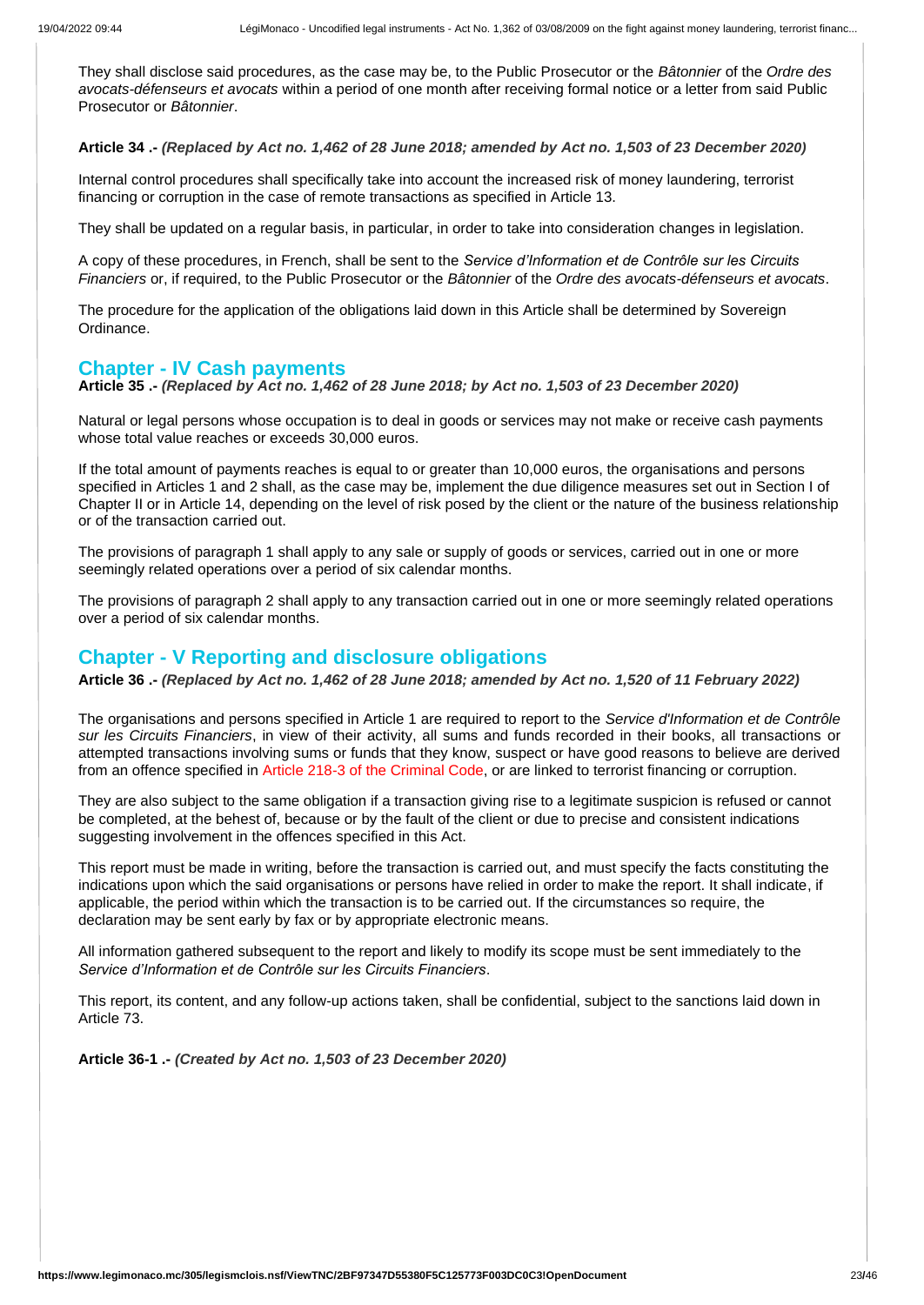The professionals specified in points 12°), 13°) and 20°) of Article 1 are not subject to the obligations set out in this Chapter during legal consultations, where they are ascertaining their client's legal position.

## **Article 37 .-** *(Replaced by Act no. 1,462 of 28 June 2018; by Act no. 1,503 of 23 December 2020)*

Upon receiving the report, the *Service d'Information et de Contrôle sur les Circuits Financiers* shall acknowledge receipt, unless the reporting person has expressly indicated otherwise.

If, due to the seriousness or urgency of the case, the *Service d'Information et de Contrôle sur les Circuits Financiers* considers it necessary, it may oppose the conduct of any transaction for the client concerned by the report, in order to analyse, confirm or rule out any suspicions, and to pass the findings of such analysis to the competent authorities.

This opposition shall be notified in writing or, failing this, by fax or appropriate electronic means, before the expiry of the period in which the transaction is to be carried out, specified in the preceding Article. It shall prevent the conduct of any transaction for a maximum period of five working days as from the notification.

If no notification of opposition is made within the prescribed period, the organisation or person concerned shall be free to carry out the transaction.

# **Article 38 .-** *(Replaced by Act no. 1,462 of 28 June 2018; amended by Act no. 1,520 of 11 February 2022 )*

The effects of the opposition may be extended beyond the legal period by order of the Presiding Judge of the Court of First Instance upon request from the Public Prosecutor, at his own initiative or to whom the *Service d'Information et de Contrôle sur les Circuits Financiers* has referred the case pursuant to Articles 851 and 852 of the Code of Civil Procedure , who may, for any precautionary purposes, impound the funds, titles or items concerned by the reporting.

The order shall be immediately enforceable following its registration, or even before this formality has been accomplished if exceptionally ordered by the Presiding Judge of the Court of First Instance for reasons of urgency.

The organisations or persons specified in Article 1 holding the funds, securities or items covered by the interim measure are responsible for their legal custodianship.

If the transaction is not subject to opposition, the directors or employees of financial institutions may not be prosecuted for the offences specified in Act no. 890 of 1 July 1970 on drugs and Articles 218-2 and 339 of the Criminal Code , except in cases of fraudulent connivance with the owner of the funds or the originator of the transaction.

#### **Article 39 .-** *(Replaced by Act no. 1,462 of 28 June 2018; by Act no. 1,520 of 11 February 2022)*

The organisations and persons specified in Articles 1 and 2 shall refrain from conducting any transaction which they know or suspect to be related to the proceeds of an offence specified in Article 218-3 of the Criminal Code, or to terrorist financing or corruption, until they have made the report provided by Articles 36 or 40. They may then conduct the transaction only where there is no objection from the *Service d'Information et de Contrôle sur les Circuits Financiers*, in the conditions provided in the final paragraph of Article 37.

If the organisations or persons specified in Articles 1 and 2 know or suspect that a transaction is related to the proceeds of an offence specified in Article 218-3 of the Criminal Code, terrorist financing, or corruption, but cannot make the report specified in Articles 36 or 40 before conducting the transaction, either because it cannot be delayed, or because it could prevent prosecution of the beneficiaries of the said offences, these organisations or persons shall make this report immediately after conducting the transaction.

In this case, they shall also state the reason for which the report could not be made prior to the transaction being carried out.

The provisions of paragraph 5 of Article 36 shall be applicable to the obligations laid down in this Article.

# **Article 40 .-***(Replaced by Act no. 1,462 of 28 June 2018; by Act no. 1,503 of 23 December 2020; by Act no. 1,520 of 11 February 2022)*

Notaries and bailiffs who, in the course of their professional duties, have knowledge of facts which they know or suspect to be related to an offence specified in Article 218-3 of the Criminal Code, terrorist financing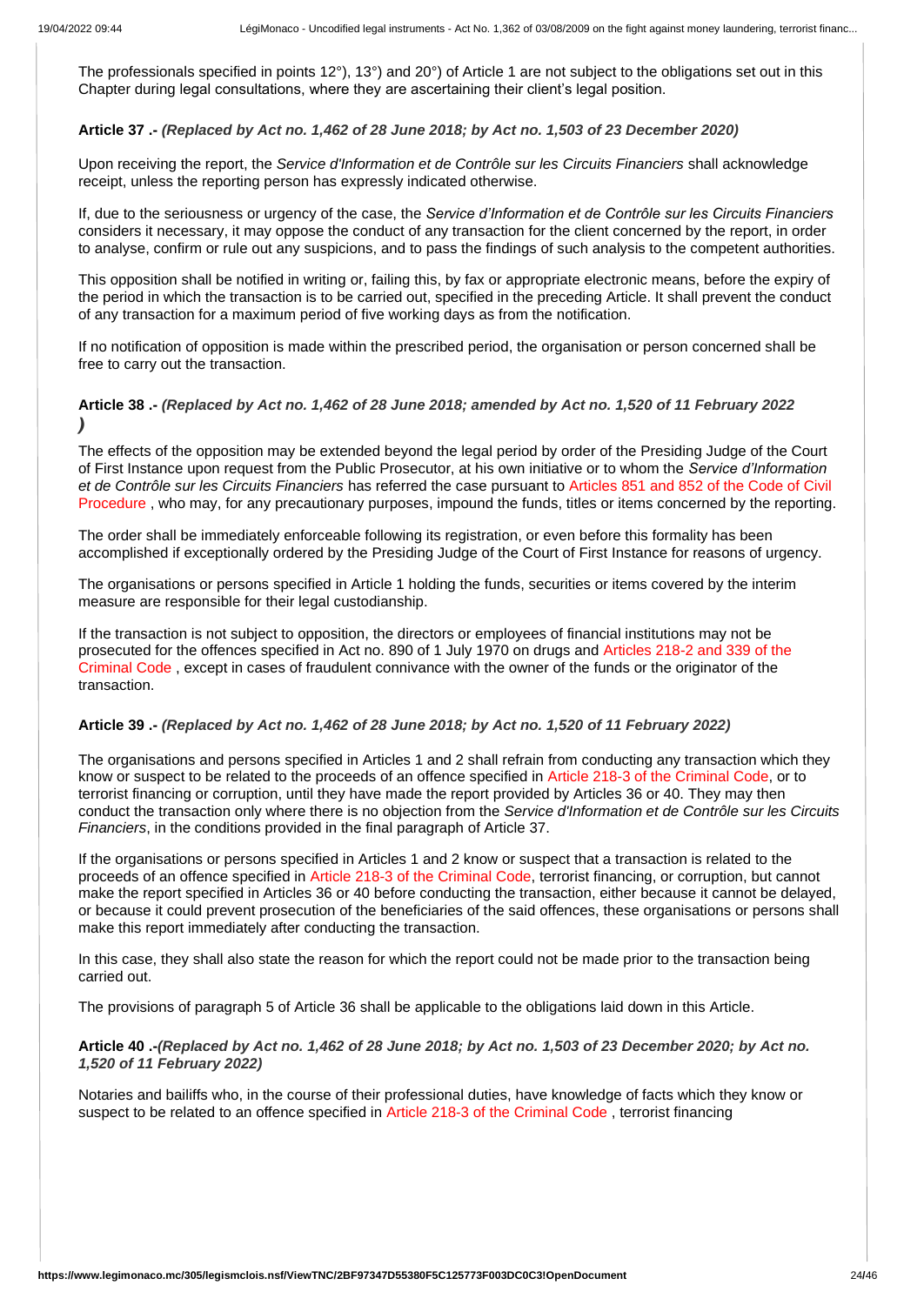or corruption, are required to inform the Public Prosecutor immediately.

Senior attorneys (*avocats-défenseurs*), lawyers and junior barristers who, in the course of the activities listed in paragraph 2 of Article 2, have knowledge of facts which they know or suspect to be related to an offence specified in Article 218-3 of the Criminal Code , terrorist financing or corruption, are required to inform the *Bâtonnier* of the *Ordre des avocats-défenseurs et avocats* immediately.

Subject to laws governing each of these professions, notaries, bailiffs, senior attorneys (*avocats-défenseurs*), lawyers and junior barristers are, however, not required to advise the Public Prosecutor or the *Bâtonnier* of the *Ordre des avocats-défenseurs et avocats*, as the case may be, where the information concerning these facts was received from or obtained on one of their clients:

- during a legal consultation;
- in the course of ascertaining the legal position for their client;
- while performing their task of defending or representing that client in, or concerning judicial proceedings;

- while providing advice on instituting, conducting or avoiding proceedings, whether such information is received or obtained before, during or after such proceedings.

Subject to the conditions laid down in the preceding paragraph, the Public Prosecutor or the *Bâtonnier* of the *Ordre des avocats-défenseurs et avocats*, as the case may be, shall immediately send the suspicious transactions reports that they receive to the *Service d'Information et de Contrôle sur les Circuits Financiers*.

Where a report is made in breach of these provisions, the *Service d'Information et de Contrôle sur les Circuits Financiers* shall refuse it and immediately inform the Public Prosecutor or the *Bâtonnier* of the *Ordre des avocatsdéfenseurs et avocats*, as appropriate.

The suspicious transaction report, its content, and any follow-up actions taken, shall be confidential, subject to the sanctions laid down in Article 73.

The procedure for the application of this Article shall be determined by Sovereign Ordinance.

#### **Article 41 .-** *(Replaced by Act no. 1,462 of 28 June 2018)*

The reporting obligations laid down in this Chapter may be extended to transactions and facts concerning natural or legal persons domiciled, registered or established in a State or territory whose legislation is recognised as insufficient or whose practices are considered as hindering the fight against money laundering, terrorist financing or corruption.

A Ministerial Order shall determine the State or territory, the facts and type of transactions concerned.

#### **Article 42 .-** *(Replaced by Act no. 1,462 of 28 June 2018; amended by Act no. 1,503 of 23 December 2020; by Ordinance no. 8,664 of 26 May 2021)*

The reporting obligations laid down in this Chapter, incumbent on the organisations and persons specified in Articles 1 and 2, are extended to transactions and facts concerning natural or legal persons subject to measures to freeze funds and economic resources which are necessary for the implementation of economic sanctions ordered by the United Nations, the European Union, or the Republic of France, and intended to enforce public international law, notably human rights, democracy, and international peace and security.

# **Article 43 .-** *(Replaced by Act no. 1,462 of 28 June 2018; amended by Act no. 1,503 of 23 December 2020)*

The reports and transmissions of information laid down in this Chapter shall be made, as appropriate, by the person(s) designated at the organisations or persons specified in Articles 1 and 2, pursuant to paragraph 2 of Article 27.

The rules on the procedures for these reports and transmissions shall be determined, in particular with regard to their form and content, by Ministerial Order.

**Old Articles 44.- to** 49 *(Renumbered by Act no. 1,462 of 28 June 2018 as Articles 78 to 83).*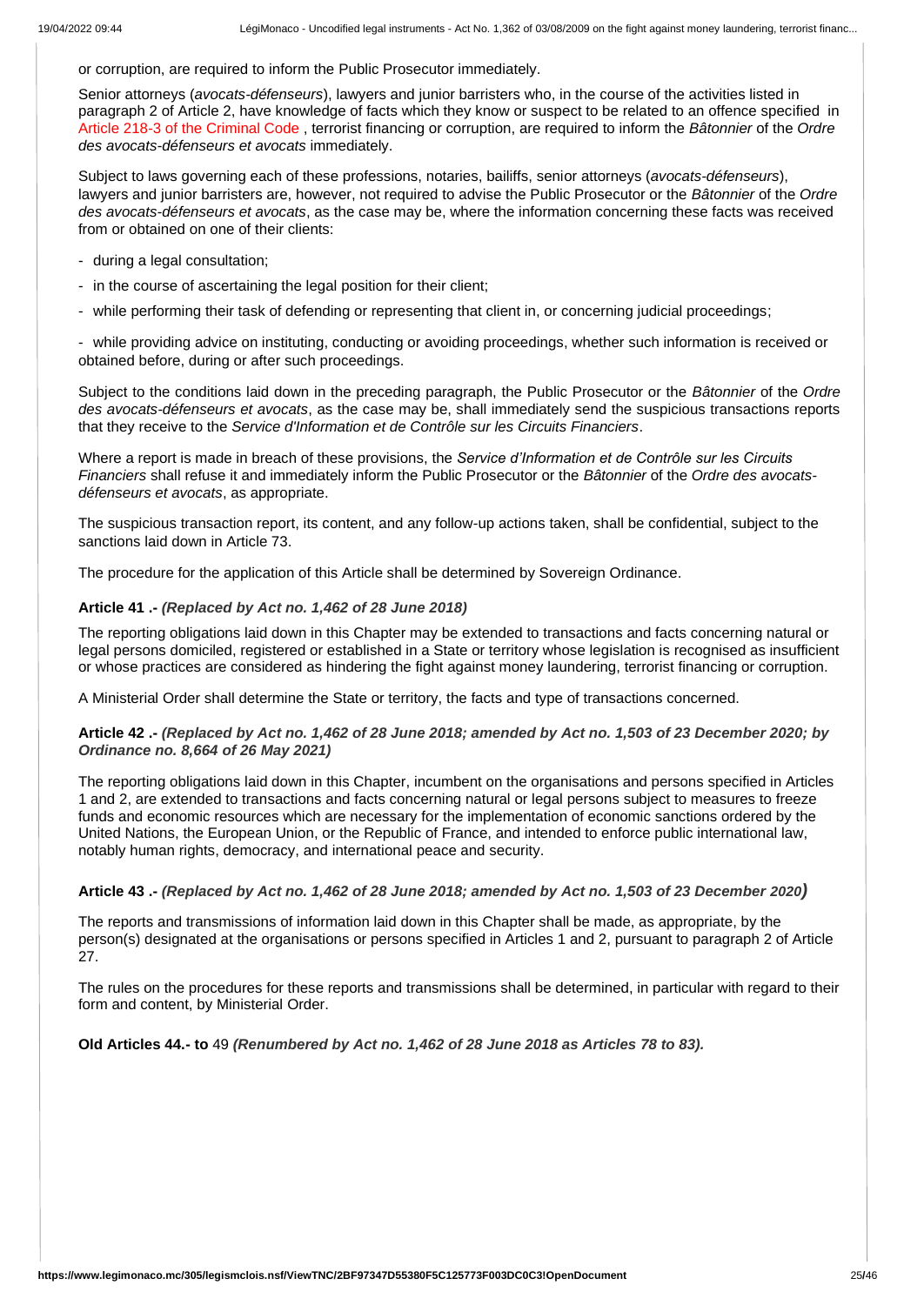# **Article 44 .-** *(Created by Act no. 1,462 of 28 June 2018; replaced by Act no. 1,503 of 23 December 2020)*

A report made in good faith under this Chapter shall not be liable to prosecution under Articles 307 and 308 of the Criminal Code .

No civil liability action may be initiated, nor any professional sanction or prejudicial or discriminatory employment measure imposed on an organisation or person specified in Articles 1 and 2, its directors or authorised employees, who make such a report in good faith.

These provisions shall be applicable even:

- where the party making the report did not have exact knowledge of the facts concerned by the report;

- where the activity or transaction concerned by the suspicious activity report was not carried out; and

- where it is not proven that the facts which led to the report were unlawful, or where the prosecution of these facts results in a judgment of discharge, dismissal, or acquittal.

## **Article 45 .-** *(Created by Act no. 1,462 of 28 June 2018; amended by Act no. 1,503 of 23 December 2020)*

I - By way of derogation from Article 36, the persons specified in points 1°) to 4°) of Article 1 that are part of the same group may inform each other of the existence and content of the report specified in Article 36, whether they are established in the Principality or another State, provided all of the following conditions are met:

a) the group-wide policies and procedures comply with the requirements set out in this Act, in particular in respect of professional secrecy and personal data protection;

b) the information is only shared between persons who are part of the same group and subject to a reporting obligation equivalent to Article 36;

c) the information disclosed is necessary for group due diligence in respect of anti-money laundering, terrorist financing, and corruption, and shall be used exclusively for this purpose;

d) the information is disclosed in compliance with the provisions of Act no. 1,165 of 23 December 1993, as amended.

II - By way of derogation from Articles 36 and 40, the persons specified in points 12°), 13°) and 20°) of Article 1 and in Article 2 and who belong to the same professional structure, may inform each other of the existence and content of the report specified in Article 36 or 40, depending on the case, whether they are established in the Principality or another State, provided all of the following conditions are met:

a) the information is not disclosed to a person or an institution which is not established in a State or territory specified in Article 41;

b) the information is exchanged only among persons of the same professional structure subject to reporting obligations equivalent to those of Articles 36 or 40;

c) the information disclosed is necessary for the exercise, within the structure, of due diligence in respect of the fight against money laundering, terrorist financing and corruption and shall be used exclusively to this end;

d) the information is disclosed in compliance with the provisions of Act no. 1,165 of 23 December 1993, as amended.

III - By way of derogation from Articles 36 and 40, the persons specified in points 1°) to 4°) of Article 1, points 12°), 13°) and 20°) of Article 1 and in Article 2 may, where acting for the same client and in the same transaction or where they have knowledge, for the same client, of the same transaction, may inform each other, and by any secure means, of the existence and the content of the report provided by Articles 36 or 40, as the case may be.

These exchanges of information are authorised solely between organisations and persons of the same professional category, and provided all of the following conditions are met:

a) the information is not disclosed to a person or an institution which is not established in a State or territory specified in Article 41;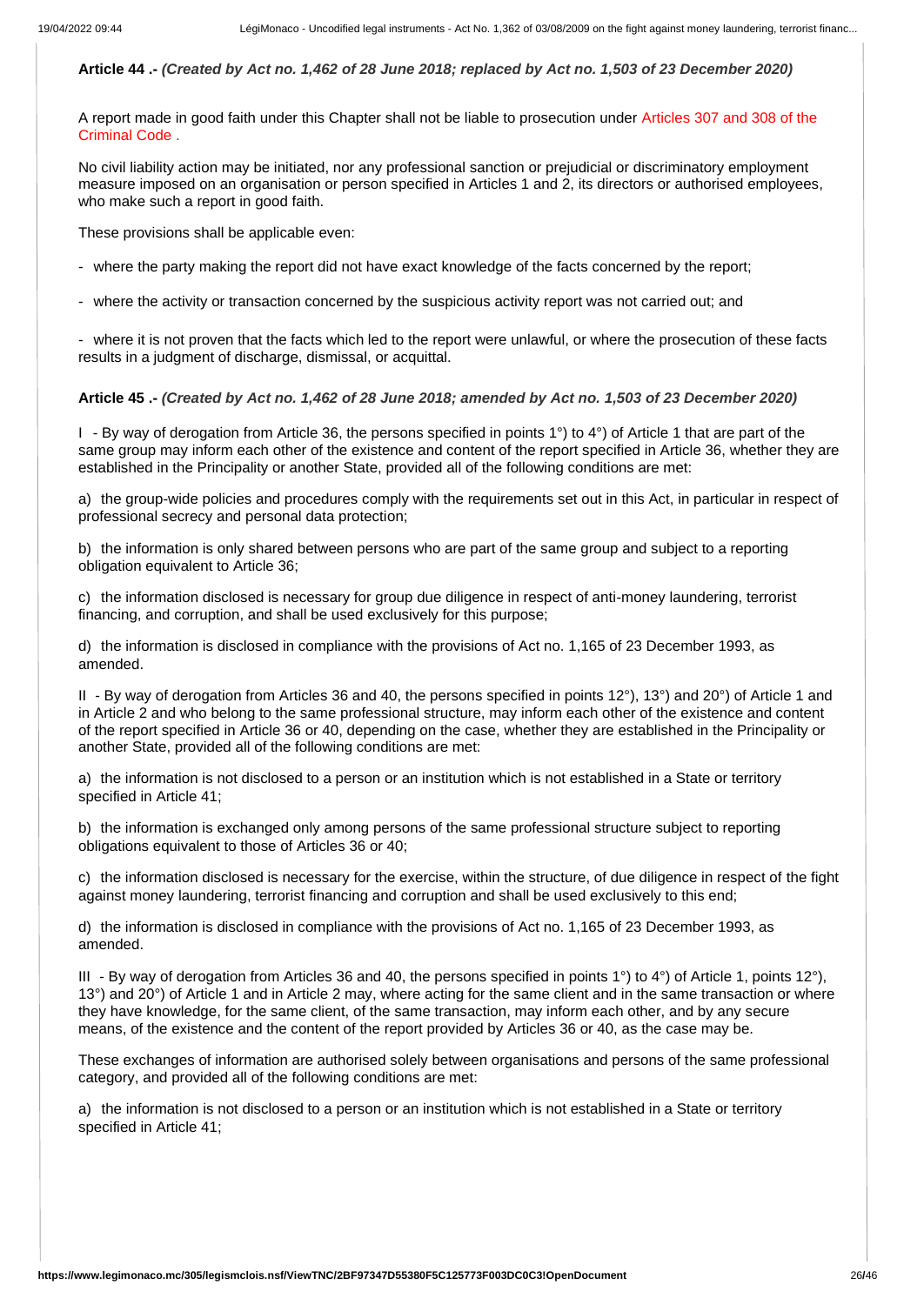b) the persons concerned are subject to equivalent obligations as regards professional secrecy;

c) the information exchanged is used exclusively for the purpose of preventing money laundering, terrorist financing, and corruption;

d) the information is disclosed in compliance with the provisions of Act no. 1,165 of 23 December 1993, as amended.

# **Chapter - VI National financial intelligence unit**

# **Section - I Organisation and role**

**Article 46 .-** *(Created by Act no. 1,462 of 28 June 2018; amended by Act no. 1,503 of 23 December 2020; by Act no. 1,520 of 11 February 2022)*

The *Service d'Information et de Contrôle sur les Circuits Financiers* is the national financial intelligence unit tasked with receiving and examining suspicious transaction reports from the organisations and persons specified in Article 1, along with all relevant information concerning the fight against money laundering, the predicate offences specified in Article 218-3 of the Criminal Code, terrorist financing, corruption, and the proliferation of weapons of mass destruction.

It also analyses suspicious transaction reports and relevant information sent to it, as appropriate, by the Public Prosecutor or the *Bâtonnier* of the *Ordre des avocats-défenseurs et avocats* under the conditions laid down in Article 40.

In the exercise of its duties, the *Service d'information et de Contrôle sur les Circuits Financiers* acts independently and does not receive instructions from any authority.

This unit discharges its duties in accordance with the conditions laid down in this Act and its implementing instruments.

The organisation and operational procedures of this unit are determined by Sovereign Ordinance. It is composed of specially commissioned and duly sworn officers. They may not use or disclose the information gathered in the course of their duties for purposes other than those laid down in this Act, subject to the penalties laid down in Article 308 of the Criminal Code.

The unit publishes an annual report of its activities and keeps detailed statistics for this purpose.

**Article 47 .-** *(Created by Act no. 1,462 of 28 June 2018; replaced by Act no. 1,503 of 23 December 2020)*

In the exercise of its duties, the *Service d'Information et de Contrôle sur les Circuits Financiers* conducts:

1 °) Operational analysis, using information that is available and may be obtained in order to identify specific targets, including persons, property, or criminal organisations or networks, to track particular activities or transactions, and to establish links between these targets and any proceeds of criminal offences and money laundering, predicate offences, and terrorist financing;

2°) Strategic analysis, using information that is available and may be obtained, including data provided by other competent authorities, in order to identify trends and types of money laundering and terrorist financing.

#### **Article 48 .-** *(Created by Act no. 1,462 of 28 June 2018; amended by Act no. 1,503 of 23 December 2020)*

The *Service d'Information et de Contrôle sur les Circuits Financiers* is the national authority tasked by the Government with undertaking a national assessment of the risks of money laundering and terrorist financing, intended to identify, assess, understand and mitigate the risks of money laundering, terrorist financing, and the proliferation of weapons of mass destruction to which the Principality is exposed, in the manner provided by Sovereign Ordinance.

This process shall notably cover the following aspects:

- the sectors most at risk;
- the risks associated with each relevant sector;
- the most common methods used by criminals to launder illicit proceeds;
- the measures to be taken to address the risks identified and to improve the national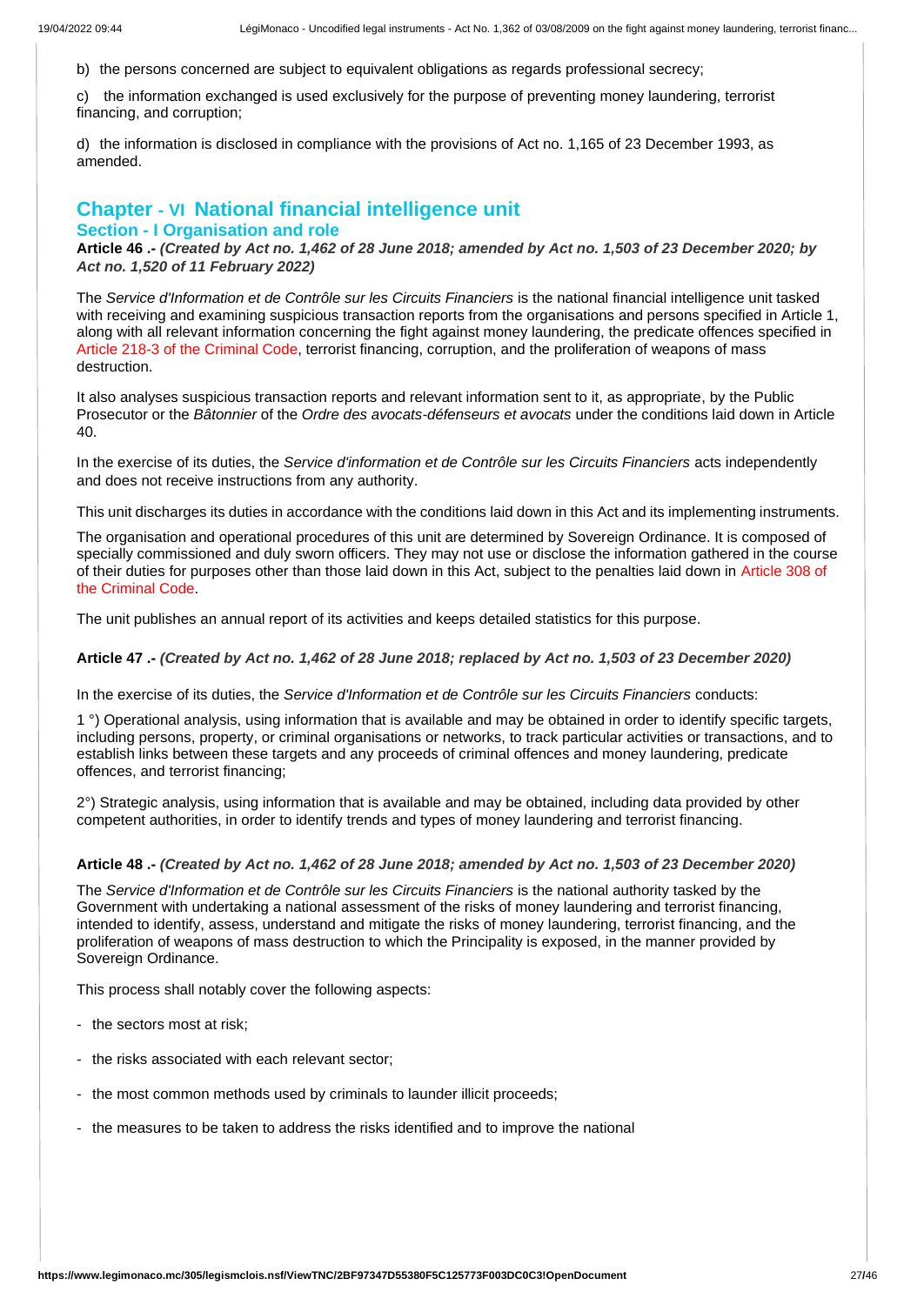#### AML/CFT regime.

The *Service d'Information et de Contrôle sur les Circuits Financiers* updates this assessment and provides professionals with the necessary information for their own risk assessments, under the conditions laid down by Sovereign Ordinance.

For the implementation of this process, it may gather any information necessary for this purpose in accordance with the conditions set out in Article 50.

# **Article 48-1 .-** *(Created by Act no. 1,503 of 23 December 2020)*

The *Service d'Information et de Contrôle sur les Circuits Financiers* shall establish guidelines, for the organisations and persons specified in Article 1 and in points 1°) and 2°) of Articles 2, in order to ensure feedback and to assist the parties concerned with the implementation of the Act, and in particular to detect and report suspicious transactions.

# **Section - II Powers and prerogatives**

**Article 49 .-** *(Created by Act no. 1,462 of 28 June 2018; amended by Act no. 1,503 of 23 December 2020; by Act no. 1,520 of 11 February 2022)*

In the exercise of its duties, the *Service d'Information et de Contrôle sur les Circuits Financiers* may request that documents, information or data kept in accordance with Article 23, in whatever format, be communicated to it.

This right is exercised on the basis of on-site or off-site inspections with regard to the organisations and persons specified in Article 1.

When examining the reports and information specified in Article 36, the *Service d'Information et de Contrôle sur les Circuits Financiers* may issue any request for additional information, in accordance with Article 50, and carry out checks in accordance with the conditions laid down in Article 54.

In this case, the officers of the *Service d'Information et de Contrôle sur les Circuits Financiers* shall have the prerogatives listed in Article 54.

Where investigations conducted by the *Service d'Information et de Contrôle sur les Circuits Financiers* bring to light serious evidence of money laundering, associated predicate offences specified in Article 218-3 of the Criminal Code, terrorist financing, or corruption, it shall establish a report which it shall then forward to the Public Prosecutor, accompanied by any relevant documents, with the exception of the report itself which must under no circumstances be included in the exhibits, subject to the penalties laid down in Article 308 of the Criminal Code. Where the *Service d'Information et de Contrôle sur les Circuits Financiers* is aware of information or documents complementary to this report, it may forward them to the Public Prosecutor at any time.

Subject to the provisions of paragraph 1 of Article 37, where the *Service d'Information et de Contrôle sur les Circuits Financiers* forwards a report to the Public Prosecutor, it shall inform the organisation or the person that made the report.

The Public Prosecutor shall inform the *Service d'Information et de Contrôle sur les Circuits Financiers* of the opening or discontinuance of legal proceedings and judgments handed down by the criminal courts. The information is also sent by the *Service d'Information et de Contrôle sur les Circuits Financiers* to the reporting party, subject to Article 37.

# **Article 49-1 .-** *(Created by Act no. 1,462 of 28 June 2018; amended by Act no. 1,503 of 23 December 2020)*

The reports referred to in Article 36 shall only be sent to the judicial authority at the latter's request, solely in cases where this report is necessary for holding liable the organisations or persons specified in Article 1, their directors and employees, and where the investigation shows that they could be involved in the money laundering, terrorist financing or corruption mechanism that they have revealed.

# **Article 50 .-** *(Created by Act no. 1,462 of 28 June 2018; replaced by Act no. 1,503 of 23 December 2020)*

For the purposes of the application of this Act, the *Service d'Information et de Contrôle sur les Circuits Financiers* shall receive, either spontaneously or at its own request and as soon as possible, even in the absence of the report provided by Articles 36 and 40, as applicable, any information or document in their possession and which is necessary for the fulfilment of its duties, from the following:

1°) any organisation or individual specified in Article 1;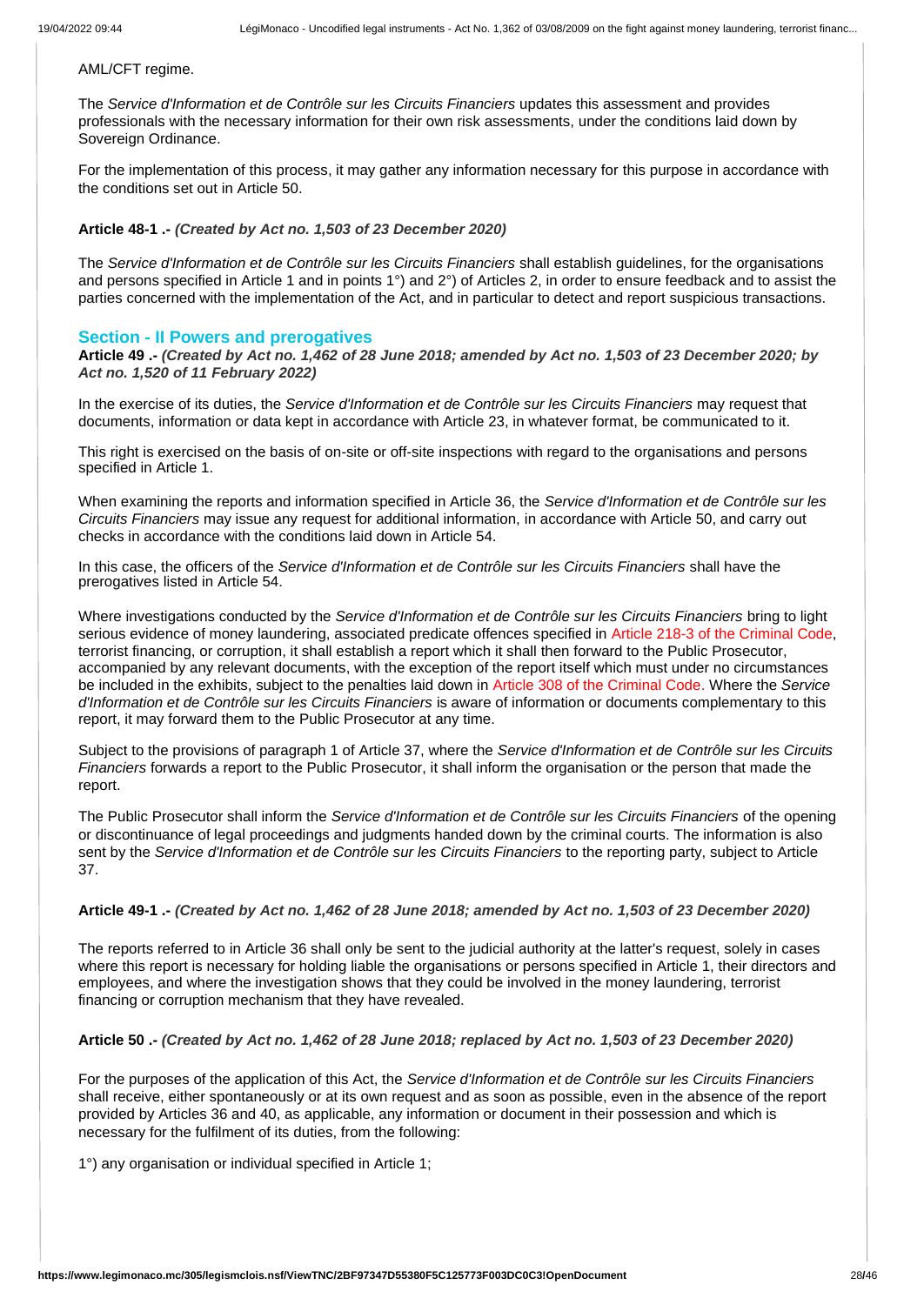2°) the Police Department, in particular as regards information of a legal nature;

3°) other departments of the State and of the Municipality, of legal entities with a duty of public or general interest, and public institutions;

4°) the Public Prosecutor or other judicial officers;

5°) national bodies carrying out supervisory duties;

6°) professional bodies listed by Ministerial Order, excluding those of the professionals mentioned in Article 2;

7°) the *Bâtonnier* of the *Ordre des avocats-défenseurs et des avocats*.

#### **Article 50-1 .-** *(Created by Act no. 1,503 of 23 December 2020)*

Subject to application of Article 61 of the Code of Criminal Procedure, information held by the *Service d'Information et de Contrôle sur les Circuits Financiers* may not be used for purposes other than those provided by this Act.

Its disclosure is prohibited, notwithstanding paragraph 4 of Article 49.

## **Article 50-2 .-** *(Created by Act no. 1,503 of 23 December 2020)*

Without prejudice to the provisions of the preceding Article, the *Service d'Information et de Contrôle sur les Circuits Financiers* may also send the authorities, bodies and departments specified in points 2°) to 5°) of Article 50 any information or document related to this Act and useful for the exercise of their respective duties. This information is confidential.

The recipients of such information may not reveal its existence or content or pass it to any other authority without the prior consent of the *Service d'Information et de Contrôle sur les Circuits Financiers*.

The provisions of the preceding paragraph shall not apply to information disclosed by the *Service d'Information et de Contrôle sur les Circuits Financiers* to the Police Department, the Public Prosecutor, and other judiciary magistrates.

The recipients of the information shall notify the *Service d'Information et de Contrôle sur les Circuits Financiers* of how the information sent to them is used and the outcome of any actions taken on the basis of said information.

# **Article 51 .-** *(Created by Act no. 1,462 of 28 June 2018; replaced by Act no. 1,503 of 23 December 2020***;**  *amended by Act no. 1,520 of 11 February 2022)*

The *Service d'Information et de Contrôle sur les Circuits Financiers* may receive upon its request or at their initiative, any intelligence necessary for the performance of its duties from foreign financial intelligence units exercising similar powers.

This intelligence may be used solely for the purpose for which it was provided, and may not be disseminated to another authority or another executive department of the State or used for other purposes, except with the prior consent of the financial intelligence unit which provided it.

Dissemination of such intelligence to other authorities or departments may be refused solely where:

- it falls beyond the scope of applicable provisions relating to the fight against money laundering, terrorist financing, or corruption; or

- it could lead to impairment of a criminal investigation; or

- it would otherwise not be in accordance with fundamental principles of national law of that financial intelligence unit.

Any such refusal to grant consent shall be appropriately explained.

After receiving information from foreign financial intelligence units exercising powers similar to its own, or from foreign authorities engaged in the fight against money laundering, terrorist financing, and the proliferation of weapons of mass destruction, the *Service d'information et de Contrôle sur les Circuits Financiers* shall provide feedback in due course, if those units or authorities request it.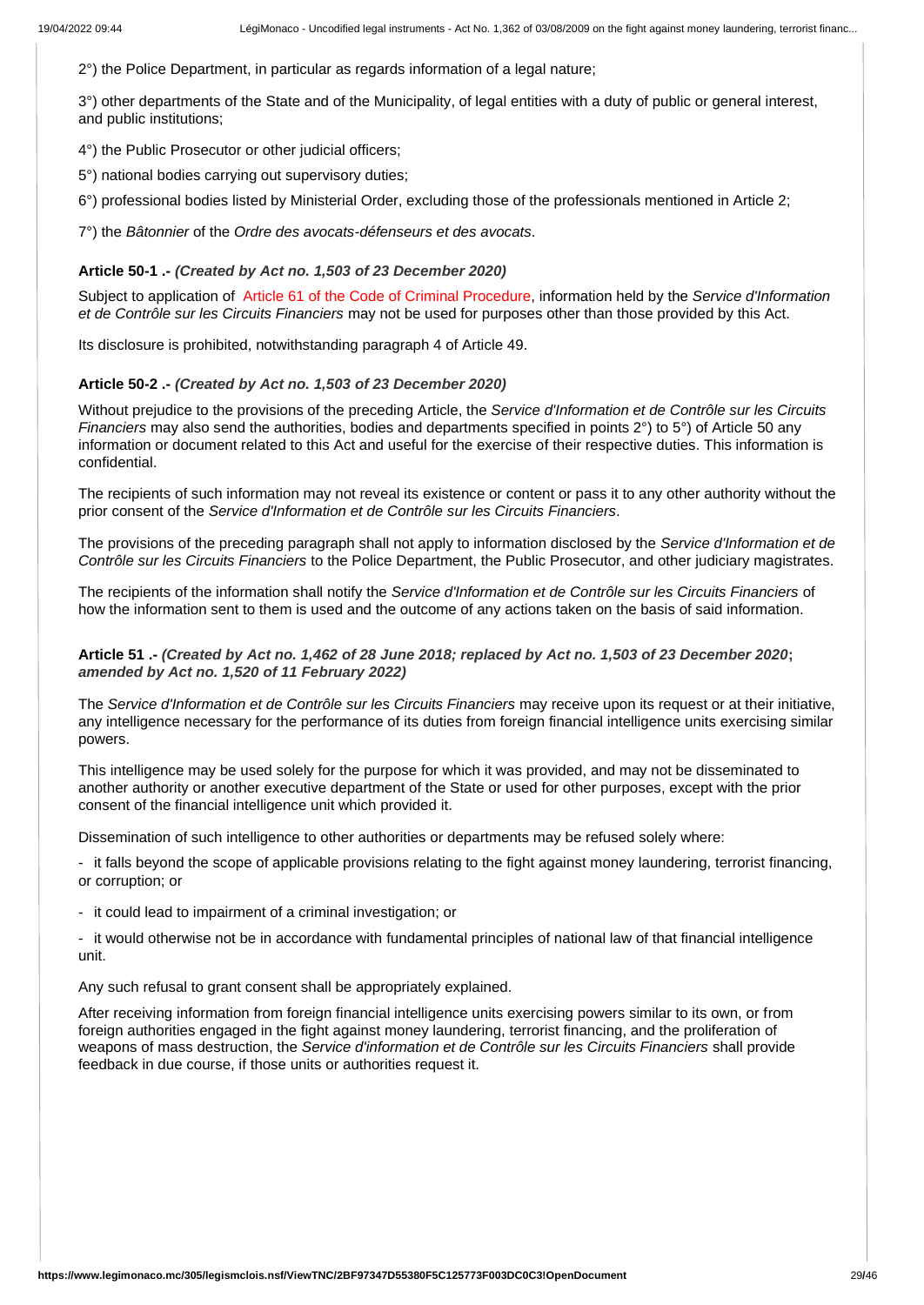# **Article 51-1 .-** *(Created by Act no. 1,503 of 23 December 2020)*

In the fight against money laundering and terrorist financing, the *Service d'Information et de Contrôle sur les Circuits Financiers* may, either spontaneously or upon request, disseminate information in connection with this Act to foreign financial intelligence units exercising similar powers, subject to reciprocity, regardless of the predicate offence and even where the predicate offence has not been identified at the time the information is disseminated.

The request for information shall describe the relevant facts and background information, provide reasons for the request, and specify how the information sought will be used.

The *Service d'Information et de Contrôle sur les Circuits Financiers* may refuse to disseminate intelligence to other financial intelligence units solely in exceptional cases, where such dissemination would be detrimental to the fundamental interests of the Principality.

Information shall only be disseminated under the following conditions:

- the foreign financial intelligence units are subject to obligations of professional secrecy equivalent to those which the *Service d'Information et de Contrôle sur les Circuits Financiers* is legally required to fulfil;

- the information disseminated is processed in a manner that guarantees an adequate level of protection pursuant to the provisions of Act no. 1,165 of 23 December 1993, amended.

The *Service d'Information et de Contrôle sur les Circuits Financiers* shall, promptly and to the largest extent possible, grant its prior consent to the foreign financial intelligence unit to disseminate the information it provides to its competent authorities, regardless of the nature of the predicate offence.

It may oppose such dissemination where:

- it falls beyond the scope of applicable provisions relating to the fight against money laundering, terrorist financing, or corruption; or

- it could lead to impairment of a criminal investigation; or

- it would otherwise not be in accordance with the fundamental rights and freedoms guaranteed by Title III of the Constitution.

For the processing of these exchanges of information, the *Service d'Information et de Contrôle sur les Circuits Financiers* has the same powers as those assigned to it under this Act, and in particular the right of objection laid down in Article 37. It shall respond promptly to requests for information from financial intelligence units.

**Article 52 .-** *(Created by Act no. 1,462 of 28 June 2018; replaced by Act no. 1,503 of 23 December 2020)*

Where the *Service d'Information et de Contrôle sur les Circuits Financiers* receives a report pursuant to Article 36 which concerns a Member State of the European Union, it shall forward this report immediately to the financial intelligence unit of that State.

#### **Article 53 .-** *(Created by Act no. 1,462 of 28 June 2018; amended by Act no. 1,503 of 23 December 2020)*

The *Service d'Information et de Contrôle sur les Circuits Financiers* may, for a maximum period of six months, which may be renewed, designate for the organisations and persons specified in Articles 1 and 2, for the fulfilment of their due diligence obligations:

1°) transactions which, due to their specific nature or the specific geographic areas from which, to which, or with which they are carried out, represent a high risk of money laundering or terrorist financing;

2°) persons who present a high risk of money laundering or terrorist financing.

Subject to the penalties laid down in Article 73, the persons specified in paragraph 1 may not disclose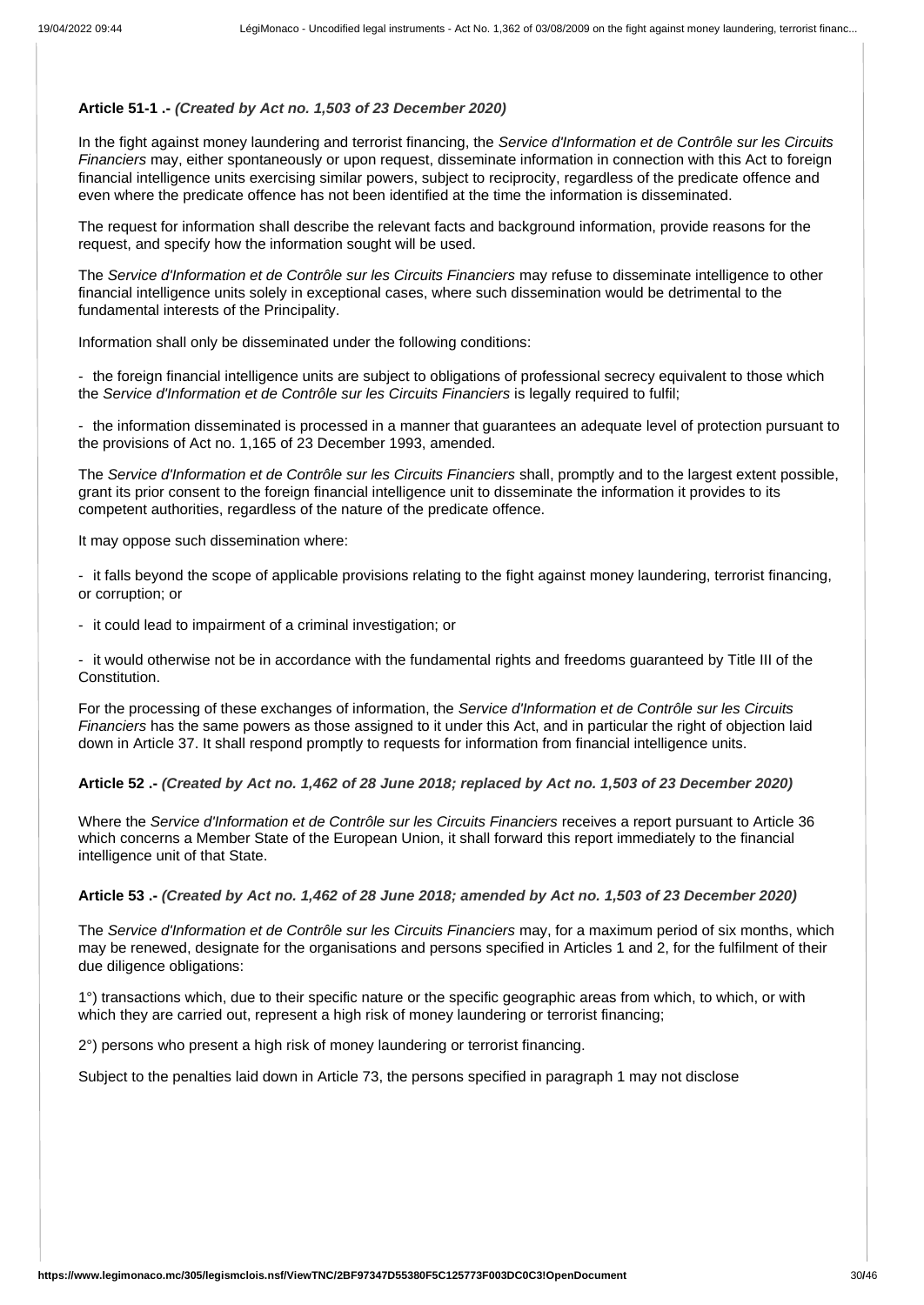to their clients or third parties, other than supervisory authorities, the information provided by the *Service d'Information et de Contrôle sur les Circuits Financiers* when it makes a designation pursuant to the provisions of this Article.

# **Chapter - VII The** *Bâtonnier* **of the** *Ordre des avocats-défenseurs et avocats (Chapter created by Act no. 1,503 of 23 December 2020)*

**Article 53-1 .-** *(Created by Act no. 1,503 of 23 December 2020)*

The *Bâtonnier* of the *Ordre des avocats-défenseurs et avocats* (Chairman of the Bar Association of Monaco) shall establish guidelines for the persons specified in point 3°) of Article 2, in order to ensure feedback and to assist the members of the *Ordre des avocats-défenseurs et avocats* with the implementation of the Act, and in particular to detect and report suspicious transactions.

*(Chapter created by Act no. 1,503 of 23 December 2020)*

#### **Article 53-2 .-** *(Created by Act no. 1,503 of 23 December 2020)*

The *Bâtonnier* of the *Ordre des avocats-défenseurs et avocats* shall publish an annual report containing information on:

- sanctions imposed on senior attorneys (*avocats-défenseurs*), lawyers and junior barristers under the provisions of Chapter XI;

- the number of reports of offences received under the provisions of Article 31;

- the number of suspicious transaction reports received, and the number of suspicious transaction reports forwarded to the *Service d'Information et de Contrôle sur les Circuits Financiers*;

- the number and description of measures taken by the *Bâtonnier* in order to ensure that senior attorneys (*avocatsdéfenseurs*), lawyers and junior barristers of the *Ordre des avocats-défenseurs et avocats* comply with their obligations as regards customer due diligence, suspicious transaction reports, record-keeping, and internal organisational measures.

# **Chapter - VIII Supervision**

*(Former Chapter VII renumbered by Act no. 1,503 of 23 December 2020)*

**Article 54 .-** *(Created by Act no. 1,462 of 28 June 2018; amended by Act no. 1,503 of 23 December 2020)*

The enforcement of the provisions of this Act and of the measures taken for its implementation by the organisations and persons specified in Article 1 is carried out by specially commissioned and duly sworn officers of the *Service d'Information et de Contrôle sur les Circuits Financiers*.

To this end, they may carry out on-site and off-site inspections, which may not be opposed or hindered in any way on grounds of professional secrecy, and may in particular:

1°) access all professional premises or premises used for professional activities;

2°) conduct such checks and verifications as they deem necessary;

3°) satisfy themselves that the procedures and obligations provided by this Act and its implementing instruments have been put in place;

4°) obtain any documents, in any format, that they consider useful for the exercise of their duties, and make copies of such documents by any means;

5°) obtain information, documentation or supporting documents useful for the exercise of their duties, from directors or representatives of professionals;

6°) summon and hear any person who could provide them with information, where appropriate by means of a videoconference or audio-conference system;

7°) obtain transcripts, by any appropriate means of processing, of information contained in the computer programmes of professionals or in documents directly usable for inspection purposes, and keep such transcripts in an appropriate format. This transcription cannot be refused and must be made as soon as possible;

8°) obtain any information necessary from the operators of withdrawal or payment card systems.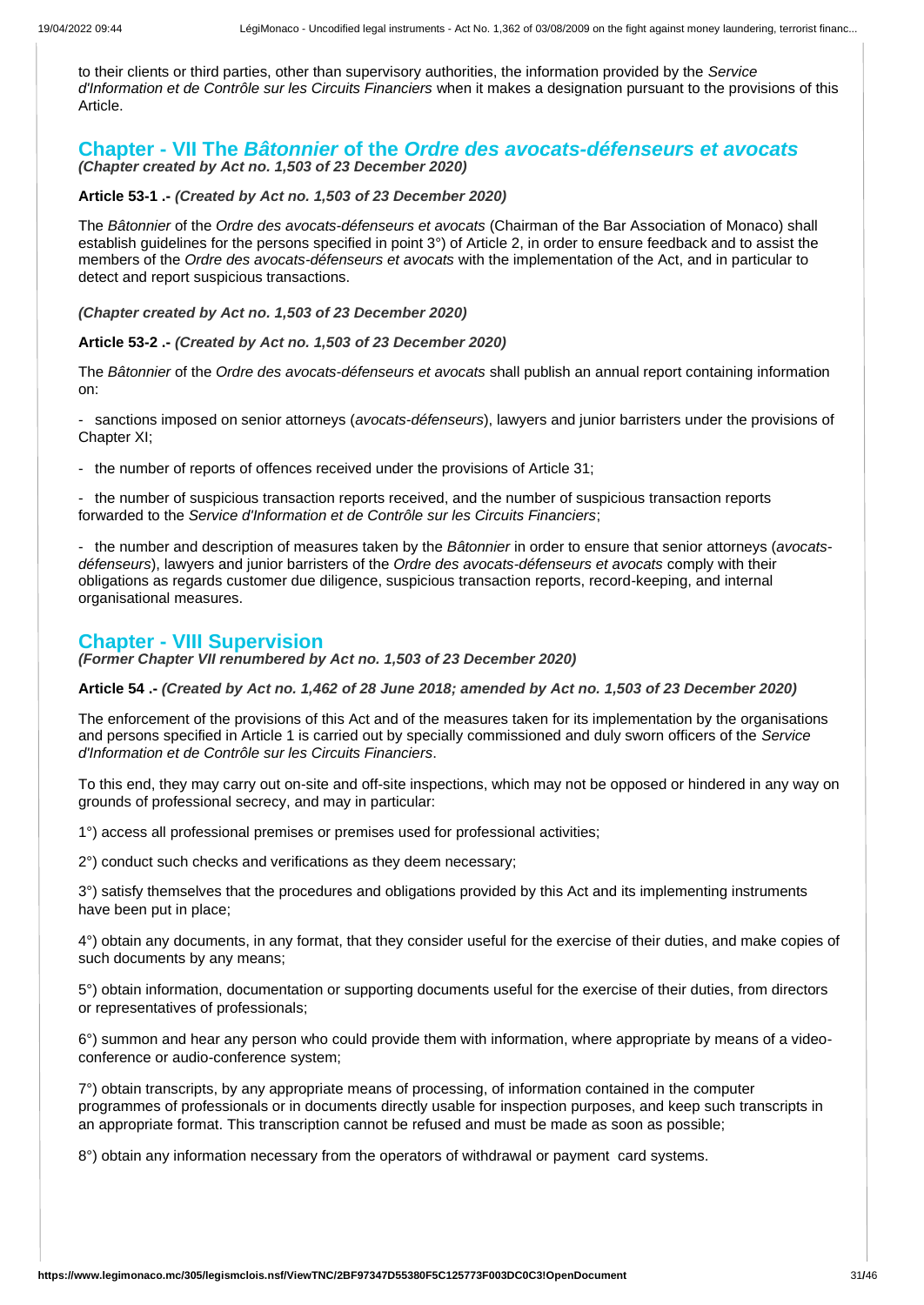Following an on-site inspection, the officers of the *Service d'Information et de Contrôle sur les Circuits Financiers* who took part in the inspection shall draft a report under the conditions laid down by Sovereign Ordinance, following adversarial exchanges.

# *(Former Chapter VII renumbered by Act no. 1,503 of 23 December 2020)*

# **Article 54-1 .-** *(Created by Act no. 1,520 of 11 February 2022)*

The frequency and scope of the checks provided by Article 54, on the organisations and persons specified in points 1°) to 4°) of Article 1, are determined on the basis of an assessment of the risks of money laundering, terrorist financing, and the proliferation of weapons of mass destruction, established by the *Service d'information et de Contrôle sur les Circuits Financiers*.

The *Service d'information et de Contrôle sur les Circuits Financiers* shall revise the risk profile assessment of these financial institutions or financial groups, including the risk of non-compliance, regularly and whenever significant events or changes occur to the management and operations of said institutions and groups.

## *(Former Chapter VII renumbered by Act no. 1,503 of 23 December 2020)*

# **Article 55 .-** *(Created by Act no. 1,462 of 28 June 2018)*

In the exercise of these checks, officers of the *Service d'Information et de Contrôle sur les Circuits Financiers* are bound by the duty of professional secrecy. They may seek the assistance of an expert also bound by the duty of professional secrecy pursuant to the provisions of Article 308 of the Criminal Code and who officially swears to uphold them.

The expert thus appointed and the officers of the *Service d'Information et de Contrôle sur les Circuits Financiers* must be free of any conflict of interest with regard to the organisations and persons under inspection.

## *(Former Chapter VII renumbered by Act no. 1,503 of 23 December 2020)*

# **Article 56 .-** *(Created by Act no. 1,462 of 28 June 2018)*

In the course of checks, on-site inspections at professional premises or those used for professional purposes may only be conducted between 6 a.m. and 9 p.m., or, outside these hours, when public access is authorised or when a professional activity is ongoing.

#### *(Former Chapter VII renumbered by Act no. 1,503 of 23 December 2020)*

#### **Article 57 .-** *(Created by Act no. 1,462 of 28 June 2018; amended by Act no. 1,503 of 23 December 2020)*

The enforcement of the provisions of this Act and of the measures taken for its implementation by the persons specified in points 1 °) and 2°) of Article 2 is carried out by the Public Prosecutor, who may be assisted by officers of the *Service d'Information et de Contrôle sur les Circuits Financiers*.

The procedures for this inspection shall be determined by Sovereign Ordinance.

Following the inspection operations, the Public Prosecutor shall draft a report under the conditions laid down by Sovereign Ordinance, following adversarial exchanges.

#### *(Former Chapter VII renumbered by Act no. 1,503 of 23 December 2020)*

#### **Article 57-1 .-** *(Created by Act no. 1,503 of 23 December 2020)*

The enforcement of the provisions of this Act and of the measures taken for its implementation by the persons specified in point 3°) of Article 2 is carried out by the *Bâtonnier* of the *Ordre des avocats-défenseurs et avocats*.

The *Bâtonnier* of the *Ordre des avocats-défenseurs et avocats* shall be tasked with conducting on-site and off-site inspections to check that senior attorneys (*avocats-défenseurs*) and lawyers comply with their obligations under this Act and the measures taken for its implementation, and with obtaining documents relating to compliance with these obligations.

On-site inspections shall take place in the presence of the lawyer concerned.

For checks conducted under the preceding paragraph, the senior attorneys (*avocats-défenseurs*) and lawyers shall disclose to the *Bâtonnier*, upon request, the documents to be kept in accordance with Article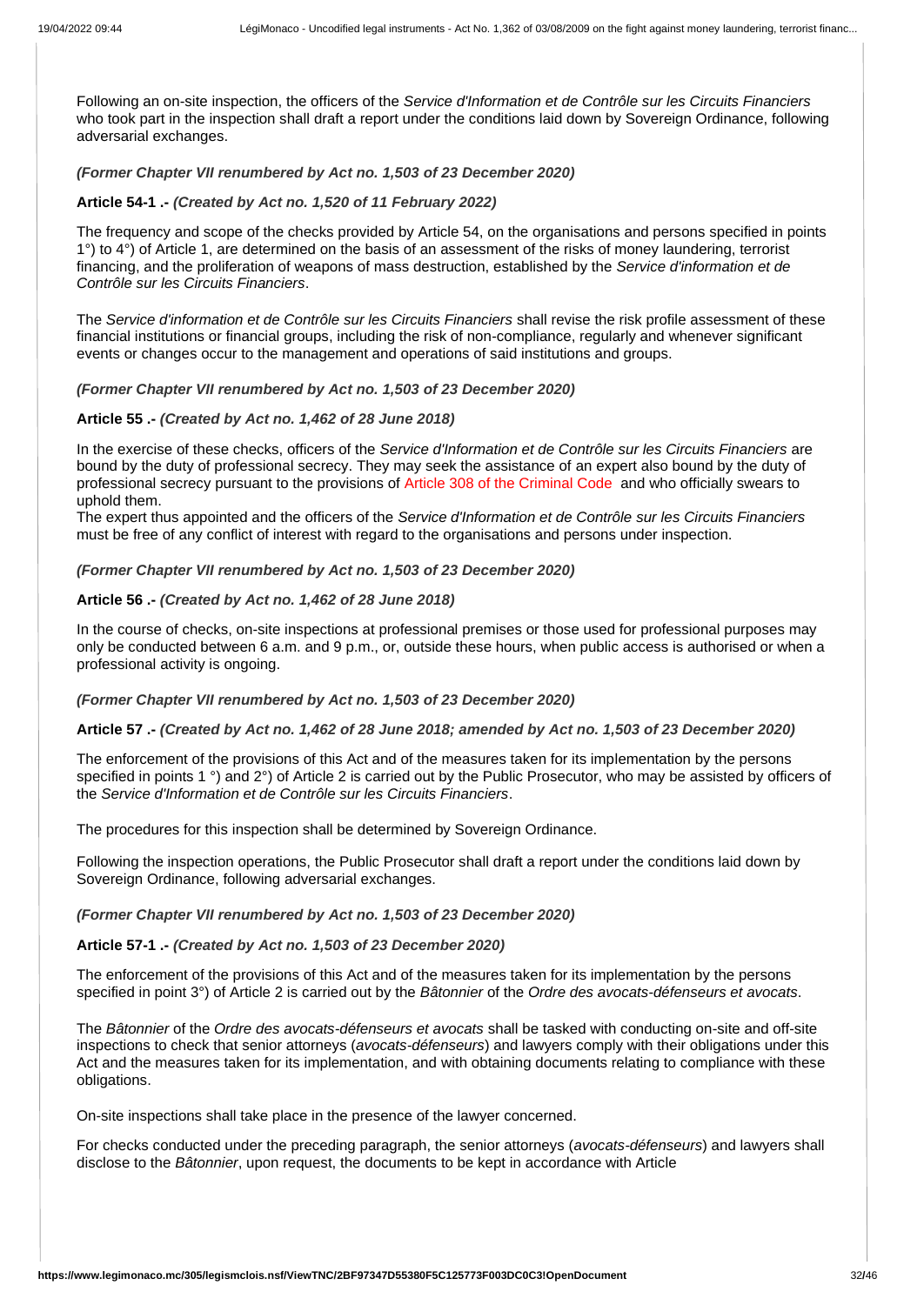$23.$ 

Following the inspection operations, the *Bâtonnier* of the *Ordre des avocats-défenseurs et avocats* shall draft a report under the conditions laid down by Sovereign Ordinance, following adversarial exchanges.

# *(Former Chapter VII renumbered by Act no. 1,503 of 23 December 2020)*

**Article 58 .-** *(Created by Act no. 1,462 of 28 June 2018; replaced by Act no. 1,503 of 23 December 2020)*

In the course of the checks specified in Articles 57 and 57-1, the Public Prosecutor and the *Bâtonnier* of the *Ordre des avocats-défenseurs et avocats* may disclose to the *Service d'Information et de Contrôle sur les Circuits Financiers* any information or documents that they deem useful for the exercise of the latter's duties.

# *(Former Chapter VII renumbered by Act no. 1,503 of 23 December 2020)*

# **Article 58-1 .-** *(Created by Act no. 1,503 of 23 December 2020; amended by Act no. 1,520 of 11 February 2022)*

The supervisory authorities specified in Articles 54 and 57 shall adopt a risk-based approach to supervision. This approach shall notably take into consideration the characteristics, diversity, and number of the professionals specified in Articles 1 and 2. To this end, they shall:

1°) implement the actions and resources necessary in order to have a clear understanding of the risks of money laundering and terrorist financing;

2°) have on-site and off-site access to all relevant information on the specific domestic and international risks associated with customers, products and services of organisations and persons under their jurisdiction; and

3°) base the frequency and intensity of on-site and off-site supervision on the risk profile of organisations and persons under their jurisdiction, and on the risks of money laundering, terrorist financing, and corruption.

They shall assess the money laundering, terrorist financing, and corruption risk profile of organisations and persons under their jurisdiction, including the risks of non-compliance. They shall review this assessment both periodically and when there are major events or developments in their management and operations.

They shall review the risk assessment specified in Article 3, and the adequacy and implementation of the internal policies, controls, and procedures specified in Article 27 by organisations and persons under their jurisdiction.

# *(Former Chapter VII renumbered by Act no. 1,503 of 23 December 2020)*

# **Article 58-2 .-** *(Created by Act no. 1,503 of 23 December 2020)*

To ensure compliance with the provisions of Chapters II to V, the supervisory authorities specified in Articles 54 and 57 may order any organisation or person under their jurisdiction to take any measure intended to put their situation in order within a specified period of time.

Where the find breaches of the provisions of Chapters II to V by organisations or persons under their jurisdiction or where such organisations or persons have failed to obey an order to comply with these provisions, sanctions may be imposed in the manner provided in Articles 65 to 69.

# *(Former Chapter VII renumbered by Act no. 1,503 of 23 December 2020)*

#### **Article 59 .-** *(Created by Act no. 1,462 of 28 June 2018; amended by Act no. 1,503 of 23 December 2020)*

The persons specified in points 4°) to 6°), 8°) to 19°) and 21°) to 26°) of Article 1 are required to have an annual report drawn up by a chartered or certified accountant or a duly registered approved accountant, to assess the application of this Act and the measures taken for its enforcement.

Partnerships and sole traders whose turnover and number of employees are below a threshold laid down by Sovereign Ordinance shall be exempt from this assessment report.

A copy of this report shall be sent to the *Service d'Information et de Contrôle sur les Circuits Financiers* and to the management of these persons within a period of six months following the close of the preceding financial year.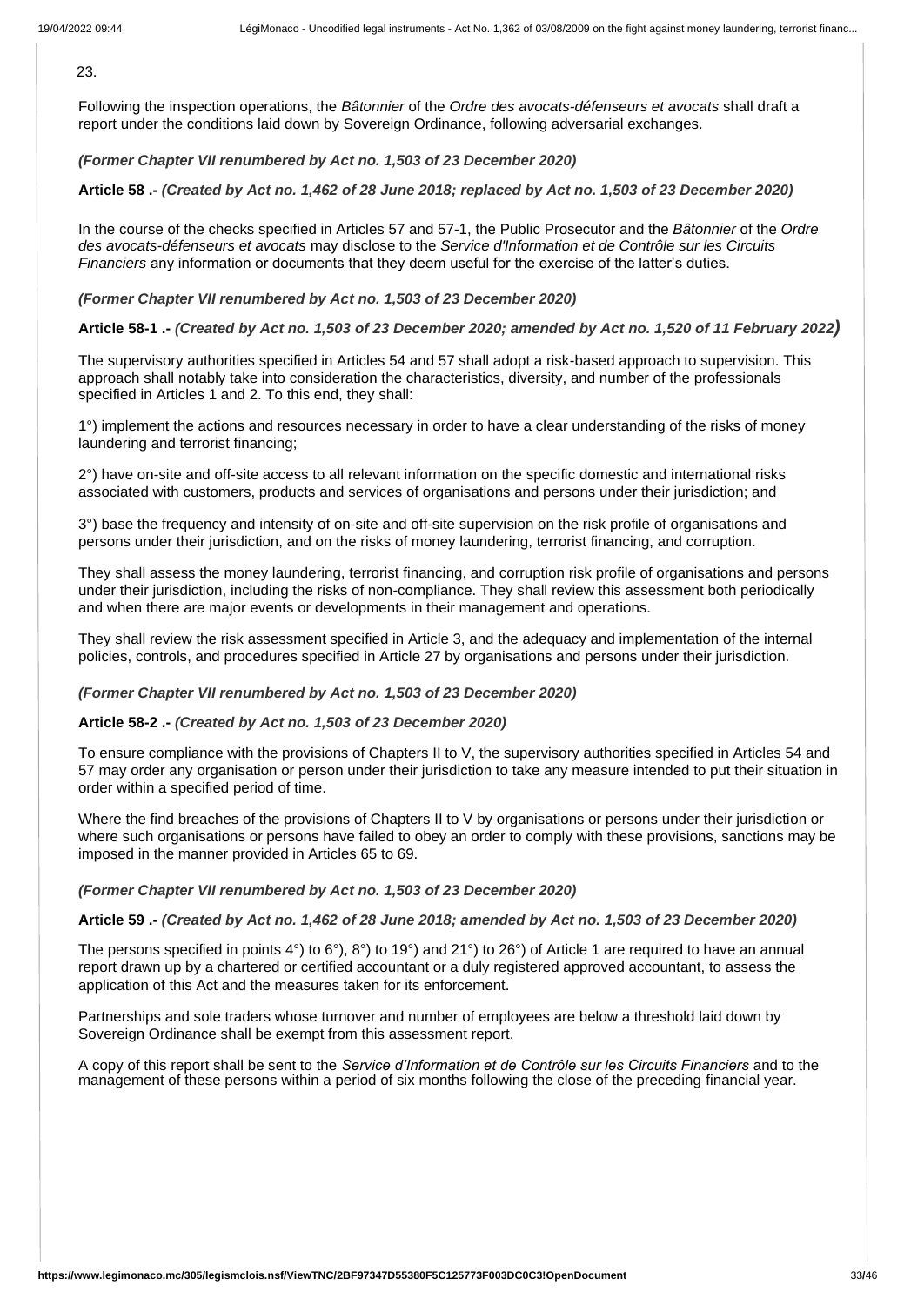## *(Former Chapter VII renumbered by Act no. 1,503 of 23 December 2020)*

# **Article 59-1 .-** *(Created by Act no. 1,462 of 28 June 2018; amended by Act no. 1,503 of 23 December 2020)*

In the application of this Chapter, the *Service d'Information et de Contrôle sur les Circuits Financiers* may collaborate and exchange information with foreign authorities exercising powers similar to its own with regard to the fight against money laundering, terrorist financing, and corruption.

This cooperation shall be possible solely subject to reciprocity and on the condition that these foreign authorities are subject to obligations of professional secrecy similar to those of the *Service d'Information et de Contrôle sur les Circuits Financiers* and offer sufficient guarantees that information disseminated cannot be used for purposes other than the fight against money laundering, terrorist financing, and corruption.

To this end, bilateral agreements may be signed authorising the exchange of intelligence and aimed at the following, concurrently or non-concurrently:

1°) extension of on-site inspections to foreign-based branches and subsidiaries of the organisations or persons specified in points 1°) to 4°) of Article 1 and falling under the jurisdiction of the *Service d'Information et de Contrôle sur les Circuits Financiers*;

2°) the realisation by the *Service d'Information et de Contrôle sur les Circuits Financiers*, at the request of a foreign authority, of on-site inspections at branches or subsidiaries of the organisations or persons specified in points 1°) to 4°) of Article 1 and subject to the supervision of that foreign authority. The inspections may be carried out jointly with the foreign authority.

# **Chapter - IX Cross-border transport of cash**

*(Former Chapter VIII renumbered with effect from 31 December 2021 by Act no. 1,503 of 23 December 2020)*

**Article 60 .-** *(Created by Act no. 1,462 of 28 June 2018; replaced with effect from 31 December 2021 by Act no. 1,503 of 23 December 2020)*

All natural persons entering or leaving the territory of the Principality carrying, on their person, in their luggage or in their means of transport, cash whose total amount exceeds an amount laid down by Sovereign Ordinance, shall be required to declare it to the supervisory authority, in writing or electronically, using the form provided for this purpose. They shall make this cash available for inspection.

The obligation to declare cash shall not be deemed to have been fulfilled where the information supplied is incorrect or incomplete, or where the cash is not made available for inspection.

The notion of cash shall be defined by Sovereign Ordinance.

*(Former Chapter VIII renumbered with effect from 31 December 2021 by Act no. 1,503 of 23 December 2020)*

#### **Article 60-1 .-** *(Created with effect from 31 December 2021 by Act no. 1,503 of 23 December 2020)*

Where cash sent without the intervention of a courier, referred to as "unaccompanied cash", whose value exceeds an amount laid down by Sovereign Ordinance, enters or leaves the territory of the Principality, the sender, recipient or their representative, as appropriate, shall make a disclosure declaration to the supervisory authority within a period of thirty days.

Said authority may withhold the unaccompanied cash until such time as the sender, recipient or their representative makes the disclosure declaration.

The obligation to declare unaccompanied cash shall not be deemed to have been fulfilled where the declaration is not made within the required period, where the information supplied is incorrect or incomplete, or where the unaccompanied cash is not made available for inspection.

*(Former Chapter VIII renumbered with effect from 31 December 2021 by Act no. 1,503 of 23 December 2020)*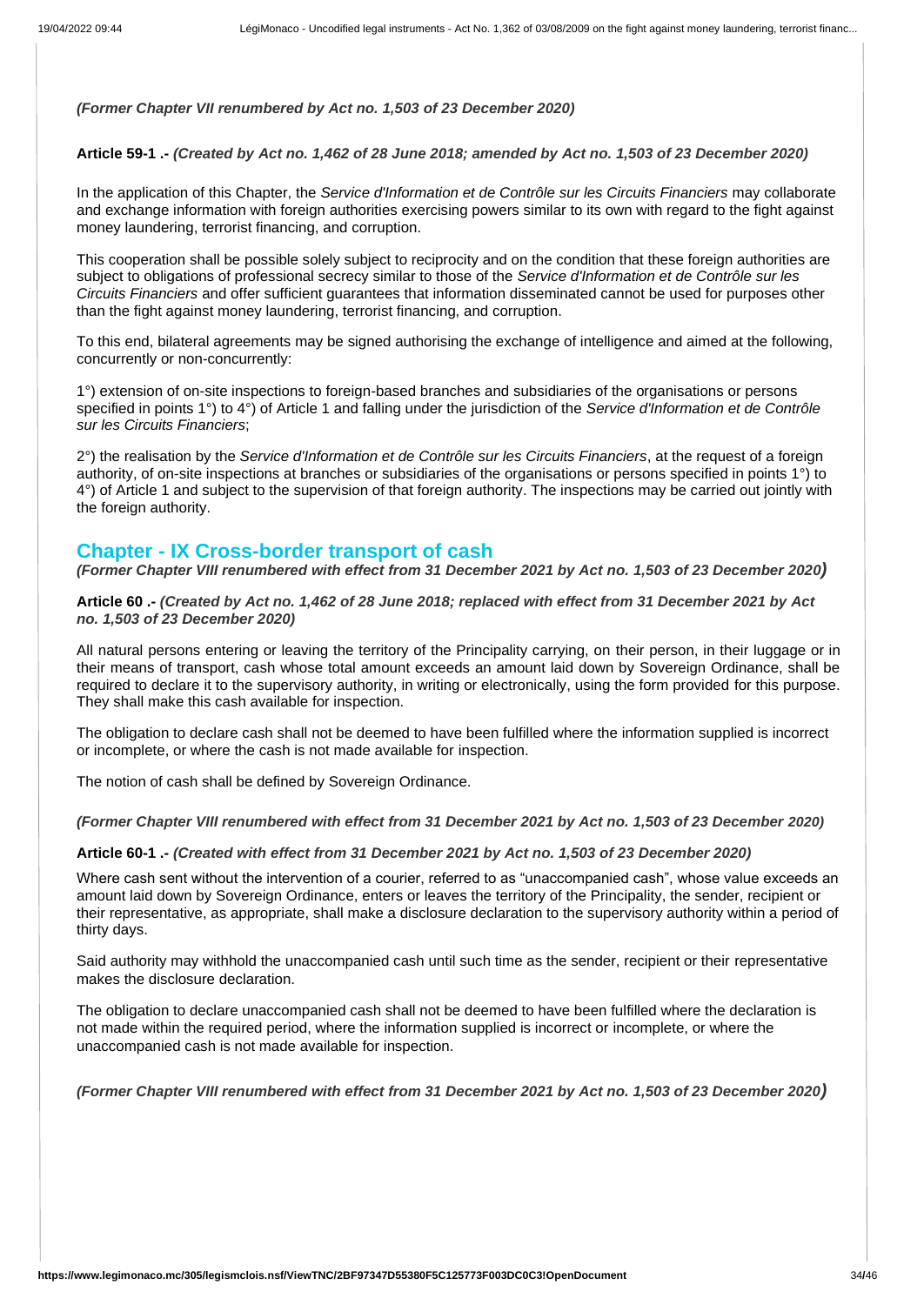**Article 61 .-** *(Created by Act no. 1,462 of 28 June 2018; amended with effect from 31 December 2021 by Act no. 1,503 of 23 December 2020)*

The supervisory authority, the content of the declarations specified in Articles 60 and 60-1, and the declaration procedure, shall be determined by Sovereign Ordinance.

The supervisory authority shall send the declarations specified in this Chapter to the *Service d'Information et de Contrôle sur les Circuits Financiers*, which shall record them, process them and establish statistics relating thereto.

*(Former Chapter VIII renumbered with effect from 31 December 2021 by Act no. 1,503 of 23 December 2020)* 

**Article 62 .-** *(Created by Act no. 1,462 of 28 June 2018; replaced with effect from 31 December 2021 by Act no. 1,503 of 23 December 2020)*

The officers of the supervisory authority shall be tasked with collecting and checking the declarations on-site. They may not use the declarations for purposes other than those laid down in this Act, subject to the penalties laid down in Article 308 of the Criminal Code.

In order to verify compliance with the obligation to declare accompanied cash, criminal investigation police officers and the Police Department may require documents to be presented to establish the identity of the natural persons concerned, and may carry out controls on these persons, their luggage and means of transport.

In order to verify compliance with the obligation to disclose unaccompanied cash, criminal investigation police officers and the Police Department may carry out controls on any consignment or means of transportation, which contains or may contain unaccompanied cash.

These controls shall notably be carried out on the basis of a risk analysis. This risk analysis shall notably take account of the national risk assessment carried out by the *Service d'Information et de Contrôle sur les Circuits Financiers*.

*(Former Chapter VIII renumbered with effect from 31 December 2021 by Act no. 1,503 of 23 December 2020)*

#### **Article 62-1 .-** *(Created with effect from 31 December 2021 by Act no. 1,503 of 23 December 2020)*

If the obligation to declare accompanied cash under Article 60 or the obligation to disclose unaccompanied cash under Article 60-1 has not been fulfilled, the competent authorities shall compose an ex officio declaration which shall contain to the extent possible the details to appear on the declarations specified in said Articles, in the manner laid down by Sovereign Ordinance.

#### *(Former Chapter VIII renumbered with effect from 31 December 2021 by Act no. 1,503 of 23 December 2020)*

#### **Article 62-2 .-** *(Created with effect from 31 December 2021 by Act no. 1,503 of 23 December 2020)*

Where the competent authority detects a natural person transporting cash in an amount below the threshold specified in Article 60, and where there are indications that this cash is related to money laundering, terrorist financing, or corruption or with predicate offences, it shall record this information and the details to appear in the declaration specified in said Article.

Where the competent authority establishes that unaccompanied cash in an amount below the threshold specified in Article 60-1 enters or leaves the territory of the Principality, and where there are indications that the cash is related to money laundering, terrorist financing, or corruption or with predicate offences, it shall record this information and the details to appear in the declaration specified in said Article.

#### *(Former Chapter VIII renumbered with effect from 31 December 2021 by Act no. 1,503 of 23 December 2020)*

# **Article 63 .-** *(Created by Act no. 1,462 of 28 June 2018; replaced with effect from 31 December 2021 by Act no. 1,503 of 23 December 2020; amended by Act no. 1,520 of 11 February 2022)*

Where the obligations to declare accompanied cash or to disclose unaccompanied cash, specified in Articles 60 and 60-1, have not been met, or where these obligations have been met but there are indications leading to the suspicion that the cash is related to money laundering, terrorist financing, or corruption or to predicate offences, regardless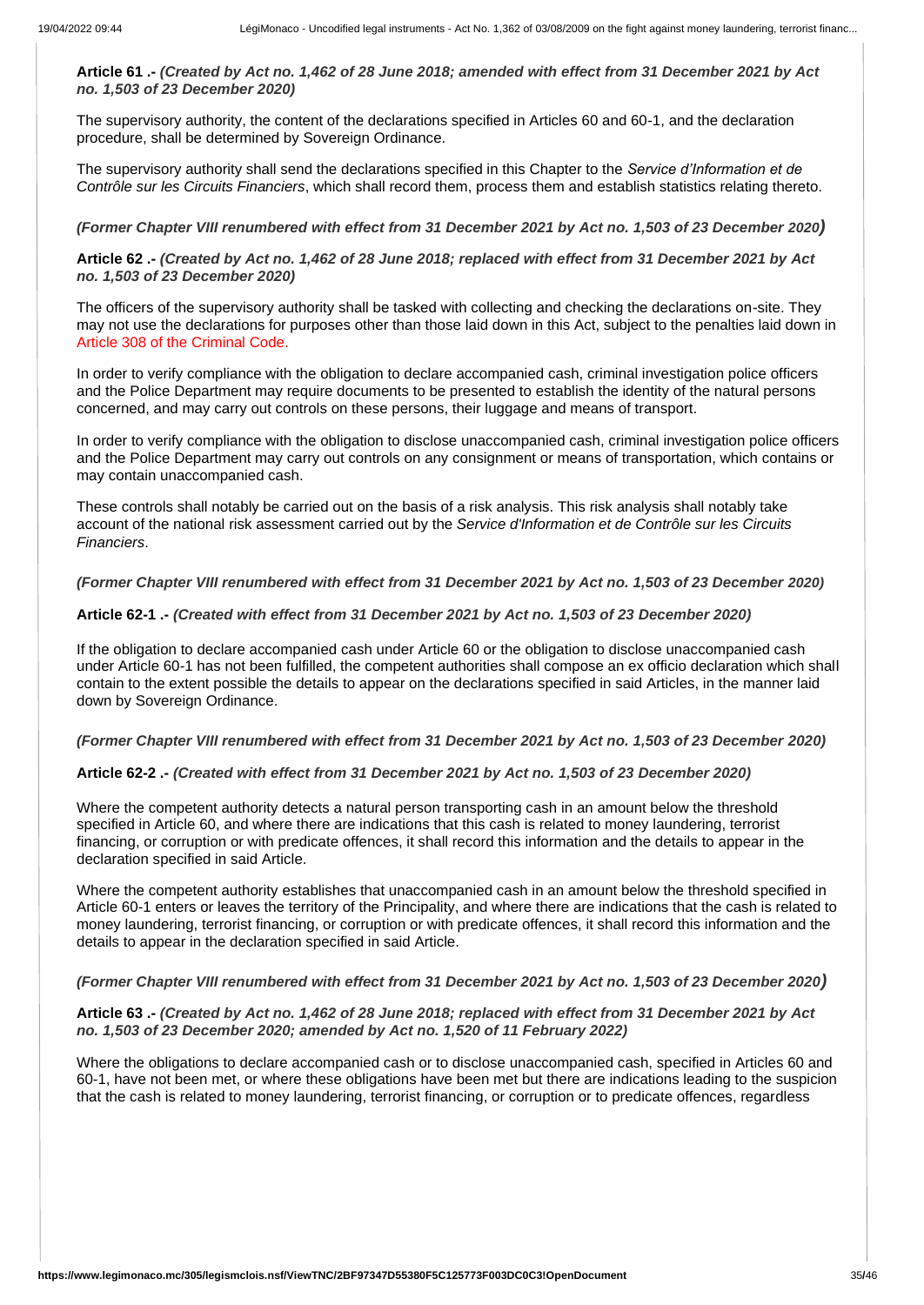of the amount of cash concerned, this cash shall be withheld by the supervisory authority. The supervisory authority shall establish a report to be forwarded to the competent judicial authorities, with a copy sent to the *Service d'Information et de Contrôle sur les Circuits Financiers*.

The competent authority shall send notice of the decision to withhold the cash to the person required to make the declaration specified in Article 60 or the disclosure declaration specified in Article 60-1.

The duration of this withholding may not exceed fifteen days, renewable once upon authorisation from the Public Prosecutor for a maximum period of sixty days.

At the end of this withholding period, the cash shall be returned to the natural person from whom it was temporarily taken, without prejudice to the possibility of subsequent seizure by judicial authorities.

Where proceedings are brought, the Presiding Judge of the Court of First Instance may, at the request of the Public Prosecutor, order that all or part of the funds concerned by the reporting obligation be impounded, pending a definitive court judgment on the merits. An application may be made at any time to have the interim measures lifted, either partially or wholly.

*(Former Chapter VIII renumbered with effect from 31 December 2021 by Act no. 1,503 of 23 December 2020)*

**Article 63-1 .-** *(Created with effect from 31 December 2021 by Act no. 1,503 of 23 December 2020; amended by Act no. 1,520 of 11 February 2022)*

The supervisory authority shall record the information obtained under Articles 60, 60-1 and 62-1, and forward it along with that specified in Article 62-2, within fifteen working days of said information being obtained, to the *Service d'Information et de Contrôle sur les Circuits Financiers*, which shall process it, record it, and establish statistics relating thereto.

The *Service d'Information et de Contrôle sur les Circuits Financiers* may forward this information to foreign financial intelligence units in the manner laid down in Article 51-1.

*(Former Chapter VIII renumbered with effect from 31 December 2021 by Act no. 1,503 of 23 December 2020)*

**Article 64 .-** *(Created by Act no. 1,462 of 28 June 2018; replaced with effect from 31 December 2021 by Act no. 1,503 of 23 December 2020)*

Processing of personal data under this Chapter shall be carried out solely for the purposes of preventing money laundering and terrorist financing.

The supervisory authority and the *Service d'Information et de Contrôle sur les Circuits Financiers* shall retain a copy of the information obtained under Articles 60, 60-1 and the final paragraph of Articles 62-1 and 62-2, for a maximum period of five years. These personal data shall be deleted at the end of this period.

The retention period may be extended once, for a period not exceeding three additional years:

1°) by the *Service d'Information et de Contrôle sur les Circuits Financiers* where, after conducting a thorough assessment of the necessity and proportionality of such further retention, it considers it to be justified as necessary for the performance of its duties as regards the prevention of money laundering and terrorist financing;

2°) by the supervisory authority where, after conducting a thorough assessment of the necessity and proportionality of such further retention, it considers it to be justified as necessary for the performance of its duties as regards effective controls on compliance with the obligations to declare accompanied cash or disclose unaccompanied cash.

Subject to cooperation agreements in force and to reciprocity, the supervisory authority shall disseminate, to its counterparts in Member States of the European Union, the ex officio declarations established pursuant to Article 62- 1, the information obtained under Article 62-2, and the declarations obtained under Articles 60 and 60-1, where there are indications that the cash is linked to money laundering or terrorist financing, along with anonymised information on the risks and the results of risk analyses. This dissemination shall be carried out within a period of time laid down by Sovereign Ordinance.

Personal data gathered under Articles 60, 60-1, 62-1 and 62-2, disseminated by the competent authority to foreign counterparts, may not be disclosed or disseminated to other authorities without its prior consent, except in the case of legal proceedings.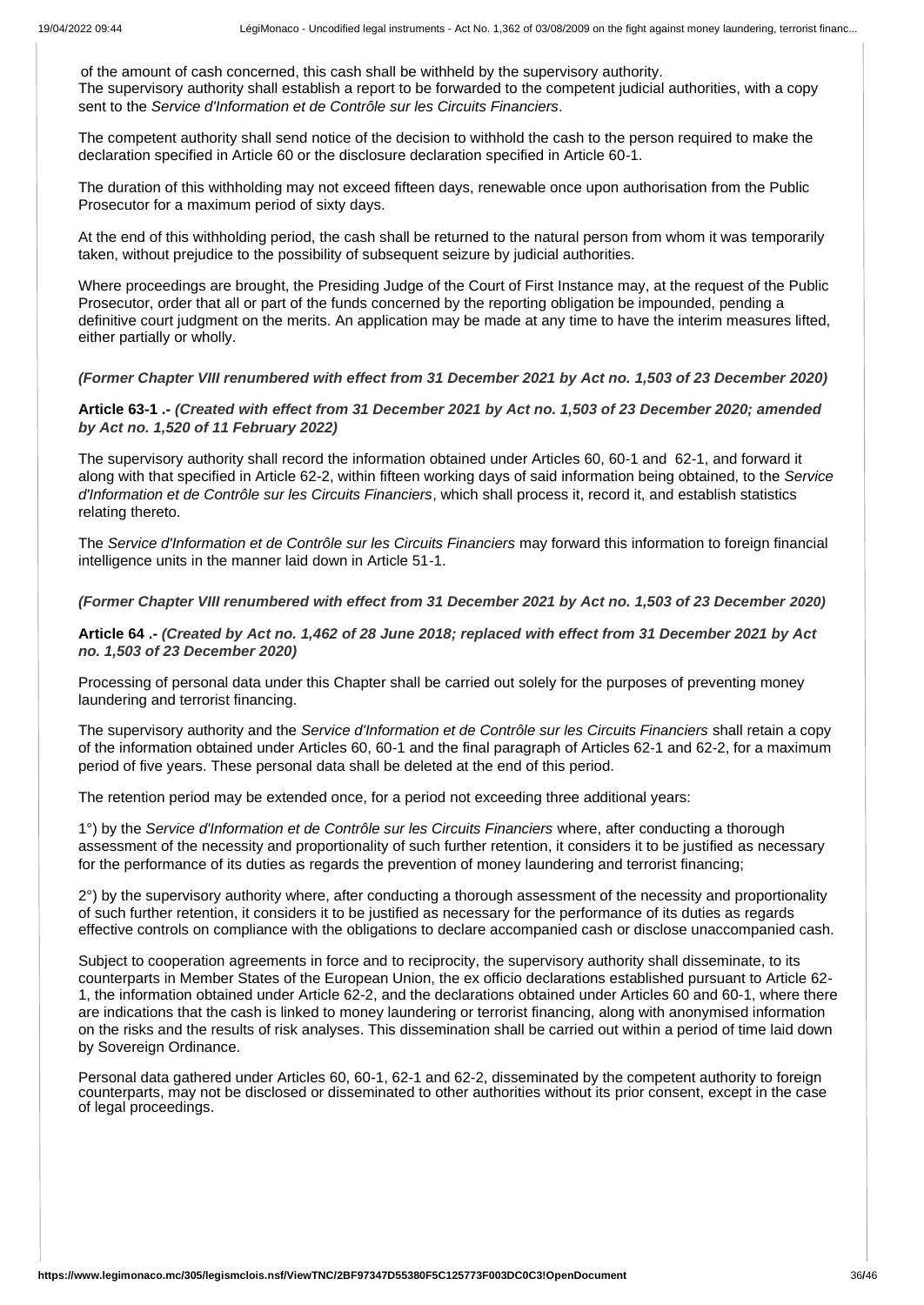# **Chapter - X Miscellaneous provisions**

*(Chapter created with effect from 31 August 2021 by Act no. 1,503 of 23 December 2020)*

**Article 64-1 .-** *(Created with effect from 31 August 2021 by Act no. 1,503 of 23 December 2020)*

The organisations and persons specified in points 1 °) and 2°) of Article 1 shall be required to declare to the *Service d'Information et de Contrôle sur les Circuits Financiers*, the opening, modification, and closure of payment accounts, bank accounts identified by an IBAN, and rental agreements of safe deposit boxes under their management.

The declarations specified in the preceding paragraph shall be made within a period of one month following the opening, closure and modification of the accounts and safe deposit box rental agreements.

*(Chapter created with effect from 31 August 2021 by Act no. 1,503 of 23 December 2020)*

**Article 64-2 .-** *(Created with effect from 31 August 2021 by Act no. 1,503 of 23 December 2020)*

These declarations shall be subject to computer processing referred to as "register of bank accounts and safe deposit boxes", listing existing accounts and safe deposit boxes open. This register shall be kept by the *Service d'Information et de Contrôle sur les Circuits Financiers*.

The *Service d'Information et de Contrôle sur les Circuits Financiers* shall have direct, immediate and unfiltered access to the information contained in this register.

This information shall also be accessible, solely for the purposes of the fight against money laundering, terrorist financing, and corruption, to the following competent public authorities:

- authorised officers of the Department of Budget and Treasury;
- authorised officials of the judicial authorities;

- criminal investigation police officers of the Police Department, acting on written orders from the Public Prosecutor or on the authority of an investigating judge;

- authorised officers of the Department of Tax Services.

This information shall also be accessible to authorised officers of the *Commission de Contrôle des Activités Financières*, in the exercise of its duties as provided by Act no. 1,338 of 7 September 2007 on financial activities, amended, in the same manner as to the competent public authorities specified in the preceding paragraph.

The conditions for access to the register, and the arrangements for ensuring traceability of consultations by authorised persons, shall be determined by Sovereign Ordinance.

*(Chapter created with effect from 31 August 2021 by Act no. 1,503 of 23 December 2020)*

**Article 64-3 .-** *(Created with effect from 31 August 2021 by Act no. 1,503 of 23 December 2020)*

The declarations specified in Article 64-1 must include information that can be used to identify any natural person or legal entity which holds or controls a payment account, a bank account identified by an IBAN, and safe deposit box rental agreements.

The content of the declarations and the list of information that can be used to identify

the person or persons specified in the preceding paragraph shall be determined by Sovereign Ordinance.

*(Chapter created with effect from 31 August 2021 by Act no. 1,503 of 23 December 2020)*

**Article 64-4 .-** *(Created with effect from 31 August 2021 by Act no. 1,503 of 23 December 2020)*

The *Service d'Information et de Contrôle sur les Circuits Financiers* is authorised to access information on the Register of Trade and Industry (*Répertoire du Commerce et de l'Industrie*) and the Special Registry of Non-Trading Companies (*Répertoire spécial des Sociétés Civiles*) for the purpose of verifying the identification details of the persons specified in the preceding Article.

It shall include any changes.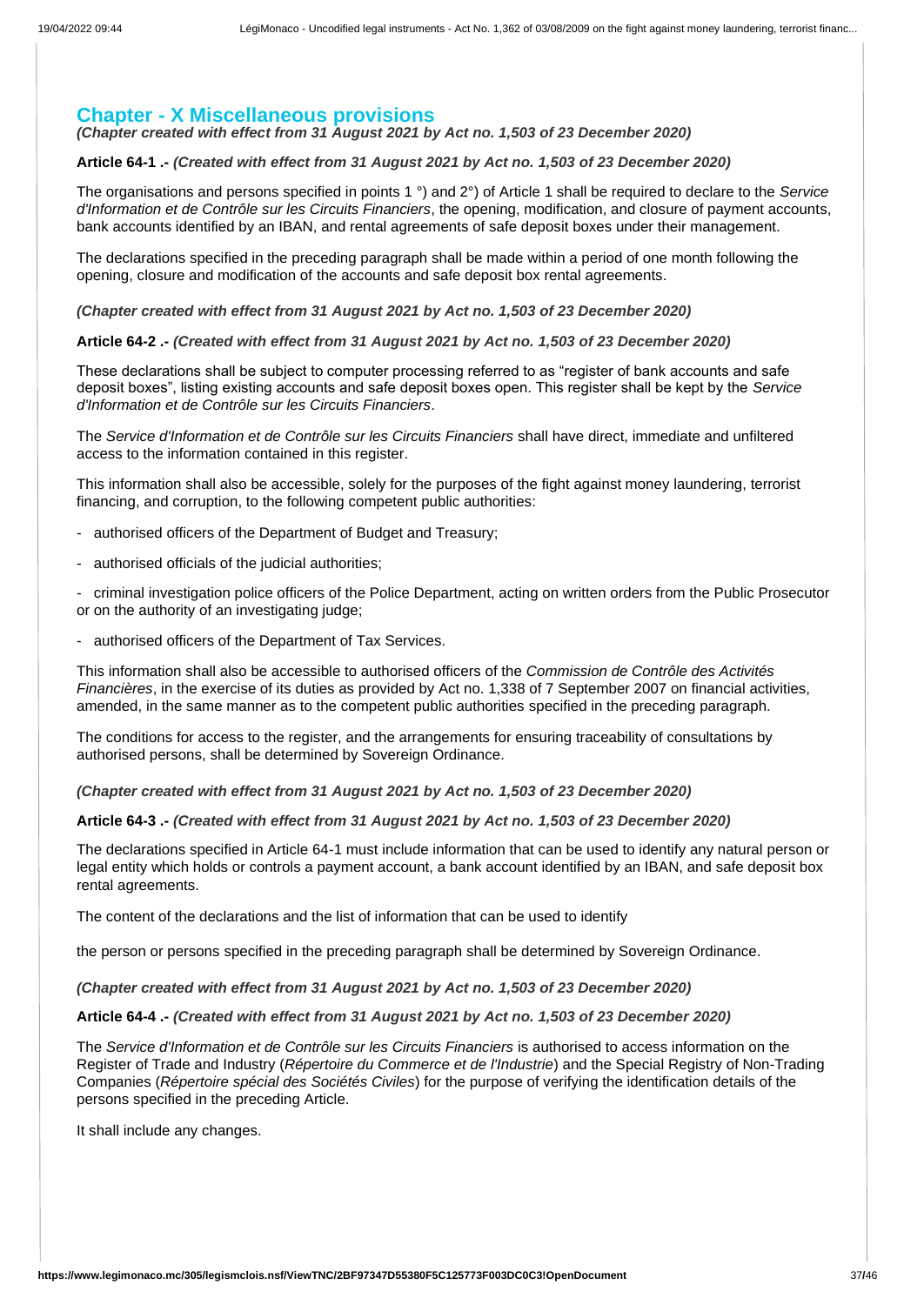# *(Chapter created with effect from 31 August 2021 by Act no. 1,503 of 23 December 2020)*

#### **Article 64-5 .-** *(Created with effect from 31 August 2021 by Act no. 1,503 of 23 December 2020)*

The right to access and rectify information appearing in the register of bank accounts and safe deposit boxes and relating to the holder of the accounts and agreements specified in Article 64-1 shall be exercised in the manner provided by Act no. 1,165 of 23 December 1993, amended.

Where rectifications are to be made, the request must then be submitted directly by the holder or his successors-intitle directly to the banking institution with which the accounts or agreement concerned are held.

The conditions for access to information on the register of bank accounts and safe deposit boxes, and the arrangements for ensuring traceability of consultations by authorised persons, shall be determined by Sovereign Ordinance.

*(Chapter created with effect from 31 August 2021 by Act no. 1,503 of 23 December 2020)*

**Article 64-6** .- *(Created with effect from 31 August 2021 by Act no. 1,503 of 23 December 2020)*

Any procedural measure or formality carried out by one of the competent authorities specified in paragraphs 2 and 3 of Article 64-2, based on information contained in the register of bank accounts and safe deposit boxes, for reasons other than those provided in said Article, shall be null and void.

Where regular consultation of the register of bank accounts and safe deposit boxes reveals offences or breaches other than those related to the fight against money laundering or terrorist financing, this shall not cause interlocutory proceedings to become null and void.

# **Chapter - XI Sanctions**

*(Former Chapter IX renumbered with effect from 31 August 2021 by Act no. 1,503 of 23 December 2020)*

# **Section - 1 Administrative sanctions**

**Article 65 .-** *(Created by Act no. 1,462 of 28 June 2018; replaced by Act no. 1,503 of 23 December 2020)*

The Minister of State, at the proposal of the commission specified in Article 65-1, may impose administrative sanctions for serious, repeated or systematic breaches by an organisation or person specified in Article 1 of all or part of their obligations under Chapter II, with the exception of paragraph III of Sub-Section I of Section I and Section V, and Chapters III, IV, and V.

In the cases set out in the previous paragraph, the Minister of State may also, upon a proposal of the commission, order an administrative penalty against the directors of the legal entities prosecuted as well as other natural persons who are employees, agents or those acting on behalf of that legal entity, due to their personal involvement.

Where the breaches specified in paragraph 1 concern the persons specified in Article 2, in addition to the sanctions specified in indents 3 and 4 of paragraph 1, and paragraph 2 of Article 67, sanctions may be imposed on:

1°) notaries, notary clerks, and apprentice notaries, in the manner provided by Articles 63 et seq. of the Ordinance of 4 March 1886, amended;

2°) bailiffs, in the manner provided by Articles 90 et seq. of Act no. 1,398 of 24 June 2013;

3°) senior attorneys (*avocats-défenseurs*) and lawyers, in the manner provided by Articles 32 et seq. of Act no. 1,047 of 28 July 1982, amended.

The Minister of State may also, upon a proposal of the commission, impose an administrative sanction on natural persons who are employees or agents of, or acting on behalf of, the professionals specified in the preceding paragraph, by reason of their personal involvement.

*(Former Chapter IX renumbered with effect from 31 August 2021 by Act no. 1,503 of 23 December 2020)*

**Article 65-1 .-** *(Created by Act no. 1,462 of 28 June 2018; replaced by Act no. 1,503 of 23 December 2020***;**  *replaced by Act no. 1,520 of 11 February 2022)*

The *Service d'Information et de Contrôle sur les Circuits Financiers* shall refer the following to the Minister of State: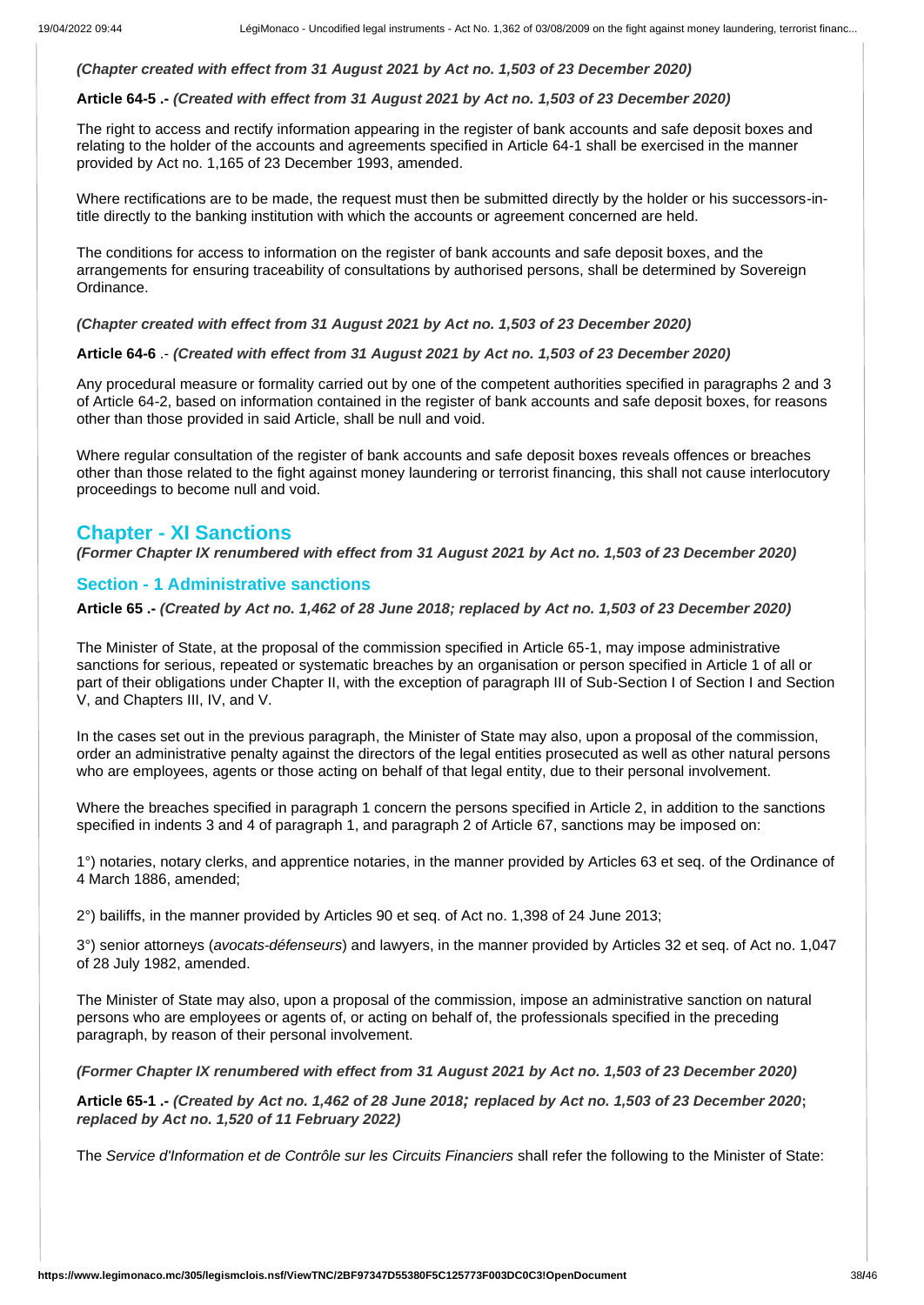1°) the inspection reports specified in Article 54, accompanied by all of the documents on which they are based;

2°) facts identified in the course of its supervisory duties and which could constitute serious, repeated or systematic breaches of the obligations laid down by this Act and its implementing instruments.

It shall forward them to a commission composed of nine members, and shall inform the person concerned. This commission shall include:

- two members of the Council of State appointed by the Chairman of the Council of State, one as Chairman, the other as Vice-Chairman;

- two magistrates of the Court of First Instance, appointed by the Presiding Judge of the Court of Appeal;

- five persons, appointed by the Minister of State by reason of their expertise in the field of the prevention of money laundering, terrorist financing, and corruption, in legal, economic, or financial matters, and their knowledge of the Monegasque economy.

The commission's members shall be appointed by Sovereign Ordinance for a term of five years. Their mandate may be renewed once. They shall be bound by a duty of professional secrecy pursuant to Article 308-1 of the Criminal Code.

Convened by its Chairman, the commission shall validly deliberate where comprised of four members, appointed by the Chairman, including, if he does not sit as a member himself, the Vice-Chairman, one magistrate, and two persons appointed by the Minister of State.

After reading the report prepared by another member of the commission appointed by its Chairman, it shall deliberate on the existence and seriousness, repeated or systematic nature of one or more breaches, and where appropriate shall adopt a reasoned proposal for sanctions by a majority of the members present. In the event of a split decision, the Chairman shall have the casting vote.

Any member of the commission shall inform the Chairman of any conflict of interests to which they are or may be subject.

The composition of the commission shall be disclosed to the person held responsible, who may request that one of the commission's members be recused if there are serious reasons to doubt their impartiality. The procedure for recusing members of the commission shall be determined by Sovereign Ordinance.

If the Chairman is absent or otherwise unavailable, they shall be replaced by the Vice-Chairman.

The State shall provide the commission with such material and human resources as it may require in order to carry out its appointed tasks.

To this end, one or more civil servants or officers of the State shall be assigned to the commission, including one to act as secretary general, who shall receive no instructions as to the notification of grievances.

Where, following a referral, the commission observes the existence of complaints which may be qualified as serious, repeated or systematic breaches liable to sanction, it shall proceed in accordance with the provisions of Articles 65-2 and 65-3.

Where it considers that there are manifestly no grounds for sanctions, it shall inform the Minister of State, who shall proceed in accordance with the provisions of Article 65-4.

*(Former Chapter IX renumbered with effect from 31 August 2021 by Act no. 1,503 of 23 December 2020)*

#### **Article 65-2 .-** *(Created by Act no. 1,503 of 23 December 2020; amended by Act no. 1,520 of 11 February 2022)*

Where, based on the criteria specified in Article 66, the commission considers that the findings of the *Service d'Information et de Contrôle sur les Circuits Financiers* constitute breaches as defined by Article 65 and liable to sanction by an official warning, it shall invite the Minister of State to impose this sanction.

Where the Minister of State decides to issue the official warning proposed by the commission under the preceding paragraph, the person held responsible shall be given notice of this proposed sanction and the grievances identified by registered postal letter with advice of receipt. This notice shall also indicate that by accepting this proposed sanction, the person held responsible waives their right to appeal the decision of the Minister of State to impose the sanction.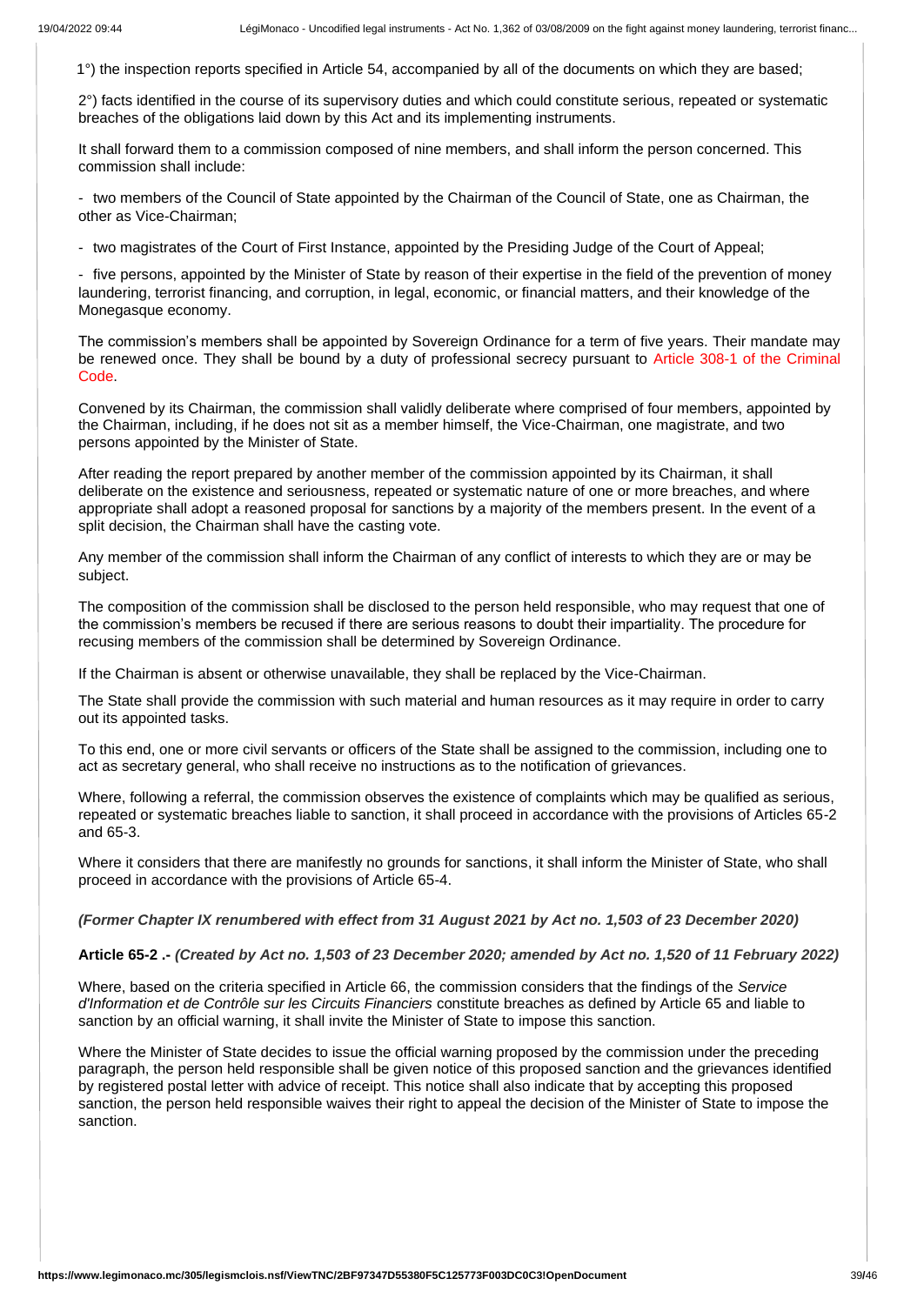Upon receipt of the notice, the person held responsible shall have a period of one month in which to accept or refuse the proposed sanction. During this period, the person held responsible may obtain a copy of the documents in the commission's possession, upon request.

Where the person held responsible refuses the sanction, the procedure provided by Article 65-3 shall apply. If no response is received, the person held responsible shall be deemed to have refused the sanction proposed by the Minister of State.

If the Minister of State refuses to impose the official warning proposed by the commission, he shall defer pronouncement of the sanction pending completion of the procedure provided by Article 65-3. The commission shall be give notice of this decision.

### *(Former Chapter IX renumbered with effect from 31 August 2021 by Act no. 1,503 of 23 December 2020)*

**Article 65-3 .-** *(Created by Act no. 1,503 of 23 December 2020; replaced by Act no. 1,520 of 11 February 2022)*

Where no proposal for sanctions can be made upon the grievances raised under the provisions of Article 65-2 or where the person held responsible has refused the sanction proposed by the Minister of State pursuant to said Article, the commission shall send the person held responsible written notice of the grievances which may be qualified as breaches within the meaning of Article 65, in the manner laid down by Sovereign Ordinance. These grievances shall include a precise list of the facts of which the person is accused, and the provisions they are alleged to have breached. They shall be accompanied by a copy of the inspection report specified in Article 54 and all of the documents upon which it is based.

This notice shall be given within a period of eighteen months following the date on which the matter is referred to the commission by the Minister of State. Failing this, no proceedings which may lead to the imposition of one of the sanctions provided by Articles 67 and 67-3 may be brought.

Where notice of the grievances is sent to a legal entity, it shall also be sent to its legal representatives.

Upon receiving this notice, the person held responsible shall have a period of two months in which to give their written observations. Upon receiving a reasoned request from the person held responsible, the Chairman of the commission may grant them an additional period, the length of which shall be determined at the Chairman's discretion but which may not exceed two months. This request must be made no later than five working days before the end of the initial period of two months.

The person held responsible may, by sending a simple request to the secretariat of the commission, obtain a copy of the file in the commission's possession.

In support of their written observations, the person held responsible may submit a separate request, asking to be heard, in their presence, by any person they deem useful to their defence, excluding civil servants or officers of the *Service d'Informations et de Contrôle sur les Circuits Financiers* or any other State officer or civil servant.

The commission may also hear or question any person it deems useful.

Upon receipt of the explanations from the person held responsible and having heard the persons specified in the preceding paragraph, and where the commission considers that there are manifestly no grounds to propose sanctions, it shall inform the Minister of State, who shall proceed in accordance with the provisions of Article 65-4. Failing this, the person held responsible shall be summoned by the commission for a hearing of their explanations, or duly called to provide such explanations in accordance with the conditions laid down by Sovereign Ordinance. The summons shall indicate the response to the request for hearing, if one has been made, and shall inform the person held responsible of the identity of such persons as the commission considers it is useful to be heard.

During their hearing, the person held responsible may be assisted by legal counsel of their choice.

The explanations of the person held responsible, and where applicable their legal counsel or other persons heard, shall be recorded in a report prepared by the commission.

The commission shall issue an opinion on the existence, seriousness, and repeated or systematic nature of a breach, and where appropriate shall issue a recommendation on sanctions, which it shall send to the Minister of State.

The rapporteur appointed for the case shall not be present when the commission deliberates.

Criminal proceedings pending in which a final judgment of the court has not been handed down shall not preclude the application of this Article.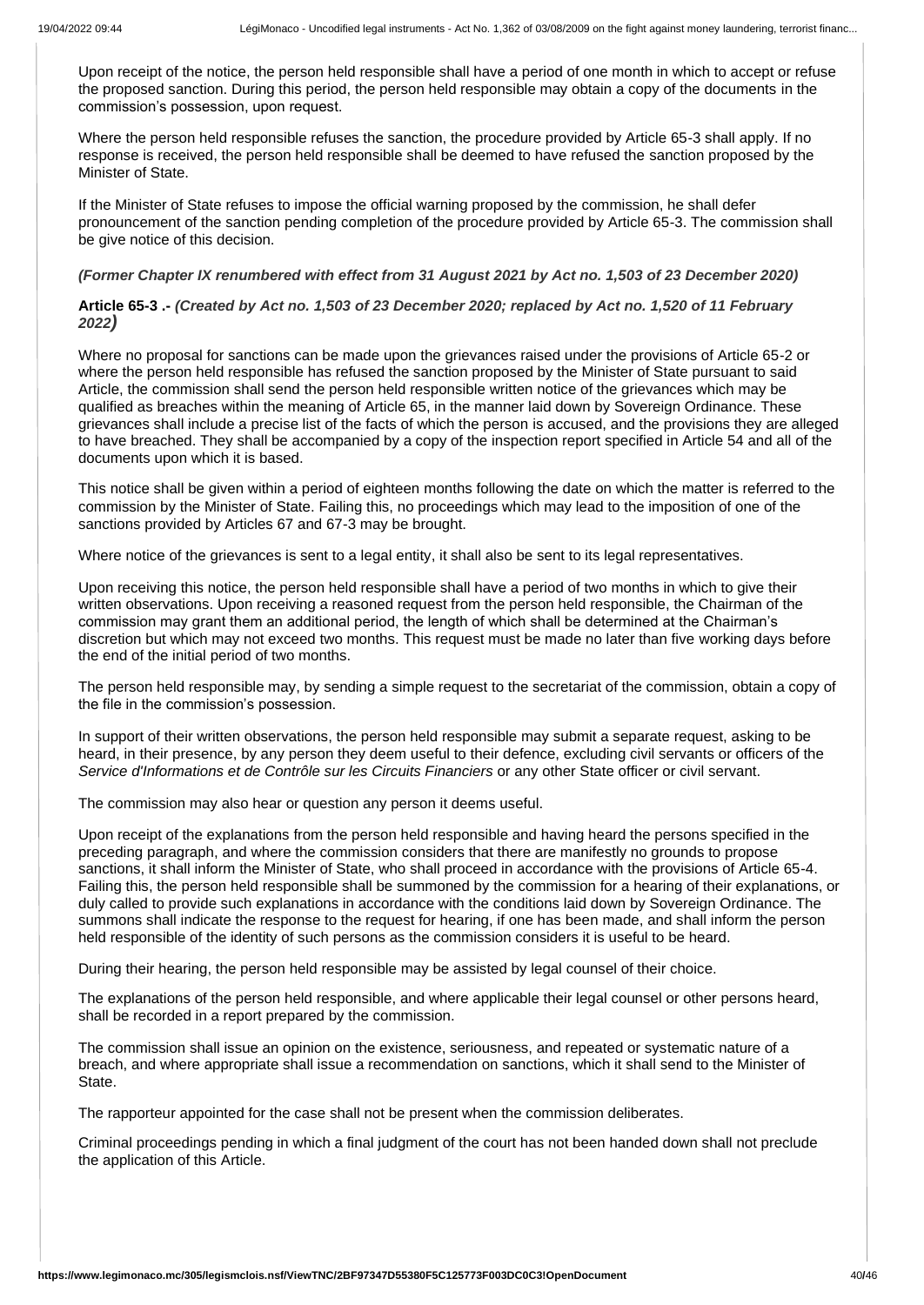The conditions for the organisation and functioning of the commission, other than those provided by this Article, shall be determined by Sovereign Ordinance.

*(Former Chapter IX renumbered with effect from 31 August 2021 by Act no. 1,503 of 23 December 2020)*

**Article 65-4 .-** *(Created by Act no. 1,503 of 23 December 2020; amended by Act no. 1,520 of 11 February 2022)*

The Minister of State shall inform the person held responsible of his decision, by registered postal letter with advice of receipt. He shall also inform the commission and the *Service d'Information et de Contrôle sur les Circuits Financiers*.

After notice of the Minister of State's decision has been sent, the person held responsible may obtain a copy of the commission's reasoned opinion upon request from the Minister of State.

*(Former Chapter IX renumbered with effect from 31 August 2021 by Act no. 1,503 of 23 December 2020)*

**Article 66 .-** *(Created by Act no. 1,462 of 28 June 2018; amended by Act no. 1,503 of 23 December 2020)*

When imposing sanctions, the Minister of State shall take into consideration all of the relevant circumstances, and in particular, where appropriate:

- the seriousness of the breaches committed, the frequency of their repetition, and their duration;
- notices and orders sent by the *Service d'Information et de Contrôle sur les Circuits Financiers* under Article 58-2;
- the degree of responsibility of the party which committed the breaches;
- damage sustained by third parties as a result of the breaches;
- the advantage gained from the breach;
- the degree of cooperation shown by the party which committed the breaches during the sanction procedure;
- any previous breaches committed by the same party and any sanctions previously imposed;
- the financial situation of the party which committed the breaches.

*(Former Chapter IX renumbered with effect from 31 August 2021 by Act no. 1,503 of 23 December 2020)*

# **Article 67 .-** *(Created by Act no. 1,462 of 28 June 2018; amended by Act no. 1,503 of 23 December 2020; replaced by Act no. 1,520 of 11 February 2022)*

Where the Minister of State finds that one of the organisations or persons specified in paragraphs 1, 2, and 4 of Articles 65 has committed a serious, repeated, or systematic breach of all or part of their obligations under this Act, he may impose the following administrative sanctions:

- an official warning;
- a formal reprimand;

- an order requiring the natural person or legal entity to cease the conduct and to desist from repetition of that conduct;

- a prohibition on conducting certain transactions;
- temporary suspension or withdrawal of operating licence and work permit.

The Minister of State may, either instead of, or in addition to the aforementioned sanctions, impose a pecuniary penalty which may not exceed one million euros or, where the profits gained from the breach can be determined, twice the amount of those profits.

Even where a sanction is imposed, the Minister of State may give formal notice to any organisation or person specified in Article 1 to remedy the breaches identified.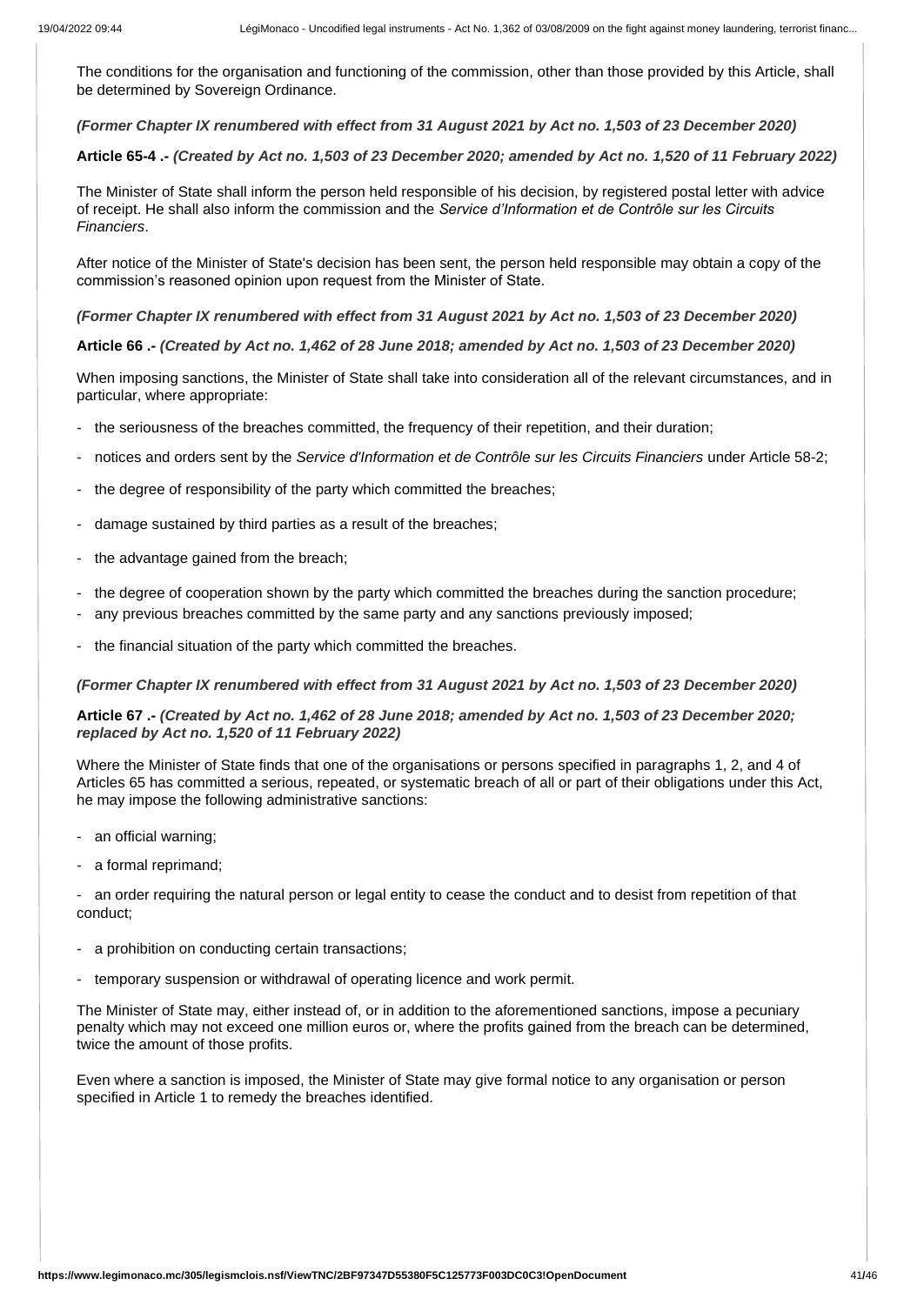Sanctions entailing prohibitions on conducting certain transactions or the temporary suspension or withdrawal of an operating licence and work permit, provided for in this Article, may be suspended. This suspended sanction may, where applicable, include an obligation of remediation. In this case, the sanction decision shall determine the obligations to be met by the person sanctions, and the period of time in which they must do so. This period may not exceed one year after notice of the sanction is given.

Within two months after the period fixed by the sanction decision has expired, the person concerned shall send the *Service d'information et de Contrôle sur les Circuits Financiers* a remediation report.

On the basis of this report, the *Service d'information et de Contrôle sur les Circuits Financiers* shall ensure, by conducting desk audits and on-site inspections, that the person sanctioned has, within the allotted period, remedied the breaches that gave rise to the sanction.

After these checks, the *Service d'information et de Contrôle sur les Circuits Financiers* shall prepare a situation report finding whether the person sanctioned has or has not complied with their obligation of remediation.

It shall send this report to the Minister of State.

Where the situation report finds that the person sanctioned has not remedied the breaches within the period of time fixed by the sanction decision, the suspension of the sanction shall be revoked by a decision of the Minister of State.

Where the situation report finds that the person sanctioned has remedied the breaches within the period of time fixed by the sanction decision, the suspension of the sanction shall remain in effect until the period provided in the preceding paragraph has expired.

In all cases, the Minister of State shall send notice of his decision to the person sanctioned.

If, within a period of two years after the sanction has been imposed, the person sanctioned commits a serious, repeated, or systematic breach resulting in the imposition of a further sanction, this shall, upon a reasoned decision, cause the initial sanction to be enforced. In this case, the initial sanction may not be confused with the second.

*(Former Chapter IX renumbered with effect from 31 August 2021 by Act no. 1,503 of 23 December 2020)*

#### **Article 67-1 .-** *(Created by Act no. 1,462 of 28 June 2018; amended by Act no. 1,520 of 11 February 2022)*

Where direct and personal responsibility for the breaches is established against directors of organisations or persons specified in Article 1 or members or their management body, the Minister of State may also issue a decision against them temporarily suspending them from fulfilling managerial functions in the said entities for a period not exceeding ten years, or an automatic dismissal, with or without the appointment of a provisional administrator.

# *(Former Chapter IX renumbered with effect from 31 August 2021 by Act no. 1,503 of 23 December 2020)*

# **Article 67-2 .-** *(Created by Act no. 1,462 of 28 June 2018)*

The organisations and persons specified in Article 1 may be held liable, where the breaches have been committed for their account, by a natural person acting individually or as a member of a body of the said organisation or the said legal entity, and who holds a managerial position in accordance with one of the following:

1°) the natural person has the power to represent the organisation or legal entity with regard to third parties;

2°) the natural person is authorised to take decisions that are legally binding upon the organisation or legal entity with regard to third parties;

3°) the natural person exercises control within the legal entity.

The organisations and persons specified in Article 1 may also be held liable where the lack of supervision or control by a person specified in the preceding paragraph has made the commission of the breaches specified in Article 65 possible by a person under their authority.

#### *(Former Chapter IX renumbered with effect from 31 August 2021 by Act no. 1,503 of 23 December 2020)*

#### **Article 67-3 .-** *(Created by Act no. 1,462 of 28 June 2018)*

Where the Minister of State finds breaches of the provisions of Article 65 by the organisations and persons specified in points 1°) to 4°) of Article 1, he may also, either instead of or in addition to the sanctions set out in paragraph 1 of Article 67, impose a pecuniary penalty of an amount up to the higher of the following: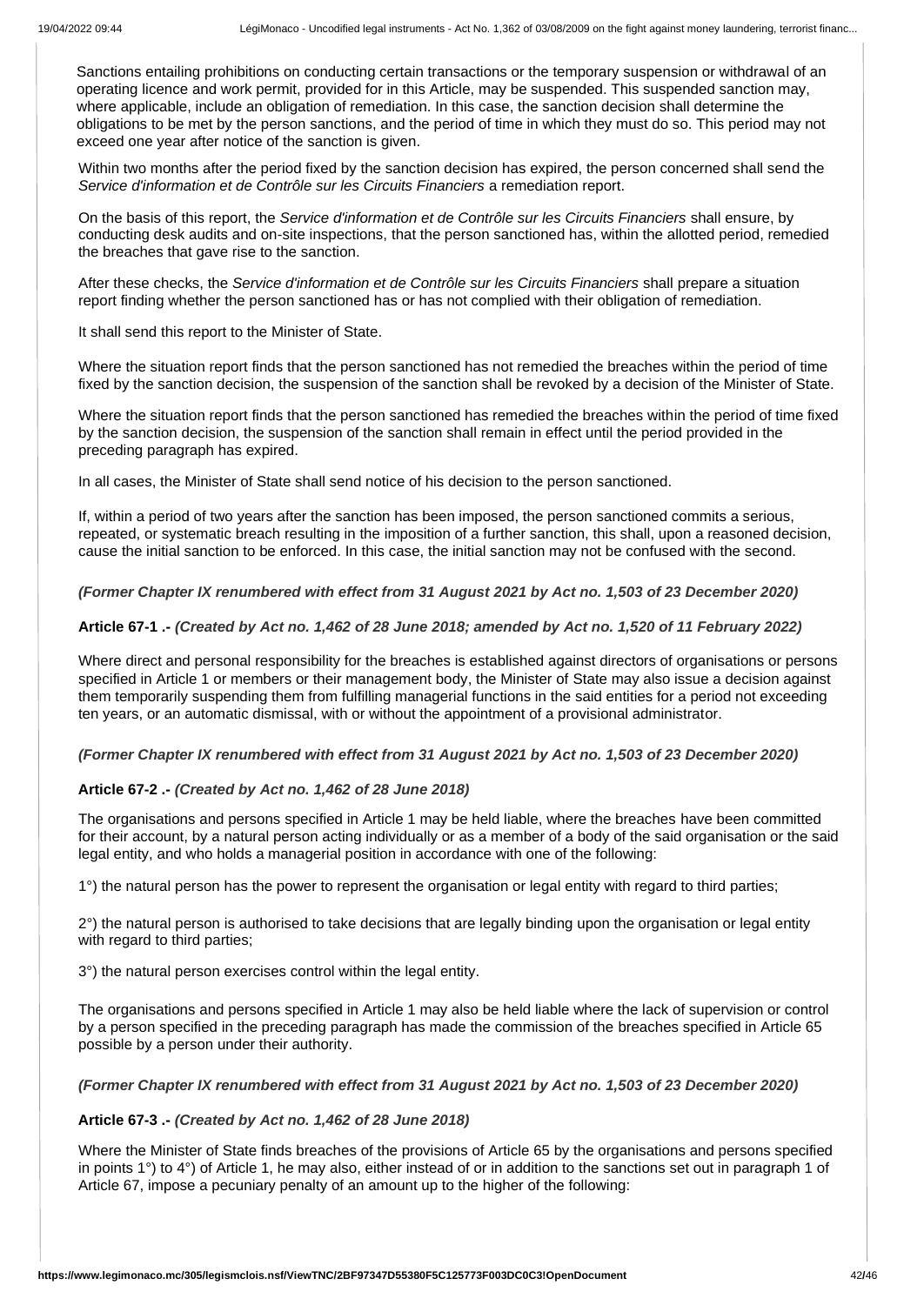- five million euros;

- ten per cent of the total annual turnover according to the latest available accounts approved by the management body.

Where the undertaking is a subsidiary of a parent undertaking, the relevant total annual turnover may be that resulting from the consolidated accounts of the parent undertaking of the previous year.

#### *(Former Chapter IX renumbered with effect from 31 August 2021 by Act no. 1,503 of 23 December 2020)*

**Article 67-4 .-** *(Created by Act no. 1,462 of 28 June 2018; amended by Act no. 1,503 of 23 December 2020)*

The sanctions imposed by the Minister of State pursuant to Articles 67 to 67-3 may be subject to a full remedy action before the Court of First Instance, within a period of two months following the date of their notification.

*(Former Chapter IX renumbered with effect from 31 August 2021 by Act no. 1,503 of 23 December 2020)*

**Article 68 .-** *(Created by Act no. 1,462 of 28 June 2018; amended by Act no. 1,503 of 23 December 2020)*

Except where the decision stipulates a longer period, pecuniary penalties shall be paid to the Public Treasury of the Principality within a period of three months following the date of their notification, and shall bear interest at the statutory rate beyond this period.

*(Former Chapter IX renumbered with effect from 31 August 2021 by Act no. 1,503 of 23 December 2020)* 

# **Article 69 .-** *(Created by Act no. 1,462 of 28 June 2018)*

The Minister of State may decide to get its decision published in the Journal de Monaco, on the website of the *Service d'Information et de Contrôle sur les Circuits Financiers* and, as the case may be, in any other paper or digital format.

However, administrative sanctions imposed by the Minister of State shall be published anonymously in the following cases:

1°) where non-anonymous publication would compromise an on-going criminal investigation;

2°) where non-anonymous publication would occasion disproportionate damage.

Where the cases mentioned in points 1 °) and 2°) are likely no longer to exist within a short time, the Minister of State may decide to defer the publication during this period.

The Minister of State may also order the person sanctioned to bear all or part of the publication costs specified in paragraph 1, as well as the costs of the control measures having led to the establishment of the offences.

*(Former Chapter IX renumbered with effect from 31 August 2021 by Act no. 1,503 of 23 December 2020)*

#### **Section - II Criminal sanctions**

**Article 70** *(Created by Act no. 1,462 of 28 June 2018; amended by Act no. 1,503 of 23 December 2020)*

Any person who prevents or attempts to prevent the controls carried out pursuant to Articles 49, 54 and 57, shall be liable to a period of imprisonment of one up to six months and the fine provided by point 4 of Article 26 of the Criminal Code , or by only one of these penalties.

*(Former Chapter IX renumbered with effect from 31 August 2021 by Act no. 1,503 of 23 December 2020)*

**Article 71** *(Created by Act no. 1,462 of 28 June 2018; replaced by Act no. 1,503 of 23 December 2020)*

Any of the legal entities specified in Article 21 which fails to notify the Register of Beneficial Owners of the supplementary or amending declaration provided by paragraph 1 of Article 22-1 shall be liable to the fine provided by point 2 of Article 29 of the Criminal Code.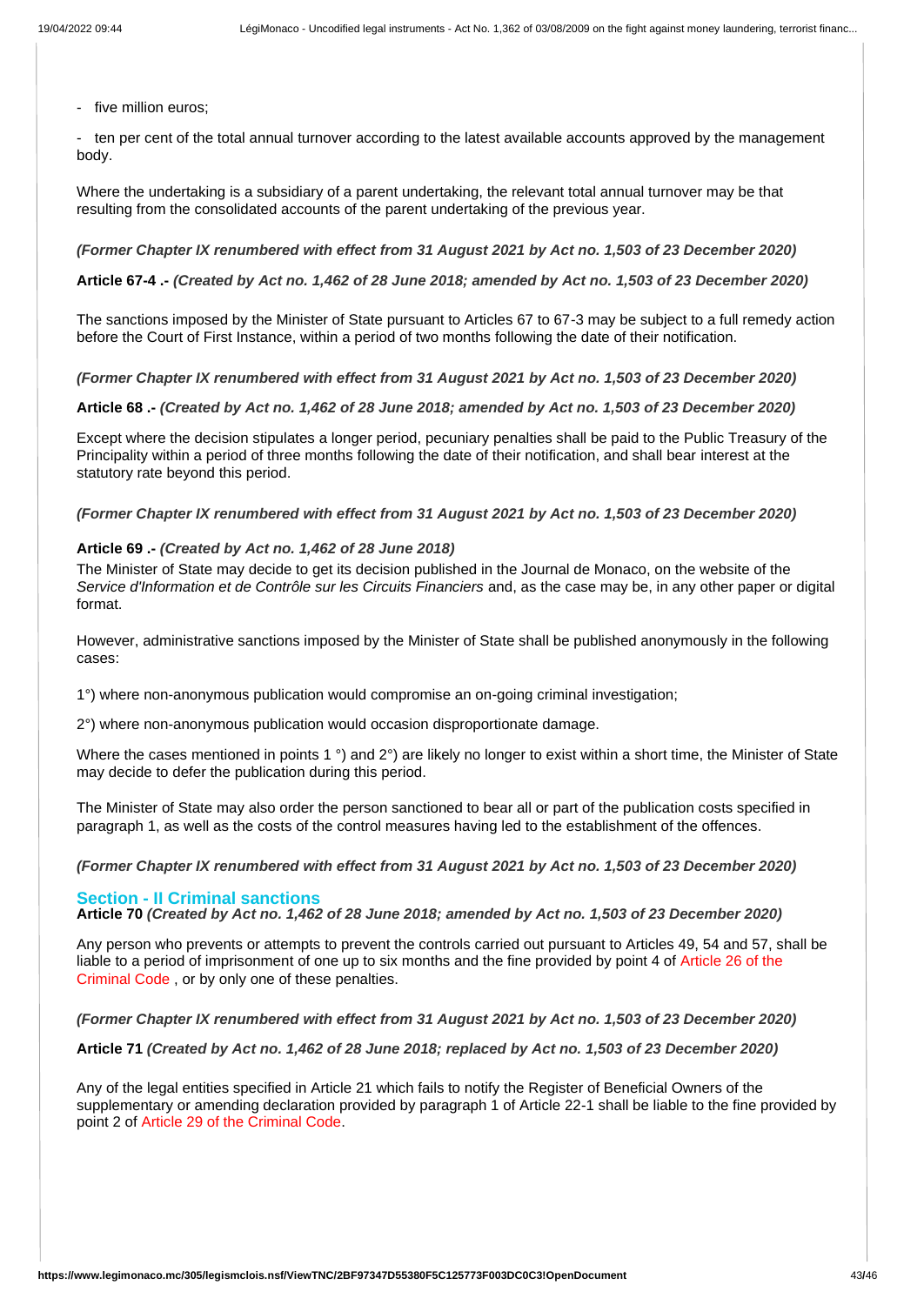Any of the persons and organisations specified in Articles 1 and 2 who fails to report the non-registration or any inconsistency they observe between the information on the Register of Beneficial Owners and the information in their possession, in breach of paragraph 2 of Article 22-2, shall be liable to the fine provided by point 4 of Article 29 of the Criminal Code.

*(Former Chapter IX renumbered with effect from 31 August 2021 by Act no. 1,503 of 23 December 2020)* 

**Article 71-1 .-** *(Created by Act no. 1,503 of 23 December 2020)*

The following shall be liable to the fine provided by point 2 of Article 26 of the Criminal Code:

1°) a person who establishes or maintains a correspondent banking relationship in breach of Article 16;

2°) a person who conducts an anonymous transaction by means of Treasury bills or interest-bearing notes in breach of Article 19;

3°) a person who fails to record and keep the information listed in Articles 19 and 20;

4°) any of the legal entities specified in Article 21, who fails to obtain and keep adequate, accurate and updated information on their beneficial owners and beneficial interests held, in breach of paragraph 3 of Article 21;

5°) any beneficial owner who fails to communicate the necessary information to the legal entities specified in Article 21, in breach of paragraph 6 of Article 21, or communicates such information outside the period laid down in paragraph 7 of Article 21;

6°) any of the legal entities specified in Article 21 who fails to provide the organisations and persons specified in Articles 1 and 2, as part of due diligence measures, all adequate, accurate and updated information in its possession concerning their beneficial owners, or who knowingly provides inaccurate or incomplete information in breach of the final paragraph of Article 21;

7°) any of the legal entities specified in Article 21 who, in breach of Article 22, fails to communicate information about their beneficial owners to the Minister of State for entry in the Register of Beneficial Owners;

8°) any of the organisations and persons specified in Articles 1 and 2 who breaches their obligation to keep documents and information as laid down in Article 23.

*(Former Chapter IX renumbered with effect from 31 August 2021 by Act no. 1,503 of 23 December 2020)* 

**Article 71-2 .-** *(Created by Act no. 1,503 of 23 December 2020)*

The following shall be liable to the fine provided by point 4 of Article 26 of the Criminal Code:

1 °) any of the organisations and persons specified in Article 1 who knowingly fails to make the suspicious transaction report provided by Article 36;

2°) any of the persons specific in Article 2 who knowingly fails to make the suspicious transaction report provided by Article 40;

3°) any of the organisations and persons specified in Articles 1 and 2 who fails to make the suspicious transaction report provided by Articles 39, 41 and 42;

4°) any of the organisations and persons specified in points 1°) and 2°) of Article 1 who fails to make the declaration provided by Article 64-1.

#### *(Formerly Chapter IX renumbered with effect from 31 August 2021 by Act no. 1,503 of 23 December 2020)*

**Article 72 .-** *(Created by Act no. 1,462 of 28 June 2018; amended by Act no. 1,503 of 23 December 2020; by Act no. 1,520 of 11 February 2022)*

Any person who fails to make the mandatory declaration provided by Articles 60 and 60-1 shall be liable to a fine equal to half of the sum concerned by the offence or attempted offence, without prejudice to any seizure and confiscation of the cash concerned, ordered under the conditions laid down in Article 12 of the Criminal Code.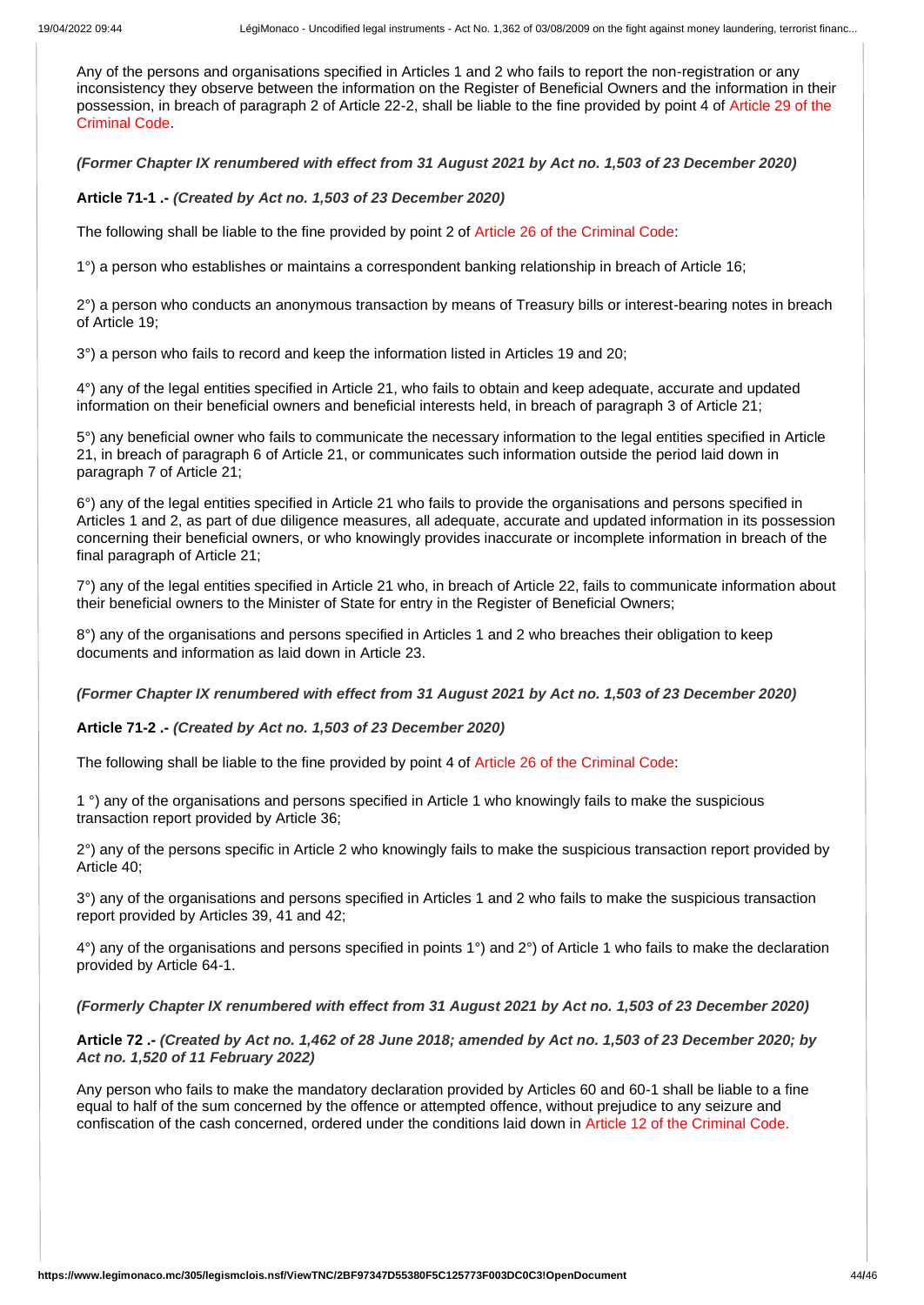*(Former Chapter IX renumbered with effect from 31 August 2021 by Act no. 1,503 of 23 December 2020)* 

## **Article 73 .-** *(Created by Act no. 1,462 of 28 June 2018)*

Any person who fails to comply with the non-disclosure requirement of Articles 36, 40, 41, and 53 shall be liable to the fine laid down in point 4 of Article 26 of the Criminal Code.

*(Former Chapter IX renumbered with effect from 31 August 2021 by Act no. 1,503 of 23 December 2020)* 

**Article 74 .-** *(Created by Act no. 1,462 of 28 June 2018)*

Any person who discloses requests for information or documents, as well as any exchange of intelligence laid down in Article 50, shall be liable to the fine laid down in point 4 of Article 26 of the Criminal Code .

*(Formerly Chapter IX renumbered with effect from 31 August 2021 by Act no. 1,503 of 23 December 2020)* 

#### **Article 75 .-** *(Created by Act no. 1,462 of 28 June 2018)*

Any person who discloses evidence that could identify the whistle-blower or the person concerned by the report mentioned in Article 31, shall be liable to a term of imprisonment of three years and the fine provided by point 4 of Article 26 of the Criminal Code.

*(Former Chapter IX renumbered with effect from 31 August 2021 by Act no. 1,503 of 23 December 2020)*

**Article 76 .-** *(Created by Act no. 1,462 of 28 June 2018; replaced by Act no. 1,503 of 23 December 2020 )*

Any person who contravenes the exercise of the right laid down by Article 31 shall be liable to the fine provided by point 3 of Article 26 of the Criminal Code. The maximum fine may be increased fivefold where the offence is committed by one of the organisations or persons specified in points 1°) to 4°) of Article 1.

*(Former Chapter IX renumbered with effect from 31 August 2021 by Act no. 1,503 of 23 December 2020)*

**Article 77 .-** *(Created by Act no. 1,462 of 28 June 2018; replaced by Act no. 1,503 of 23 December 2020 )*

Any of the organisations and persons specified in points 1<sup>o</sup>) to 4<sup>o</sup>) of Article 1 who fails to fulfil the obligations laid down in Article 26 shall be liable to the fine provided by point 4 of Article 26 of the Criminal Code. The maximum fine may be increased fivefold.

Any of the organisations and persons specified in points 5°) to 26°) of Article 1, and any of the persons specified in Article 2, who fails to fulfil the obligations laid down in Article 26, shall be liable to the fine provided by point 4 of Article 26 of the Criminal Code.

*(Former Chapter IX renumbered with effect from 31 August 2021 by Act no. 1,503 of 23 December 2020)* 

**Article 77-1 .-** *(Created by Act no. 1,503 of 23 December 2020)*

Any person who breaches the prohibition laid down in paragraph 1 of Article 35 shall be liable to the fine provided by point 4 of Article 26 of the Criminal Code.

*(Former Chapter IX renumbered with effect from 31 August 2021 by Act no. 1,503 of 23 December 2020)*

**Article 78 .-** *(Former Article 44 renumbered by Act no. 1,462 of 28 June 2018). - (See Article 218 of the Criminal Code).*

*(Former Chapter IX renumbered with effect from 31 August 2021 by Act no. 1,503 of 23 December 2020)*

**Article 79 .-** *(Former Article 45 renumbered by Act no. 1,462 of 28 June 2018). - (See Article 219 of the Criminal Code).*

*(Former Chapter IX renumbered with effect from 31 August 2021 by Act no. 1,503 of 23 December 2020)* 

**Article 80 .-** *(Former Article 46 renumbered by Act no. 1,462 of 28 June 2018)*